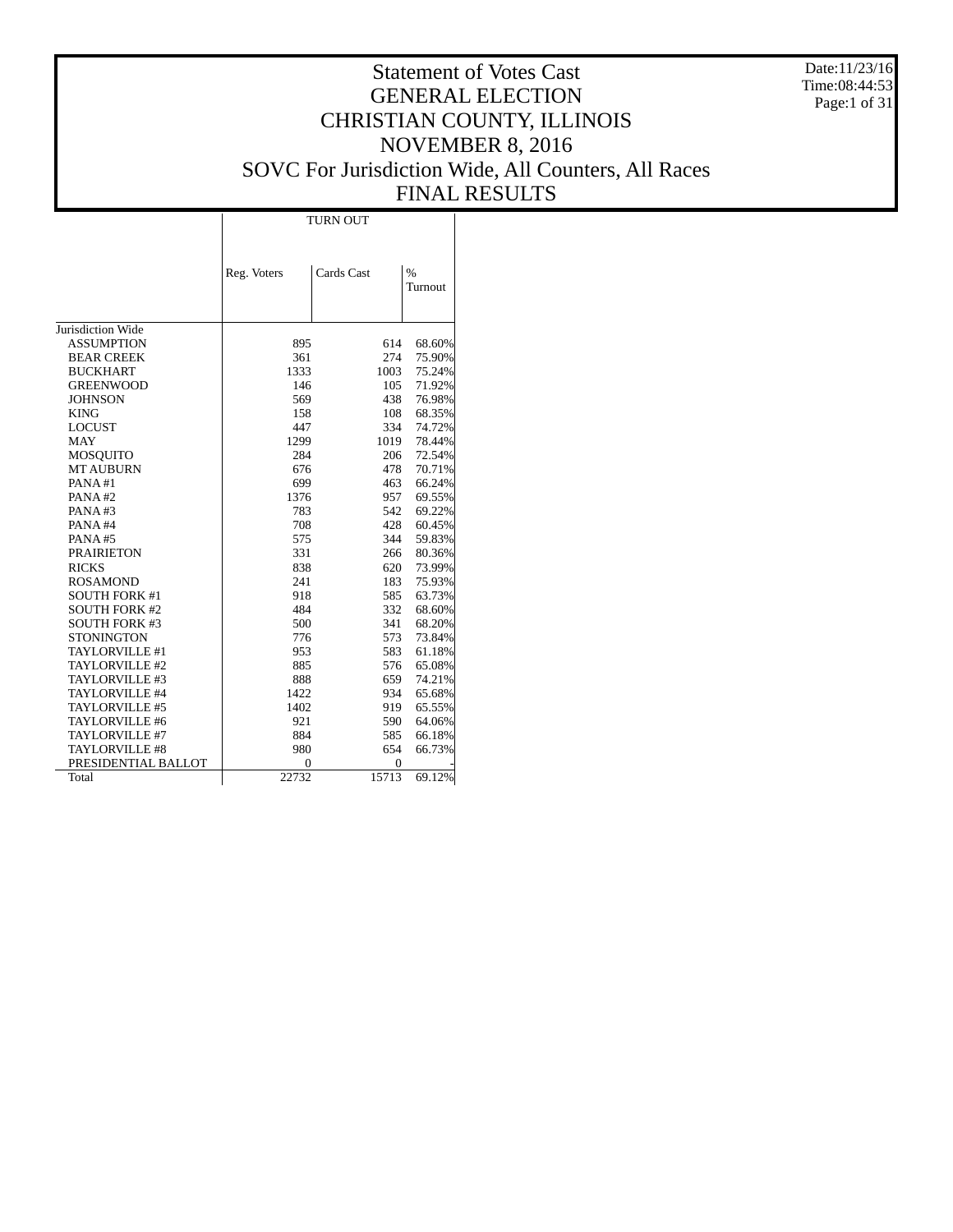Date:11/23/16 Time:08:44:53 Page:2 of 31

|                      |             |                      | <b>CONST AMENDMENT</b> |            |            |                |             |
|----------------------|-------------|----------------------|------------------------|------------|------------|----------------|-------------|
|                      |             |                      |                        |            |            |                |             |
|                      | Reg. Voters | <b>Times Counted</b> | <b>Total Votes</b>     | <b>YES</b> |            | N <sub>O</sub> |             |
|                      |             |                      |                        |            |            |                |             |
|                      |             |                      |                        |            |            |                |             |
| Jurisdiction Wide    |             |                      |                        |            |            |                |             |
| <b>ASSUMPTION</b>    | 895         | 614                  | 565                    |            | 474 83.89% | 91             | 16.11%      |
| <b>BEAR CREEK</b>    | 361         | 274                  | 263                    | 202        | 76.81%     | 61             | 23.19%      |
| <b>BUCKHART</b>      | 1333        | 1002                 | 959                    | 791        | 82.48%     | 168            | 17.52%      |
| <b>GREENWOOD</b>     | 146         | 105                  | 97                     |            | 86 88.66%  | 11             | 11.34%      |
| <b>JOHNSON</b>       | 569         | 438                  | 416                    | 329        | 79.09%     | 87             | 20.91%      |
| <b>KING</b>          | 158         | 108                  | 102                    | 81         | 79.41%     | 21             | 20.59%      |
| <b>LOCUST</b>        | 447         | 334                  | 314                    | 251        | 79.94%     | 63             | 20.06%      |
| <b>MAY</b>           | 1299        | 1019                 | 970                    | 792        | 81.65%     | 178            | 18.35%      |
| <b>MOSOUITO</b>      | 284         | 206                  | 196                    | 161        | 82.14%     | 35             | 17.86%      |
| <b>MT AUBURN</b>     | 676         | 478                  | 450                    | 389        | 86.44%     | 61             | 13.56%      |
| PANA#1               | 699         | 462                  | 429                    | 359        | 83.68%     | 70             | 16.32%      |
| PANA#2               | 1376        | 956                  | 874                    | 735        | 84.10%     | 139            | 15.90%      |
| PANA#3               | 783         | 541                  | 510                    | 428        | 83.92%     | 82             | 16.08%      |
| PANA#4               | 708         | 428                  | 392                    | 342        | 87.24%     | 50             | 12.76%      |
| PANA#5               | 575         | 343                  | 309                    | 272        | 88.03%     | 37             | 11.97%      |
| <b>PRAIRIETON</b>    | 331         | 266                  | 251                    | 209        | 83.27%     | 42             | 16.73%      |
| <b>RICKS</b>         | 838         | 620                  | 582                    | 455        | 78.18%     | 127            | 21.82%      |
| <b>ROSAMOND</b>      | 241         | 183                  | 173                    | 153        | 88.44%     | 20             | 11.56%      |
| <b>SOUTH FORK #1</b> | 918         | 585                  | 531                    | 408        | 76.84%     | 123            | 23.16%      |
| <b>SOUTH FORK #2</b> | 484         | 331                  | 301                    | 239        | 79.40%     | 62             | 20.60%      |
| <b>SOUTH FORK #3</b> | 500         | 341                  | 311                    | 237        | 76.21%     | 74             | 23.79%      |
| <b>STONINGTON</b>    | 776         | 573                  | 535                    | 434        | 81.12%     | 101            | 18.88%      |
| TAYLORVILLE #1       | 953         | 583                  | 537                    | 429        | 79.89%     | 108            | 20.11%      |
| TAYLORVILLE #2       | 885         | 575                  | 537                    |            | 456 84.92% | 81             | 15.08%      |
| TAYLORVILLE #3       | 888         | 659                  | 613                    | 495        | 80.75%     | 118            | 19.25%      |
| TAYLORVILLE #4       | 1422        | 934                  | 865                    | 703        | 81.27%     | 162            | 18.73%      |
| TAYLORVILLE #5       | 1402        | 919                  | 835                    | 690        | 82.63%     | 145            | 17.37%      |
| TAYLORVILLE #6       | 921         | 590                  | 553                    | 451        | 81.56%     | 102            | 18.44%      |
| TAYLORVILLE #7       | 884         | 585                  | 545                    | 453        | 83.12%     | 92             | 16.88%      |
| TAYLORVILLE #8       | 980         | 654                  | 616                    | 495        | 80.36%     | 121            | 19.64%      |
| PRESIDENTIAL BALLOT  |             |                      |                        |            |            |                |             |
| Total                | 22732       | 15706                | 14631                  | 11999      | 82.01%     |                | 2632 17.99% |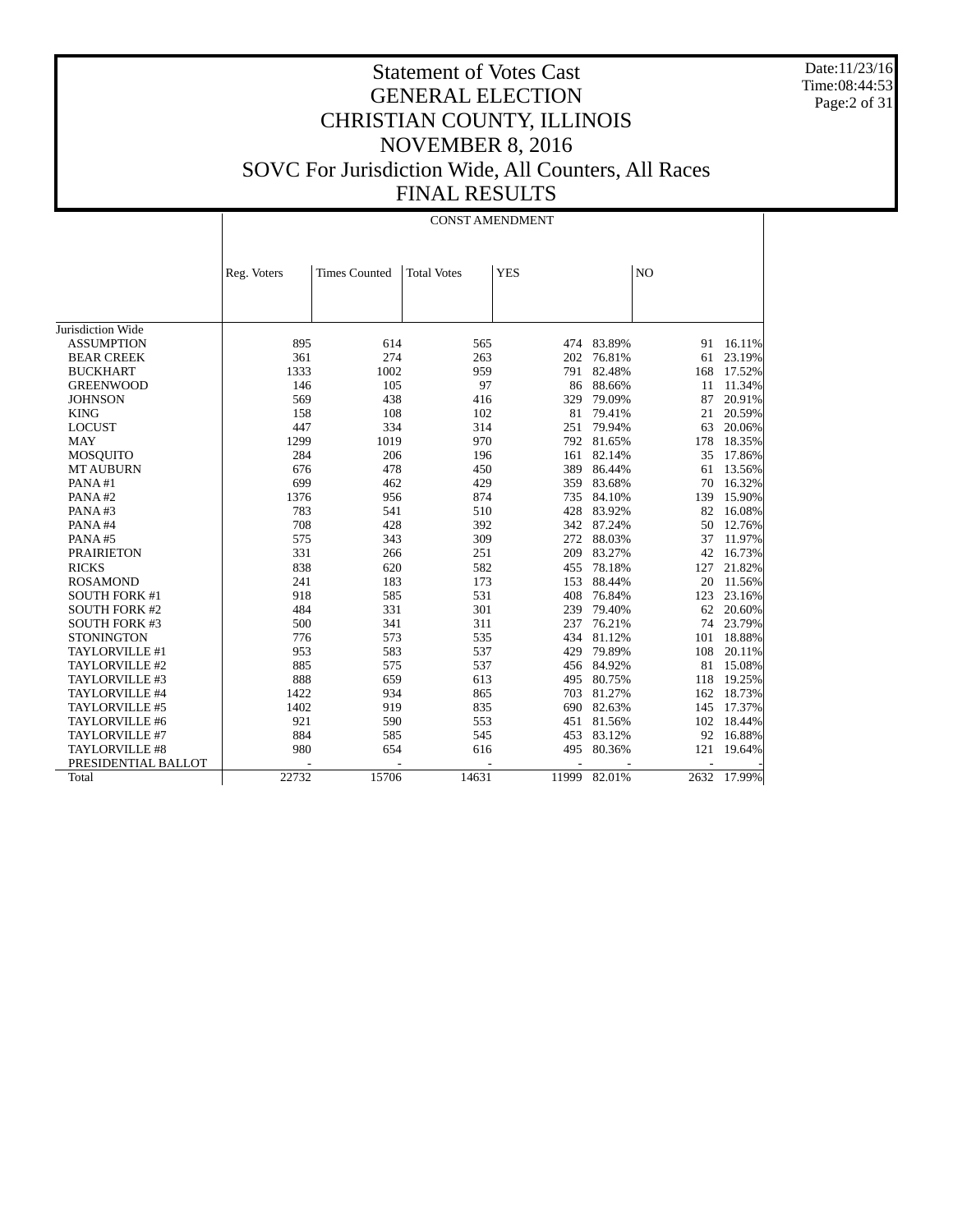Date:11/23/16 Time:08:44:53 Page:3 of 31

PRESIDENT

|                       | Reg. Voters | <b>Times Counted</b> | <b>Total Votes</b> | <b>CLINTON/KAINE</b> |        | TRUMP/PENCE (REP) |        | JOHNSON/WELD   |       |
|-----------------------|-------------|----------------------|--------------------|----------------------|--------|-------------------|--------|----------------|-------|
|                       |             |                      |                    | (DEM)                |        |                   |        | (LIB)          |       |
|                       |             |                      |                    |                      |        |                   |        |                |       |
| Jurisdiction Wide     |             |                      |                    |                      |        |                   |        |                |       |
| <b>ASSUMPTION</b>     | 895         | 614                  | 599                | 148                  | 24.71% | 413               | 68.95% | 28             | 4.67% |
| <b>BEAR CREEK</b>     | 361         | 274                  | 270                | 59                   | 21.85% | 200               | 74.07% | 6              | 2.22% |
| <b>BUCKHART</b>       | 1333        | 1003                 | 994                | 229                  | 23.04% | 704               | 70.82% | 46             | 4.63% |
| <b>GREENWOOD</b>      | 146         | 105                  | 104                | 6                    | 5.77%  | 96                | 92.31% | 1              | 0.96% |
| <b>JOHNSON</b>        | 569         | 438                  | 436                | 84                   | 19.27% | 331               | 75.92% | 17             | 3.90% |
| <b>KING</b>           | 158         | 108                  | 108                | 16                   | 14.81% | 84                | 77.78% | 6              | 5.56% |
| <b>LOCUST</b>         | 447         | 334                  | 328                | 79                   | 24.09% | 235               | 71.65% | 10             | 3.05% |
| <b>MAY</b>            | 1299        | 1019                 | 1004               | 245                  | 24.40% | 691               | 68.82% | 47             | 4.68% |
| <b>MOSOUITO</b>       | 284         | 206                  | 201                | 45                   | 22.39% | 145               | 72.14% | 8              | 3.98% |
| <b>MT AUBURN</b>      | 676         | 478                  | 474                | 116                  | 24.47% | 330               | 69.62% | 21             | 4.43% |
| PANA#1                | 699         | 463                  | 457                | 115                  | 25.16% | 323               | 70.68% | 14             | 3.06% |
| PANA#2                | 1376        | 957                  | 941                | 255                  | 27.10% | 623               | 66.21% | 47             | 4.99% |
| PANA#3                | 783         | 542                  | 534                | 138                  | 25.84% | 358               | 67.04% | 29             | 5.43% |
| PANA#4                | 708         | 428                  | 422                | 131                  | 31.04% | 272               | 64.45% | 13             | 3.08% |
| PANA#5                | 575         | 344                  | 340                | 82                   | 24.12% | 236               | 69.41% | 15             | 4.41% |
| <b>PRAIRIETON</b>     | 331         | 266                  | 263                | 59                   | 22.43% | 192               | 73.00% | 10             | 3.80% |
| <b>RICKS</b>          | 838         | 620                  | 607                | 125                  | 20.59% | 446               | 73.48% | 30             | 4.94% |
| <b>ROSAMOND</b>       | 241         | 183                  | 182                | 38                   | 20.88% | 138               | 75.82% | $\overline{2}$ | 1.10% |
| <b>SOUTH FORK #1</b>  | 918         | 585                  | 567                | 172                  | 30.34% | 363               | 64.02% | 24             | 4.23% |
| <b>SOUTH FORK #2</b>  | 484         | 332                  | 329                | 89                   | 27.05% | 219               | 66.57% | 14             | 4.26% |
| <b>SOUTH FORK #3</b>  | 500         | 341                  | 338                | 96                   | 28.40% | 223               | 65.98% | 11             | 3.25% |
| <b>STONINGTON</b>     | 776         | 573                  | 565                | 142                  | 25.13% | 387               | 68.50% | 25             | 4.42% |
| TAYLORVILLE #1        | 953         | 583                  | 577                | 150                  | 26.00% | 381               | 66.03% | 36             | 6.24% |
| TAYLORVILLE #2        | 885         | 576                  | 566                | 184                  | 32.51% | 351               | 62.01% | 21             | 3.71% |
| TAYLORVILLE #3        | 888         | 659                  | 649                | 174                  | 26.81% | 434               | 66.87% | 25             | 3.85% |
| TAYLORVILLE #4        | 1422        | 934                  | 915                | 267                  | 29.18% | 605               | 66.12% | 28             | 3.06% |
| TAYLORVILLE #5        | 1402        | 919                  | 903                | 252                  | 27.91% | 585               | 64.78% | 43             | 4.76% |
| TAYLORVILLE #6        | 921         | 590                  | 586                | 177                  | 30.20% | 364               | 62.12% | 27             | 4.61% |
| TAYLORVILLE #7        | 884         | 585                  | 575                | 159                  | 27.65% | 360               | 62.61% | 39             | 6.78% |
| <b>TAYLORVILLE #8</b> | 980         | 654                  | 643                | 160                  | 24.88% | 454               | 70.61% | 19             | 2.95% |
| PRESIDENTIAL BALLOT   | 0           | $\overline{0}$       | $\theta$           | $\mathbf{0}$         |        | $\Omega$          |        | $\mathbf{0}$   |       |
| Total                 | 22732       | 15713                | 15477              | 3992                 | 25.79% | 10543             | 68.12% | 662            | 4.28% |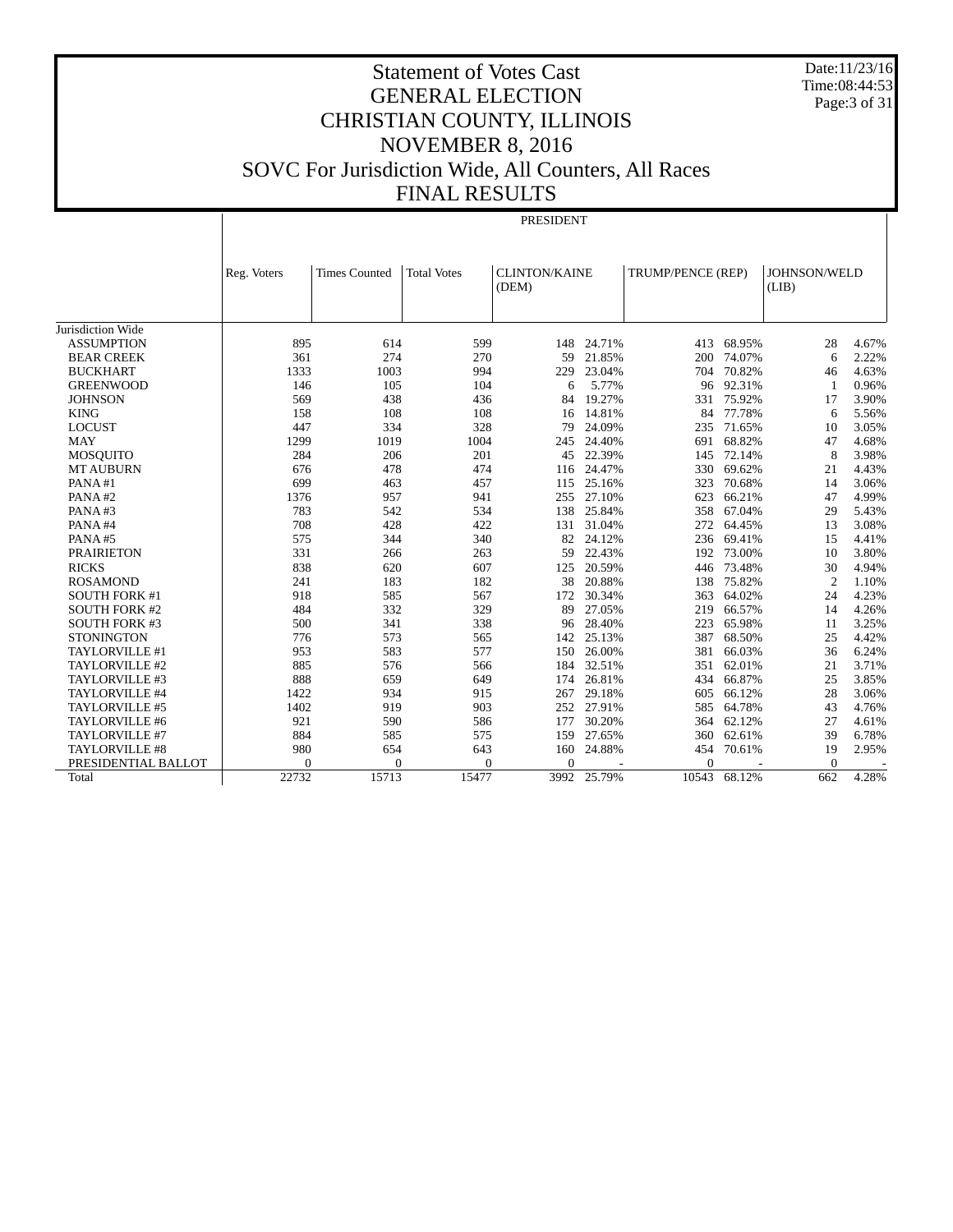Date:11/23/16 Time:08:44:54 Page:4 of 31

# Statement of Votes Cast GENERAL ELECTION CHRISTIAN COUNTY, ILLINOIS NOVEMBER 8, 2016 SOVC For Jurisdiction Wide, All Counters, All Races FINAL RESULTS

PRESIDENT

|                       | STEIN/BARAKA     |       | <b>JOSEPH</b>    |       | <b>LAIO MORRIS</b> |       | SCHOENKE/MIT   |       | <b>CHERUNDA</b> |       | CASTLE/BRADL   |       |
|-----------------------|------------------|-------|------------------|-------|--------------------|-------|----------------|-------|-----------------|-------|----------------|-------|
|                       | (GRN)            |       | <b>MALDONADO</b> |       |                    |       |                |       | <b>FOX</b>      |       |                |       |
|                       |                  |       |                  |       |                    |       |                |       |                 |       |                |       |
|                       |                  |       |                  |       |                    |       |                |       |                 |       |                |       |
| Jurisdiction Wide     |                  |       |                  |       |                    |       |                |       |                 |       |                |       |
| <b>ASSUMPTION</b>     | 6                | 1.00% | $\theta$         | 0.00% | $\Omega$           | 0.00% | $\Omega$       | 0.00% | $\mathbf{0}$    | 0.00% | $\theta$       | 0.00% |
| <b>BEAR CREEK</b>     | $\overline{4}$   | 1.48% | $\Omega$         | 0.00% | $\overline{0}$     | 0.00% | $\Omega$       | 0.00% | $\Omega$        | 0.00% | $\Omega$       | 0.00% |
| <b>BUCKHART</b>       | 8                | 0.80% | $\Omega$         | 0.00% | $\Omega$           | 0.00% | $\Omega$       | 0.00% | $\Omega$        | 0.00% | $\Omega$       | 0.00% |
| <b>GREENWOOD</b>      | $\mathbf{0}$     | 0.00% | $\overline{0}$   | 0.00% | $\overline{0}$     | 0.00% | $\overline{0}$ | 0.00% | $\mathbf{0}$    | 0.00% | $\theta$       | 0.00% |
| <b>JOHNSON</b>        | 3                | 0.69% | $\overline{0}$   | 0.00% | $\overline{0}$     | 0.00% | $\theta$       | 0.00% | $\mathbf{0}$    | 0.00% | $\theta$       | 0.00% |
| <b>KING</b>           | $\boldsymbol{0}$ | 0.00% | $\overline{0}$   | 0.00% | $\overline{0}$     | 0.00% | $\overline{0}$ | 0.00% | $\mathbf{0}$    | 0.00% | $\Omega$       | 0.00% |
| <b>LOCUST</b>         | $\boldsymbol{2}$ | 0.61% | $\Omega$         | 0.00% | $\Omega$           | 0.00% | $\overline{0}$ | 0.00% | $\mathbf{0}$    | 0.00% | $\Omega$       | 0.00% |
| <b>MAY</b>            | 7                | 0.70% | $\mathbf{0}$     | 0.00% | $\Omega$           | 0.00% | $\mathbf{0}$   | 0.00% | $\mathbf{0}$    | 0.00% | $\Omega$       | 0.00% |
| <b>MOSOUITO</b>       | $\overline{2}$   | 1.00% | $\Omega$         | 0.00% | $\Omega$           | 0.00% | $\Omega$       | 0.00% | $\Omega$        | 0.00% | $\Omega$       | 0.00% |
| <b>MT AUBURN</b>      | 5                | 1.05% | $\Omega$         | 0.00% | $\Omega$           | 0.00% | $\Omega$       | 0.00% | $\Omega$        | 0.00% | $\Omega$       | 0.00% |
| PANA#1                | $\overline{2}$   | 0.44% | $\Omega$         | 0.00% | $\Omega$           | 0.00% | $\Omega$       | 0.00% | $\Omega$        | 0.00% | $\Omega$       | 0.00% |
| PANA#2                | 11               | 1.17% | $\Omega$         | 0.00% | $\Omega$           | 0.00% | $\theta$       | 0.00% | $\Omega$        | 0.00% | $\Omega$       | 0.00% |
| PANA#3                | 8                | 1.50% | $\Omega$         | 0.00% | $\Omega$           | 0.00% | $\Omega$       | 0.00% | $\Omega$        | 0.00% | $\Omega$       | 0.00% |
| PANA#4                | $\overline{c}$   | 0.47% | $\Omega$         | 0.00% | $\Omega$           | 0.00% | $\Omega$       | 0.00% | $\Omega$        | 0.00% | $\Omega$       | 0.00% |
| PANA#5                | 6                | 1.76% | $\Omega$         | 0.00% | $\Omega$           | 0.00% | $\Omega$       | 0.00% | $\Omega$        | 0.00% | $\Omega$       | 0.00% |
| <b>PRAIRIETON</b>     | 1                | 0.38% | $\Omega$         | 0.00% | $\Omega$           | 0.00% | $\Omega$       | 0.00% | $\Omega$        | 0.00% | $\Omega$       | 0.00% |
| <b>RICKS</b>          | $\overline{c}$   | 0.33% | $\Omega$         | 0.00% | $\Omega$           | 0.00% | $\overline{0}$ | 0.00% | $\Omega$        | 0.00% | $\Omega$       | 0.00% |
| <b>ROSAMOND</b>       | $\overline{c}$   | 1.10% | $\Omega$         | 0.00% | $\Omega$           | 0.00% | $\mathbf{0}$   | 0.00% | $\Omega$        | 0.00% | $\Omega$       | 0.00% |
| <b>SOUTH FORK #1</b>  | 3                | 0.53% | $\Omega$         | 0.00% | $\Omega$           | 0.00% | $\overline{0}$ | 0.00% | $\Omega$        | 0.00% | $\theta$       | 0.00% |
| <b>SOUTH FORK #2</b>  | 5                | 1.52% | $\mathbf{0}$     | 0.00% | $\Omega$           | 0.00% | $\overline{0}$ | 0.00% | $\mathbf{0}$    | 0.00% | $\overline{0}$ | 0.00% |
| <b>SOUTH FORK #3</b>  | 3                | 0.89% | $\Omega$         | 0.00% | $\Omega$           | 0.00% | $\Omega$       | 0.00% | $\Omega$        | 0.00% | $\Omega$       | 0.00% |
| <b>STONINGTON</b>     | 5                | 0.88% | $\Omega$         | 0.00% | $\Omega$           | 0.00% | $\Omega$       | 0.00% | $\Omega$        | 0.00% | $\Omega$       | 0.00% |
| TAYLORVILLE #1        | 6                | 1.04% | $\theta$         | 0.00% | $\Omega$           | 0.00% | $\theta$       | 0.00% | $\mathbf{0}$    | 0.00% | $\Omega$       | 0.00% |
| TAYLORVILLE #2        | 6                | 1.06% | $\theta$         | 0.00% | $\Omega$           | 0.00% | $\theta$       | 0.00% | $\mathbf{0}$    | 0.00% | $\Omega$       | 0.00% |
| TAYLORVILLE #3        | 5                | 0.77% | $\Omega$         | 0.00% | $\Omega$           | 0.00% | $\Omega$       | 0.00% | $\Omega$        | 0.00% | $\Omega$       | 0.00% |
| TAYLORVILLE #4        | 7                | 0.77% | $\Omega$         | 0.00% | $\Omega$           | 0.00% | $\Omega$       | 0.00% | $\Omega$        | 0.00% | $\Omega$       | 0.00% |
| TAYLORVILLE #5        | 14               | 1.55% | $\Omega$         | 0.00% | $\overline{0}$     | 0.00% | $\Omega$       | 0.00% | $\mathbf{0}$    | 0.00% | $\Omega$       | 0.00% |
| TAYLORVILLE #6        | 11               | 1.88% | $\Omega$         | 0.00% | $\Omega$           | 0.00% | $\Omega$       | 0.00% | $\Omega$        | 0.00% | $\Omega$       | 0.00% |
| TAYLORVILLE #7        | 8                | 1.39% | $\Omega$         | 0.00% | $\Omega$           | 0.00% | $\Omega$       | 0.00% | $\Omega$        | 0.00% | $\Omega$       | 0.00% |
| <b>TAYLORVILLE #8</b> | 5                | 0.78% | $\overline{0}$   | 0.00% | $\overline{0}$     | 0.00% | $\overline{0}$ | 0.00% | $\mathbf{0}$    | 0.00% | -1             | 0.16% |
| PRESIDENTIAL BALLOT   | $\mathbf{0}$     |       | $\Omega$         |       | $\mathbf{0}$       |       | $\overline{0}$ |       | $\mathbf{0}$    |       | $\overline{0}$ |       |
| Total                 | 149              | 0.96% | $\Omega$         | 0.00% | $\Omega$           | 0.00% | $\Omega$       | 0.00% | $\Omega$        | 0.00% | $\mathbf{1}$   | 0.01% |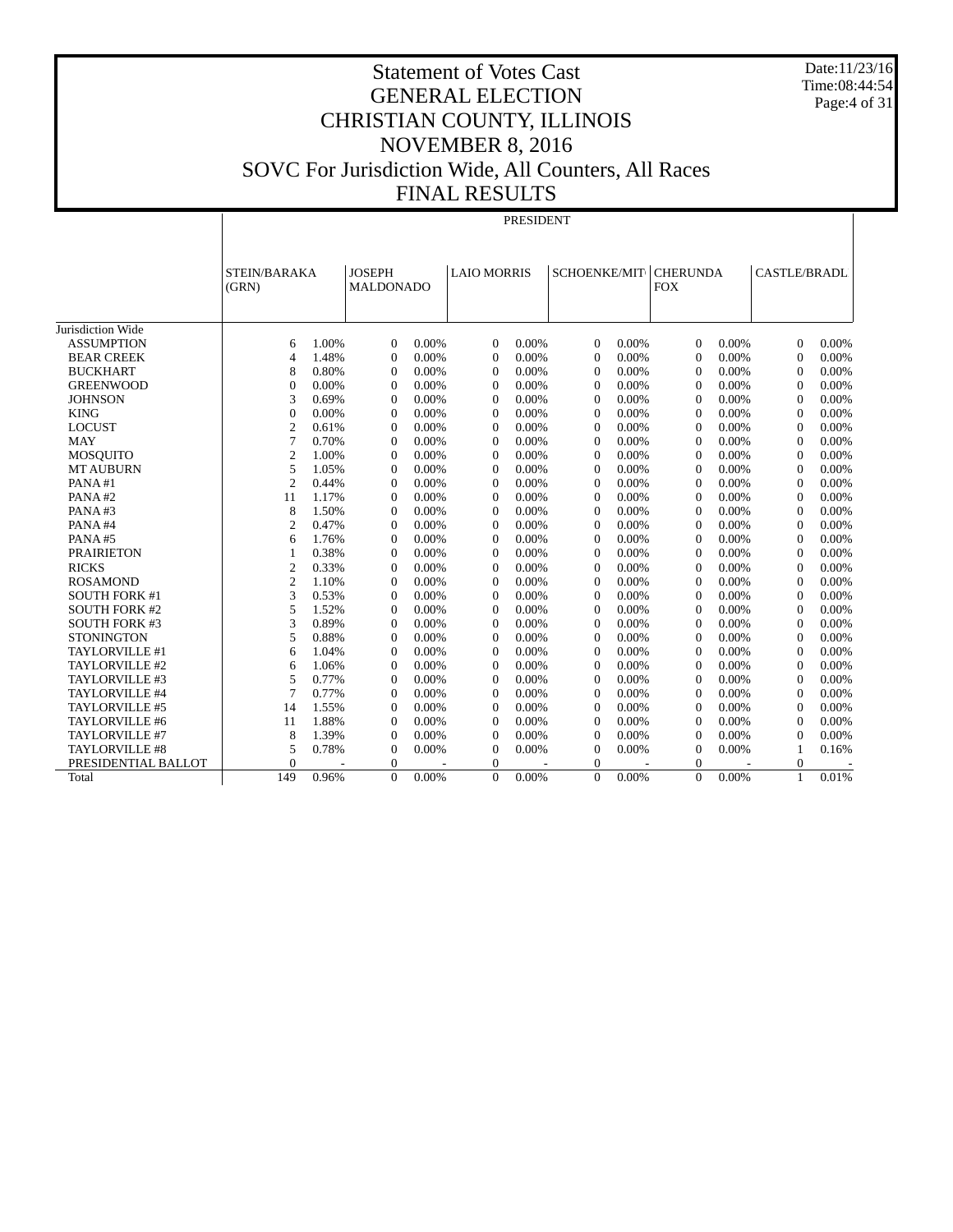Date:11/23/16 Time:08:44:54 Page:5 of 31

# Statement of Votes Cast GENERAL ELECTION CHRISTIAN COUNTY, ILLINOIS NOVEMBER 8, 2016 SOVC For Jurisdiction Wide, All Counters, All Races FINAL RESULTS

#### PRESIDENT

|                      | <b>JOANN</b><br><b>BREIVOGEL</b> |          | <b>ROY WAYNE</b><br><b>TYREE</b> |       | <b>EVAN McMULLIN</b> |       | <b>COOP SMITH</b> |       | KOTLIKOFF/LEA    |          |
|----------------------|----------------------------------|----------|----------------------------------|-------|----------------------|-------|-------------------|-------|------------------|----------|
| Jurisdiction Wide    |                                  |          |                                  |       |                      |       |                   |       |                  |          |
| <b>ASSUMPTION</b>    | $\Omega$                         | 0.00%    | $\mathbf{0}$                     | 0.00% | $\overline{c}$       | 0.33% | $\mathbf{0}$      | 0.00% | $\mathbf{0}$     | 0.00%    |
| <b>BEAR CREEK</b>    | $\theta$                         | 0.00%    | $\theta$                         | 0.00% | $\theta$             | 0.00% | $\mathbf{0}$      | 0.00% | $\mathbf{0}$     | 0.00%    |
| <b>BUCKHART</b>      | $\overline{0}$                   | 0.00%    | $\boldsymbol{0}$                 | 0.00% | $\theta$             | 0.00% | $\boldsymbol{0}$  | 0.00% | $\boldsymbol{0}$ | 0.00%    |
| <b>GREENWOOD</b>     | $\overline{0}$                   | 0.00%    | $\overline{0}$                   | 0.00% | $\theta$             | 0.00% | $\overline{0}$    | 0.00% | $\mathbf{0}$     | 0.00%    |
| <b>JOHNSON</b>       | $\overline{0}$                   | 0.00%    | $\mathbf{0}$                     | 0.00% | $\theta$             | 0.00% | $\overline{0}$    | 0.00% | $\mathbf{0}$     | 0.00%    |
| <b>KING</b>          | $\theta$                         | 0.00%    | $\Omega$                         | 0.00% | $\theta$             | 0.00% | $\overline{0}$    | 0.00% | $\Omega$         | 0.00%    |
| <b>LOCUST</b>        | $\Omega$                         | 0.00%    | $\theta$                         | 0.00% | $\Omega$             | 0.00% | $\Omega$          | 0.00% | $\Omega$         | 0.00%    |
| <b>MAY</b>           | $\overline{0}$                   | 0.00%    | $\mathbf{0}$                     | 0.00% | $\theta$             | 0.00% | $\Omega$          | 0.00% | $\mathbf{0}$     | 0.00%    |
| <b>MOSOUITO</b>      | $\theta$                         | 0.00%    | $\Omega$                         | 0.00% | $\Omega$             | 0.00% | $\theta$          | 0.00% | $\Omega$         | 0.00%    |
| <b>MT AUBURN</b>     | $\Omega$                         | $0.00\%$ | $\theta$                         | 0.00% | $\Omega$             | 0.00% | $\Omega$          | 0.00% | $\Omega$         | 0.00%    |
| PANA#1               | $\Omega$                         | 0.00%    | $\mathbf{0}$                     | 0.00% | $\Omega$             | 0.00% | $\Omega$          | 0.00% | $\mathbf{0}$     | 0.00%    |
| PANA#2               | $\Omega$                         | 0.00%    | $\Omega$                         | 0.00% | $\Omega$             | 0.00% | $\Omega$          | 0.00% | $\Omega$         | 0.00%    |
| PANA#3               | $\Omega$                         | 0.00%    | $\mathbf{0}$                     | 0.00% | $\Omega$             | 0.00% | $\Omega$          | 0.00% | $\Omega$         | 0.00%    |
| PANA#4               | $\overline{0}$                   | 0.00%    | $\mathbf{0}$                     | 0.00% | $\theta$             | 0.00% | $\overline{0}$    | 0.00% | $\mathbf{0}$     | 0.00%    |
| PANA#5               | $\overline{0}$                   | 0.00%    | $\mathbf{0}$                     | 0.00% | $\theta$             | 0.00% | $\overline{0}$    | 0.00% | $\mathbf{0}$     | 0.00%    |
| <b>PRAIRIETON</b>    | $\overline{0}$                   | 0.00%    | $\mathbf{0}$                     | 0.00% | $\mathbf{0}$         | 0.00% | $\overline{0}$    | 0.00% | $\mathbf{0}$     | 0.00%    |
| <b>RICKS</b>         | $\overline{0}$                   | 0.00%    | $\mathbf{0}$                     | 0.00% | $\mathbf{0}$         | 0.00% | $\overline{0}$    | 0.00% | $\mathbf{0}$     | 0.00%    |
| <b>ROSAMOND</b>      | $\Omega$                         | 0.00%    | $\theta$                         | 0.00% | 2                    | 1.10% | $\Omega$          | 0.00% | $\Omega$         | 0.00%    |
| <b>SOUTH FORK #1</b> | $\overline{0}$                   | 0.00%    | $\mathbf{0}$                     | 0.00% | 3                    | 0.53% | $\Omega$          | 0.00% | $\mathbf{0}$     | 0.00%    |
| <b>SOUTH FORK #2</b> | $\Omega$                         | 0.00%    | $\mathbf{0}$                     | 0.00% | $\mathbf{0}$         | 0.00% | $\Omega$          | 0.00% | $\mathbf{0}$     | 0.00%    |
| <b>SOUTH FORK #3</b> | $\Omega$                         | 0.00%    | $\theta$                         | 0.00% | 3                    | 0.89% | $\Omega$          | 0.00% | $\Omega$         | 0.00%    |
| <b>STONINGTON</b>    | $\overline{0}$                   | 0.00%    | $\mathbf{0}$                     | 0.00% | 3                    | 0.53% | $\Omega$          | 0.00% | $\mathbf{0}$     | 0.00%    |
| TAYLORVILLE #1       | $\Omega$                         | 0.00%    | $\overline{0}$                   | 0.00% | 2                    | 0.35% | $\Omega$          | 0.00% | $\Omega$         | 0.00%    |
| TAYLORVILLE #2       | $\Omega$                         | 0.00%    | $\Omega$                         | 0.00% | $\Omega$             | 0.00% | $\Omega$          | 0.00% | $\Omega$         | 0.00%    |
| TAYLORVILLE #3       | $\overline{0}$                   | 0.00%    | $\mathbf{0}$                     | 0.00% | $\overline{2}$       | 0.31% | $\mathbf{0}$      | 0.00% | $\mathbf{0}$     | 0.00%    |
| TAYLORVILLE #4       | $\overline{0}$                   | 0.00%    | $\boldsymbol{0}$                 | 0.00% | $\theta$             | 0.00% | $\mathbf{0}$      | 0.00% | $\mathbf{0}$     | 0.00%    |
| TAYLORVILLE #5       | $\overline{0}$                   | 0.00%    | $\mathbf{0}$                     | 0.00% | $\theta$             | 0.00% | $\overline{0}$    | 0.00% | $\mathbf{0}$     | 0.00%    |
| TAYLORVILLE #6       | $\overline{0}$                   | 0.00%    | $\overline{0}$                   | 0.00% | $\mathbf{0}$         | 0.00% | $\overline{0}$    | 0.00% | $\mathbf{0}$     | 0.00%    |
| TAYLORVILLE #7       | $\theta$                         | 0.00%    | $\theta$                         | 0.00% | $\Omega$             | 0.00% | $\overline{0}$    | 0.00% | $\Omega$         | 0.00%    |
| TAYLORVILLE #8       | $\theta$                         | 0.00%    | $\overline{0}$                   | 0.00% | $\theta$             | 0.00% | $\theta$          | 0.00% | $\mathbf{0}$     | 0.00%    |
| PRESIDENTIAL BALLOT  | $\Omega$                         |          | $\mathbf{0}$                     |       | $\Omega$             |       | $\overline{0}$    |       | $\mathbf{0}$     |          |
| Total                | $\Omega$                         | 0.00%    | $\Omega$                         | 0.00% | 17                   | 0.11% | $\Omega$          | 0.00% | $\Omega$         | $0.00\%$ |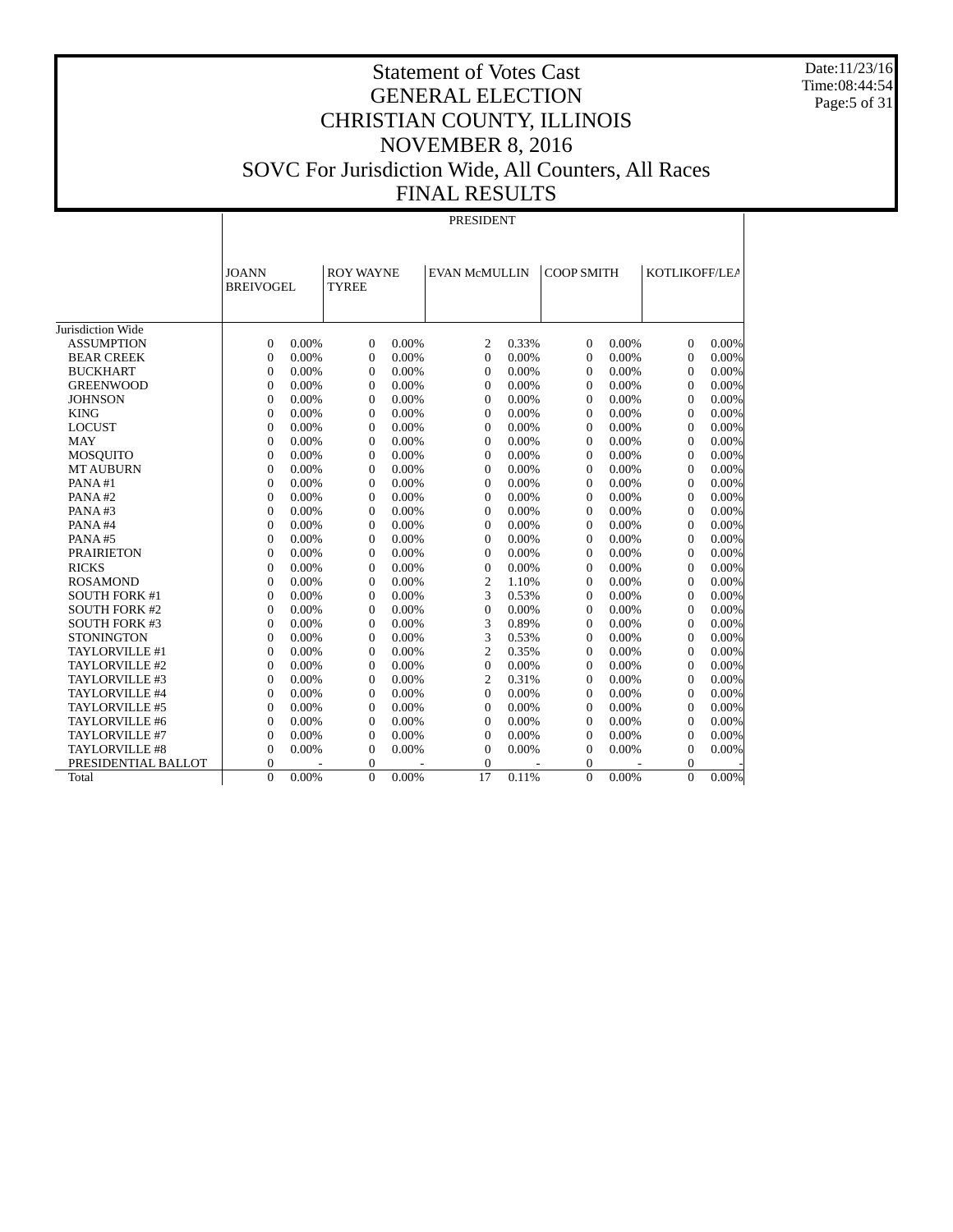Date:11/23/16 Time:08:44:54 Page:6 of 31

U S SENATOR

|                       | Reg. Voters | <b>Times Counted</b> | <b>Total Votes</b> | <b>TAMMY</b><br>DUCKWORTH (DEM) |             | <b>MARK KIRK (REP)</b> |             | <b>KENTON</b><br>McMILLEN (LIB) |       |
|-----------------------|-------------|----------------------|--------------------|---------------------------------|-------------|------------------------|-------------|---------------------------------|-------|
|                       |             |                      |                    |                                 |             |                        |             |                                 |       |
| Jurisdiction Wide     |             |                      |                    |                                 |             |                        |             |                                 |       |
| <b>ASSUMPTION</b>     | 895         | 614                  | 595                | 180                             | 30.25%      | 368                    | 61.85%      | 31                              | 5.21% |
| <b>BEAR CREEK</b>     | 361         | 274                  | 265                | 73                              | 27.55%      | 175                    | 66.04%      | 9                               | 3.40% |
| <b>BUCKHART</b>       | 1333        | 1003                 | 973                | 281                             | 28.88%      | 640                    | 65.78%      | 31                              | 3.19% |
| <b>GREENWOOD</b>      | 146         | 105                  | 98                 | 23                              | 23.47%      | 71                     | 72.45%      | $\mathbf{1}$                    | 1.02% |
| <b>JOHNSON</b>        | 569         | 438                  | 423                | 101                             | 23.88%      | 299                    | 70.69%      | 16                              | 3.78% |
| <b>KING</b>           | 158         | 108                  | 103                | 28                              | 27.18%      | 69                     | 66.99%      | 6                               | 5.83% |
| <b>LOCUST</b>         | 447         | 334                  | 327                | 113                             | 34.56%      | 196                    | 59.94%      | 12                              | 3.67% |
| <b>MAY</b>            | 1299        | 1019                 | 988                | 298                             | 30.16%      | 649                    | 65.69%      | 27                              | 2.73% |
| <b>MOSOUITO</b>       | 284         | 206                  | 204                | 58                              | 28.43%      | 130                    | 63.73%      | 12                              | 5.88% |
| <b>MT AUBURN</b>      | 676         | 478                  | 461                | 125                             | 27.11%      | 294                    | 63.77%      | 27                              | 5.86% |
| PANA#1                | 699         | 463                  | 446                | 143                             | 32.06%      | 273                    | 61.21%      | 18                              | 4.04% |
| PANA#2                | 1376        | 957                  | 921                | 317                             | 34.42%      | 545                    | 59.17%      | 42                              | 4.56% |
| PANA#3                | 783         | 542                  | 518                | 170                             | 32.82%      | 302                    | 58.30%      | 29                              | 5.60% |
| PANA#4                | 708         | 428                  | 409                | 148                             | 36.19%      | 234                    | 57.21%      | 15                              | 3.67% |
| PANA#5                | 575         | 344                  | 334                | 106                             | 31.74%      | 194                    | 58.08%      | 23                              | 6.89% |
| <b>PRAIRIETON</b>     | 331         | 266                  | 264                | 67                              | 25.38%      | 188                    | 71.21%      | $\overline{4}$                  | 1.52% |
| <b>RICKS</b>          | 838         | 620                  | 605                | 167                             | 27.60%      | 402                    | 66.45%      | 22                              | 3.64% |
| <b>ROSAMOND</b>       | 241         | 183                  | 183                | 50                              | 27.32%      | 124                    | 67.76%      | $\overline{7}$                  | 3.83% |
| <b>SOUTH FORK #1</b>  | 918         | 585                  | 568                | 240                             | 42.25%      | 283                    | 49.82%      | 29                              | 5.11% |
| <b>SOUTH FORK #2</b>  | 484         | 332                  | 316                | 97                              | 30.70%      | 188                    | 59.49%      | 19                              | 6.01% |
| <b>SOUTH FORK #3</b>  | 500         | 341                  | 329                | 113                             | 34.35%      | 190                    | 57.75%      | 18                              | 5.47% |
| <b>STONINGTON</b>     | 776         | 573                  | 560                |                                 | 184 32.86%  | 346                    | 61.79%      | 20                              | 3.57% |
| TAYLORVILLE #1        | 953         | 583                  | 564                | 174                             | 30.85%      | 344                    | 60.99%      | 27                              | 4.79% |
| TAYLORVILLE #2        | 885         | 576                  | 563                | 191                             | 33.93%      | 335                    | 59.50%      | 20                              | 3.55% |
| TAYLORVILLE #3        | 888         | 659                  | 627                | 227                             | 36.20%      | 363                    | 57.89%      | 26                              | 4.15% |
| TAYLORVILLE #4        | 1422        | 934                  | 904                | 305                             | 33.74%      | 533                    | 58.96%      | 44                              | 4.87% |
| TAYLORVILLE #5        | 1402        | 919                  | 881                | 297                             | 33.71%      | 533                    | 60.50%      | 32                              | 3.63% |
| TAYLORVILLE #6        | 921         | 590                  | 562                | 213                             | 37.90%      | 306                    | 54.45%      | 28                              | 4.98% |
| TAYLORVILLE #7        | 884         | 585                  | 569                | 198                             | 34.80%      | 334                    | 58.70%      | 23                              | 4.04% |
| <b>TAYLORVILLE #8</b> | 980         | 654                  | 636                | 189                             | 29.72%      | 408                    | 64.15%      | 27                              | 4.25% |
| PRESIDENTIAL BALLOT   |             |                      |                    |                                 |             |                        |             |                                 |       |
| Total                 | 22732       | 15713                | 15196              |                                 | 4876 32.09% |                        | 9316 61.31% | 645                             | 4.24% |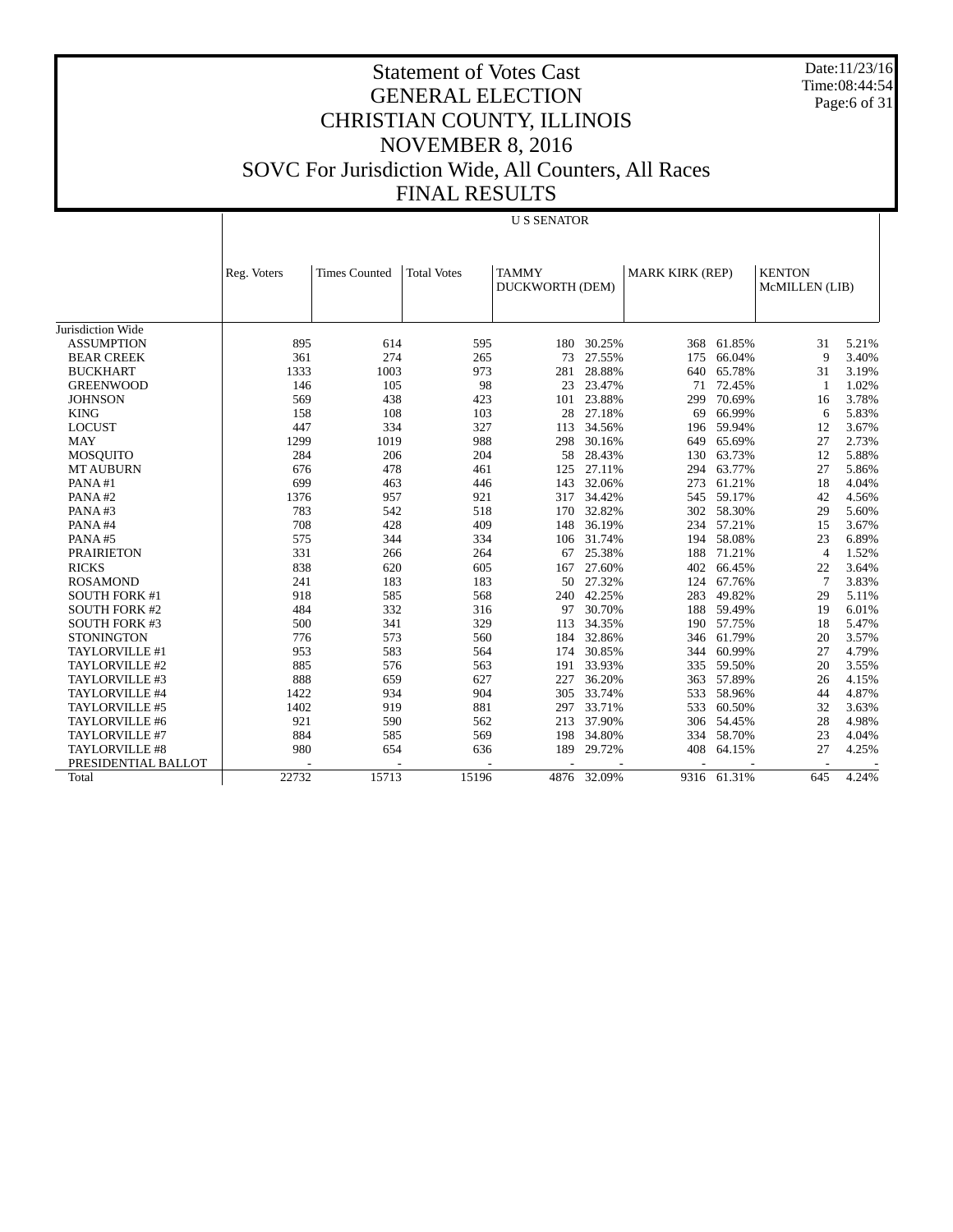Date:11/23/16 Time:08:44:54 Page:7 of 31

# Statement of Votes Cast GENERAL ELECTION CHRISTIAN COUNTY, ILLINOIS NOVEMBER 8, 2016 SOVC For Jurisdiction Wide, All Counters, All Races FINAL RESULTS

U S SENATOR

|                       | <b>SCOTT SUMMERS</b><br>(GRN) |       |                          | <b>JIM BROWN</b> |                | <b>CHAD KOPPIE</b> | <b>SUSANA</b><br><b>SANDOVAL</b> |          |
|-----------------------|-------------------------------|-------|--------------------------|------------------|----------------|--------------------|----------------------------------|----------|
|                       |                               |       |                          |                  |                |                    |                                  |          |
| Jurisdiction Wide     |                               |       |                          |                  |                |                    |                                  |          |
| <b>ASSUMPTION</b>     | 15                            | 2.52% | $\theta$                 | 0.00%            | $\mathbf{0}$   | 0.00%              | $\mathbf{0}$                     | 0.00%    |
| <b>BEAR CREEK</b>     | 8                             | 3.02% | $\mathbf{0}$             | 0.00%            | $\mathbf{0}$   | 0.00%              | $\Omega$                         | 0.00%    |
| <b>BUCKHART</b>       | 21                            | 2.16% | $\mathbf{0}$             | 0.00%            | $\mathbf{0}$   | 0.00%              | $\overline{0}$                   | 0.00%    |
| <b>GREENWOOD</b>      | 3                             | 3.06% | $\theta$                 | 0.00%            | $\mathbf{0}$   | 0.00%              | $\mathbf{0}$                     | 0.00%    |
| <b>JOHNSON</b>        | 6                             | 1.42% | $\boldsymbol{0}$         | 0.00%            | $\mathbf{0}$   | 0.00%              | $\mathbf{0}$                     | 0.00%    |
| <b>KING</b>           | $\overline{0}$                | 0.00% | $\mathbf{0}$             | 0.00%            | $\mathbf{0}$   | 0.00%              | $\mathbf{0}$                     | 0.00%    |
| <b>LOCUST</b>         | 6                             | 1.83% | 0                        | 0.00%            | $\Omega$       | 0.00%              | $\overline{0}$                   | 0.00%    |
| <b>MAY</b>            | 14                            | 1.42% | 0                        | 0.00%            | $\Omega$       | 0.00%              | $\overline{0}$                   | 0.00%    |
| <b>MOSQUITO</b>       | $\overline{4}$                | 1.96% | 0                        | 0.00%            | $\Omega$       | 0.00%              | $\Omega$                         | 0.00%    |
| <b>MT AUBURN</b>      | 14                            | 3.04% | $\mathbf{0}$             | 0.00%            | $\Omega$       | 0.00%              | $\overline{0}$                   | 0.00%    |
| PANA#1                | 11                            | 2.47% | $\mathbf{0}$             | 0.00%            | $\mathbf{0}$   | 0.00%              | $\overline{0}$                   | 0.00%    |
| PANA#2                | 17                            | 1.85% | $\Omega$                 | 0.00%            | $\Omega$       | 0.00%              | $\Omega$                         | 0.00%    |
| PANA#3                | 17                            | 3.28% | $\theta$                 | 0.00%            | $\mathbf{0}$   | 0.00%              | $\overline{0}$                   | 0.00%    |
| PANA#4                | 11                            | 2.69% | $\mathbf{0}$             | 0.00%            | $\Omega$       | 0.00%              | $\mathbf{0}$                     | 0.00%    |
| PANA#5                | 11                            | 3.29% | $\boldsymbol{0}$         | 0.00%            | $\mathbf{0}$   | 0.00%              | $\mathbf{0}$                     | 0.00%    |
| <b>PRAIRIETON</b>     | 5                             | 1.89% | $\mathbf{0}$             | 0.00%            | $\mathbf{0}$   | 0.00%              | $\mathbf{0}$                     | 0.00%    |
| <b>RICKS</b>          | 14                            | 2.31% | $\overline{0}$           | 0.00%            | $\Omega$       | 0.00%              | $\overline{0}$                   | 0.00%    |
| <b>ROSAMOND</b>       | $\overline{2}$                | 1.09% | $\overline{0}$           | 0.00%            | $\Omega$       | 0.00%              | $\overline{0}$                   | 0.00%    |
| <b>SOUTH FORK #1</b>  | 15                            | 2.64% | $\overline{0}$           | 0.00%            | $\Omega$       | 0.00%              | $\overline{0}$                   | 0.00%    |
| <b>SOUTH FORK #2</b>  | 12                            | 3.80% | $\mathbf{0}$             | 0.00%            | $\Omega$       | 0.00%              | $\overline{0}$                   | 0.00%    |
| <b>SOUTH FORK #3</b>  | 8                             | 2.43% | $\mathbf{0}$             | 0.00%            | $\mathbf{0}$   | 0.00%              | $\mathbf{0}$                     | 0.00%    |
| <b>STONINGTON</b>     | 9                             | 1.61% | $\mathbf{0}$             | 0.00%            | $\mathbf{0}$   | 0.00%              | $\overline{0}$                   | 0.00%    |
| TAYLORVILLE #1        | 19                            | 3.37% | $\mathbf{0}$             | 0.00%            | $\mathbf{0}$   | 0.00%              | $\overline{0}$                   | 0.00%    |
| TAYLORVILLE #2        | 15                            | 2.66% | $\mathbf{0}$             | 0.00%            | $\mathbf{0}$   | 0.00%              | $\mathbf{0}$                     | 0.00%    |
| TAYLORVILLE #3        | 10                            | 1.59% | $\boldsymbol{0}$         | 0.00%            | $\mathbf{0}$   | 0.00%              | $\boldsymbol{0}$                 | 0.00%    |
| TAYLORVILLE #4        | 21                            | 2.32% | $\mathbf{0}$             | 0.00%            | $\Omega$       | 0.00%              | $\mathbf{0}$                     | 0.00%    |
| TAYLORVILLE #5        | 19                            | 2.16% | $\overline{0}$           | 0.00%            | $\mathbf{0}$   | 0.00%              | $\overline{0}$                   | 0.00%    |
| TAYLORVILLE #6        | 13                            | 2.31% | 0                        | 0.00%            | $\Omega$       | 0.00%              | $\overline{0}$                   | 0.00%    |
| TAYLORVILLE #7        | 13                            | 2.28% | 0                        | 0.00%            | $\Omega$       | 0.00%              | $\overline{0}$                   | 0.00%    |
| <b>TAYLORVILLE #8</b> | 11                            | 1.73% | $\overline{0}$           | 0.00%            | 1              | 0.16%              | $\theta$                         | 0.00%    |
| PRESIDENTIAL BALLOT   | $\overline{\phantom{a}}$      |       | $\overline{\phantom{a}}$ |                  | $\blacksquare$ |                    | $\sim$                           |          |
| Total                 | 344                           | 2.26% | $\mathbf{0}$             | 0.00%            | 1              | 0.01%              | $\mathbf{0}$                     | $0.00\%$ |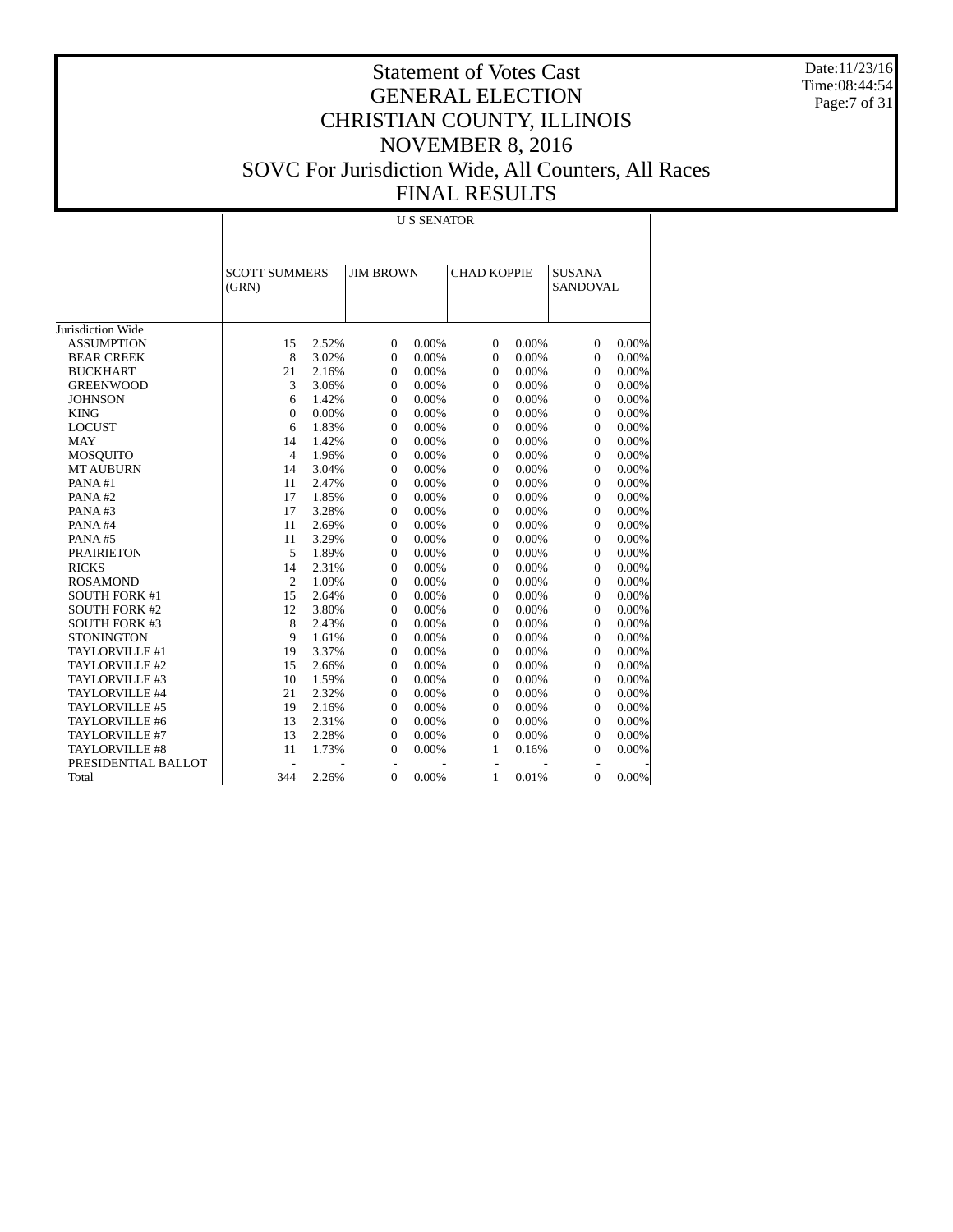Date:11/23/16 Time:08:44:54 Page:8 of 31

COMPTROLLER 2 YR

|                      | Reg. Voters | <b>Times Counted</b> | <b>Total Votes</b> | <b>SUSANA MENDOZA</b><br>(DEM) |        | <b>LESLIE MUNGER</b><br>(REP) |             | <b>CLAIRE BALL (LIB)</b> |       |
|----------------------|-------------|----------------------|--------------------|--------------------------------|--------|-------------------------------|-------------|--------------------------|-------|
|                      |             |                      |                    |                                |        |                               |             |                          |       |
| Jurisdiction Wide    |             |                      |                    |                                |        |                               |             |                          |       |
| <b>ASSUMPTION</b>    | 895         | 614                  | 583                | 168                            | 28.82% | 340                           | 58.32%      | 28                       | 4.80% |
| <b>BEAR CREEK</b>    | 361         | 274                  | 259                | 78                             | 30.12% | 160                           | 61.78%      | $\overline{7}$           | 2.70% |
| <b>BUCKHART</b>      | 1333        | 1002                 | 966                | 288                            | 29.81% | 608                           | 62.94%      | 22                       | 2.28% |
| <b>GREENWOOD</b>     | 146         | 105                  | 99                 | 13                             | 13.13% | 84                            | 84.85%      | $\Omega$                 | 0.00% |
| <b>JOHNSON</b>       | 569         | 438                  | 419                | 91                             | 21.72% | 300                           | 71.60%      | 11                       | 2.63% |
| <b>KING</b>          | 158         | 108                  | 101                | 22                             | 21.78% | 72                            | 71.29%      | 3                        | 2.97% |
| <b>LOCUST</b>        | 447         | 334                  | 325                | 101                            | 31.08% | 195                           | 60.00%      | 6                        | 1.85% |
| <b>MAY</b>           | 1299        | 1019                 | 976                | 257                            | 26.33% | 628                           | 64.34%      | 14                       | 1.43% |
| <b>MOSQUITO</b>      | 284         | 206                  | 202                | 52                             | 25.74% | 133                           | 65.84%      | 9                        | 4.46% |
| <b>MT AUBURN</b>     | 676         | 478                  | 461                | 118                            | 25.60% | 293                           | 63.56%      | 13                       | 2.82% |
| PANA#1               | 699         | 462                  | 444                | 135                            | 30.41% | 265                           | 59.68%      | 20                       | 4.50% |
| PANA#2               | 1376        | 956                  | 909                | 289                            | 31.79% | 545                           | 59.96%      | 30                       | 3.30% |
| PANA#3               | 783         | 541                  | 520                | 191                            | 36.73% | 282                           | 54.23%      | 20                       | 3.85% |
| PANA#4               | 708         | 428                  | 403                | 156                            | 38.71% | 212                           | 52.61%      | 16                       | 3.97% |
| PANA#5               | 575         | 343                  | 332                | 115                            | 34.64% | 181                           | 54.52%      | 15                       | 4.52% |
| <b>PRAIRIETON</b>    | 331         | 266                  | 261                | 61                             | 23.37% | 182                           | 69.73%      | $\overline{1}$           | 0.38% |
| <b>RICKS</b>         | 838         | 620                  | 592                | 173                            | 29.22% | 376                           | 63.51%      | 9                        | 1.52% |
| <b>ROSAMOND</b>      | 241         | 183                  | 180                | 45                             | 25.00% | 120                           | 66.67%      | 6                        | 3.33% |
| <b>SOUTH FORK #1</b> | 918         | 585                  | 552                | 226                            | 40.94% | 273                           | 49.46%      | 11                       | 1.99% |
| <b>SOUTH FORK #2</b> | 484         | 331                  | 319                | 115                            | 36.05% | 172                           | 53.92%      | 11                       | 3.45% |
| <b>SOUTH FORK #3</b> | 500         | 341                  | 327                | 123                            | 37.61% | 182                           | 55.66%      | 9                        | 2.75% |
| <b>STONINGTON</b>    | 776         | 573                  | 546                | 176                            | 32.23% | 304                           | 55.68%      | 16                       | 2.93% |
| TAYLORVILLE #1       | 953         | 583                  | 559                | 177                            | 31.66% | 321                           | 57.42%      | 22                       | 3.94% |
| TAYLORVILLE #2       | 885         | 575                  | 554                | 193                            | 34.84% | 323                           | 58.30%      | 13                       | 2.35% |
| TAYLORVILLE #3       | 888         | 659                  | 620                | 213                            | 34.35% | 354                           | 57.10%      | 16                       | 2.58% |
| TAYLORVILLE #4       | 1422        | 934                  | 895                | 314                            | 35.08% | 503                           | 56.20%      | 25                       | 2.79% |
| TAYLORVILLE #5       | 1402        | 919                  | 877                | 292                            | 33.30% | 506                           | 57.70%      | 26                       | 2.96% |
| TAYLORVILLE #6       | 921         | 590                  | 562                | 215                            | 38.26% | 288                           | 51.25%      | 18                       | 3.20% |
| TAYLORVILLE #7       | 884         | 585                  | 561                | 184                            | 32.80% | 315                           | 56.15%      | 20                       | 3.57% |
| TAYLORVILLE #8       | 980         | 654                  | 626                | 185                            | 29.55% | 395                           | 63.10%      | 11                       | 1.76% |
| PRESIDENTIAL BALLOT  |             |                      |                    |                                |        |                               |             |                          |       |
| Total                | 22732       | 15706                | 15030              | 4766                           | 31.71% |                               | 8912 59.29% | 428                      | 2.85% |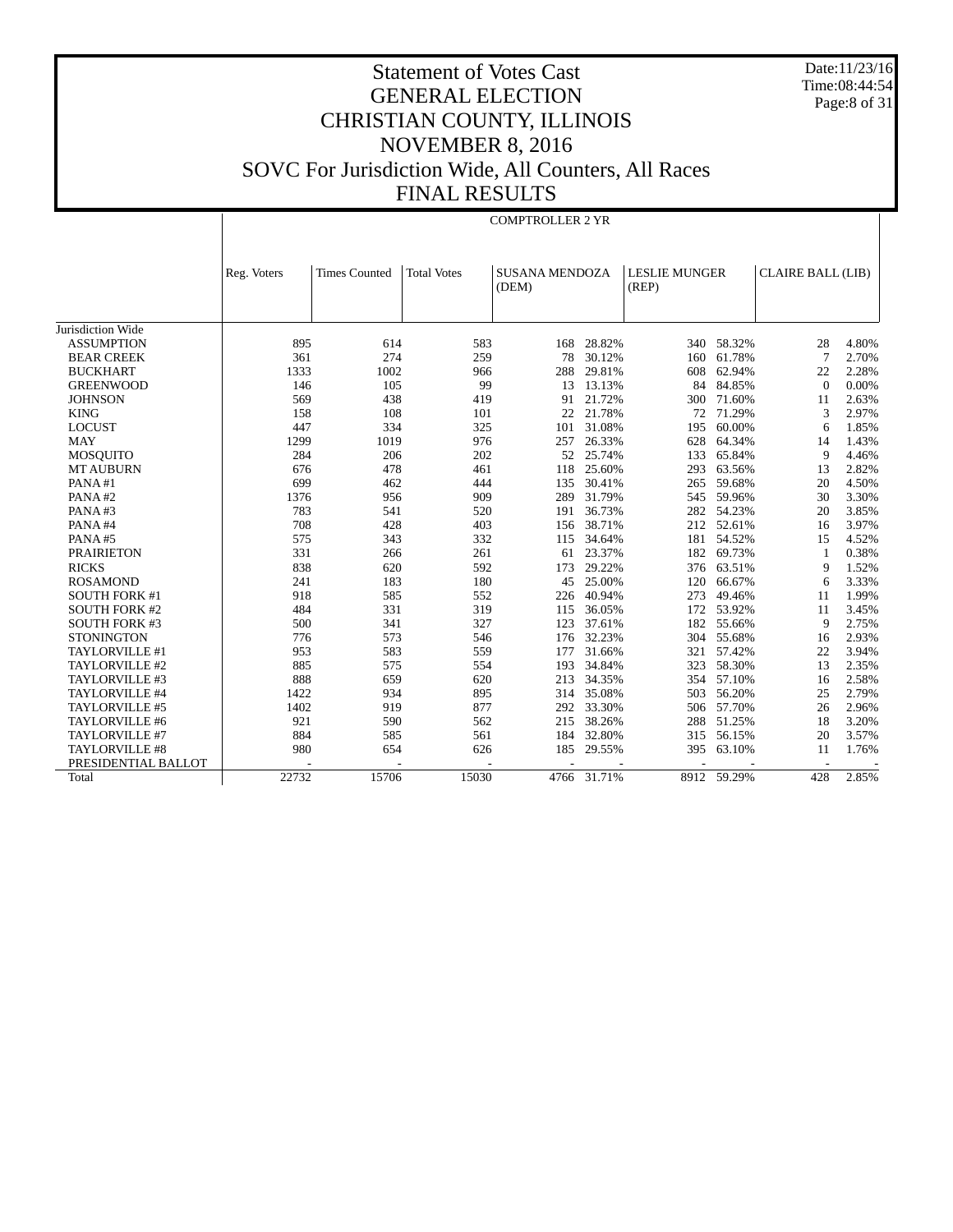Date:11/23/16 Time:08:44:54 Page:9 of 31

|                      | <b>COMPTROLLER 2 YR</b> |       |             |                      | <b>CONGRESS REP 13TH DIST</b> |                               |             |                           |              |
|----------------------|-------------------------|-------|-------------|----------------------|-------------------------------|-------------------------------|-------------|---------------------------|--------------|
|                      | TIM CURTIN (GRN)        |       | Reg. Voters | <b>Times Counted</b> | <b>Total Votes</b>            | <b>MARK WICKLUND</b><br>(DEM) |             | <b>RODNEY DAVIS (REP)</b> |              |
| Jurisdiction Wide    |                         |       |             |                      |                               |                               |             |                           |              |
| <b>ASSUMPTION</b>    | 47                      | 8.06% | 895         | 614                  | 595                           |                               | 132 22.18%  | 463                       | 77.82%       |
| <b>BEAR CREEK</b>    | 14                      | 5.41% | 361         | 274                  | 265                           | 56                            | 21.13%      | 209                       | 78.87%       |
| <b>BUCKHART</b>      | 48                      | 4.97% | 1333        | 1003                 | 978                           | 180                           | 18.40%      | 795                       | 81.29%       |
| <b>GREENWOOD</b>     | $\overline{2}$          | 2.02% | 146         | 105                  | 104                           | 3                             | 2.88%       | 101                       | 97.12%       |
| <b>JOHNSON</b>       | 17                      | 4.06% | 569         | 438                  | 426                           | 60                            | 14.08%      | 365                       | 85.68%       |
| <b>KING</b>          | $\overline{4}$          | 3.96% | 158         | 108                  | 103                           | 9                             | 8.74%       |                           | 94 91.26%    |
| <b>LOCUST</b>        | 23                      | 7.08% | 447         | 334                  | 324                           | 50                            | 15.43%      | 274                       | 84.57%       |
| <b>MAY</b>           | 77                      | 7.89% | 1299        | 1019                 | 993                           | 156                           | 15.71%      | 835                       | 84.09%       |
| <b>MOSQUITO</b>      | 8                       | 3.96% | 284         | 206                  | 204                           | 42                            | 20.59%      | 162                       | 79.41%       |
| <b>MT AUBURN</b>     | 37                      | 8.03% | 676         | 478                  | 463                           | 81                            | 17.49%      | 380                       | 82.07%       |
| PANA#1               | 24                      | 5.41% | 699         | 463                  | 453                           | 95                            | 20.97%      | 358                       | 79.03%       |
| PANA#2               | 45                      | 4.95% | 1376        | 957                  | 926                           | 188                           | 20.30%      | 736                       | 79.48%       |
| PANA#3               | 27                      | 5.19% | 783         | 542                  | 528                           | 117                           | 22.16%      | 411                       | 77.84%       |
| PANA#4               | 19                      | 4.71% | 708         | 428                  | 419                           | 95                            | 22.67%      |                           | 324 77.33%   |
| PANA#5               | 21                      | 6.33% | 575         | 344                  | 337                           | 73                            | 21.66%      |                           | 264 78.34%   |
| <b>PRAIRIETON</b>    | 17                      | 6.51% | 331         | 266                  | 263                           | 50                            | 19.01%      | 213                       | 80.99%       |
| <b>RICKS</b>         | 34                      | 5.74% | 838         | 620                  | 613                           | 94                            | 15.33%      | 519                       | 84.67%       |
| <b>ROSAMOND</b>      | 9                       | 5.00% | 241         | 183                  | 179                           | 25                            | 13.97%      | 153                       | 85.47%       |
| <b>SOUTH FORK #1</b> | 42                      | 7.61% | 918         | 585                  | 568                           | 129                           | 22.71%      | 437                       | 76.94%       |
| <b>SOUTH FORK #2</b> | 21                      | 6.58% | 484         | 332                  | 317                           | 63                            | 19.87%      | 254                       | 80.13%       |
| <b>SOUTH FORK #3</b> | 13                      | 3.98% | 500         | 341                  | 332                           | 75                            | 22.59%      | 257                       | 77.41%       |
| <b>STONINGTON</b>    | 50                      | 9.16% | 776         | 573                  | 565                           |                               | 122 21.59%  | 441                       | 78.05%       |
| TAYLORVILLE #1       | 39                      | 6.98% | 953         | 583                  | 563                           | 118                           | 20.96%      | 445                       | 79.04%       |
| TAYLORVILLE #2       | 25                      | 4.51% | 885         | 576                  | 558                           | 118                           | 21.15%      | 439                       | 78.67%       |
| TAYLORVILLE #3       | 37                      | 5.97% | 888         | 659                  | 633                           | 127                           | 20.06%      | 506                       | 79.94%       |
| TAYLORVILLE #4       | 53                      | 5.92% | 1422        | 934                  | 918                           | 198                           | 21.57%      | 718                       | 78.21%       |
| TAYLORVILLE #5       | 53                      | 6.04% | 1402        | 919                  | 890                           | 187                           | 21.01%      | 702                       | 78.88%       |
| TAYLORVILLE #6       | 41                      | 7.30% | 921         | 590                  | 572                           |                               | 114 19.93%  | 457                       | 79.90%       |
| TAYLORVILLE #7       | 42                      | 7.49% | 884         | 585                  | 575                           |                               | 111 19.30%  | 462                       | 80.35%       |
| TAYLORVILLE #8       | 35                      | 5.59% | 980         | 654                  | 638                           | 105                           | 16.46%      | 532                       | 83.39%       |
| PRESIDENTIAL BALLOT  |                         |       |             |                      |                               |                               |             |                           |              |
| Total                | 924                     | 6.15% | 22732       | 15713                | 15302                         |                               | 2973 19.43% |                           | 12306 80.42% |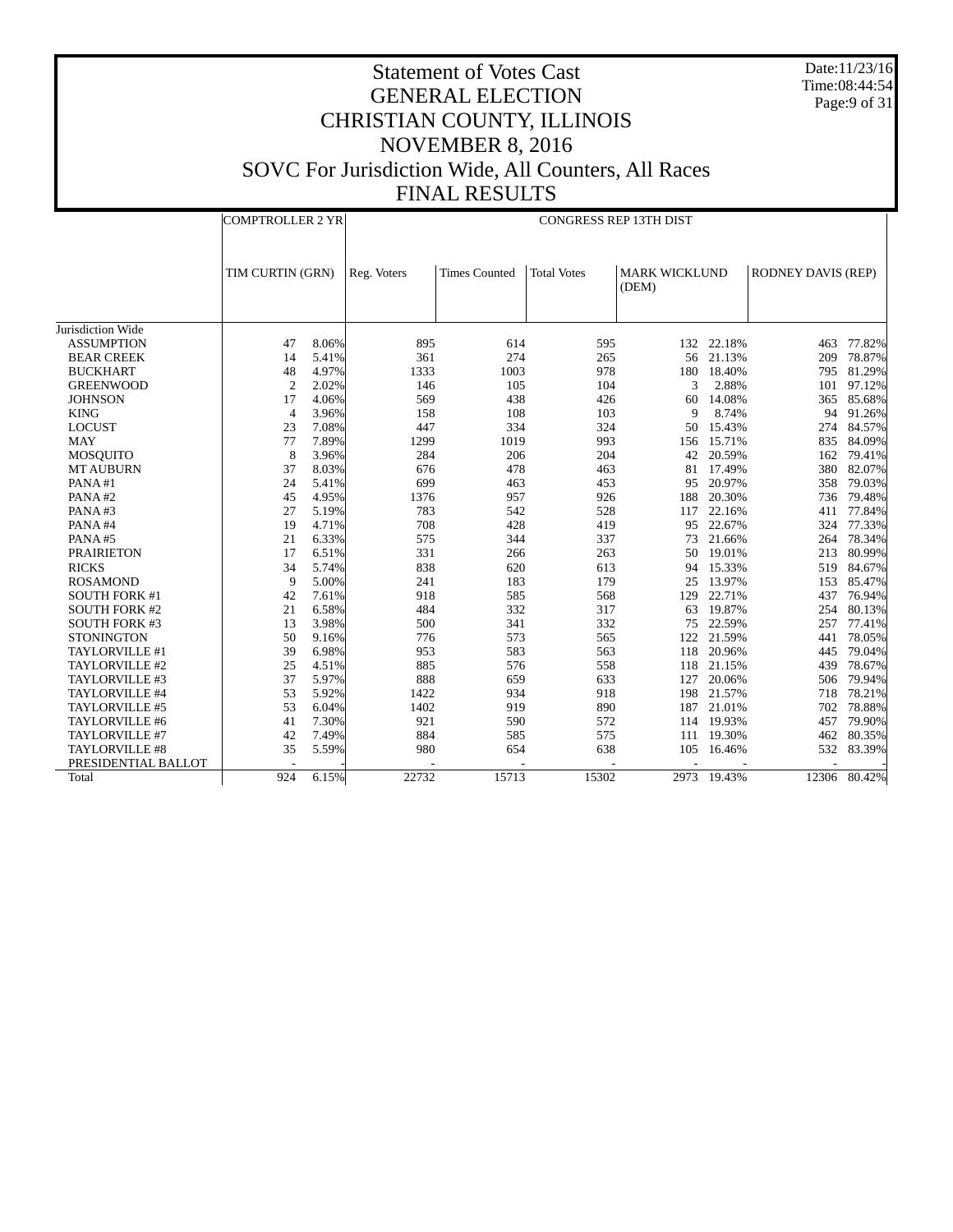Date:11/23/16 Time:08:44:54 Page:10 of 31

|                       |             |                          |                    |                          | <b>STATE REPRES DIST 95</b> |             |                              |             |                     |       |
|-----------------------|-------------|--------------------------|--------------------|--------------------------|-----------------------------|-------------|------------------------------|-------------|---------------------|-------|
|                       | Reg. Voters | <b>Times Counted</b>     | <b>Total Votes</b> |                          | MIKE MATHIS (DEM)           |             | <b>AVERY BOURNE</b><br>(REP) |             | <b>JAKE LEONARD</b> |       |
|                       |             |                          |                    |                          |                             |             |                              |             |                     |       |
| Jurisdiction Wide     |             |                          |                    |                          |                             |             |                              |             |                     |       |
| <b>ASSUMPTION</b>     | 895         | 614                      |                    | 596                      | 180                         | 30.20%      | 413                          | 69.30%      | $\Omega$            | 0.00% |
| <b>BEAR CREEK</b>     | 361         | 274                      |                    | 265                      | 83                          | 31.32%      | 182                          | 68.68%      | $\Omega$            | 0.00% |
| <b>BUCKHART</b>       | ÷,          | $\overline{\phantom{a}}$ |                    |                          |                             |             | ٠                            |             |                     |       |
| <b>GREENWOOD</b>      | 146         | 105                      |                    | 102                      | 9                           | 8.82%       | 93                           | 91.18%      | $\Omega$            | 0.00% |
| <b>JOHNSON</b>        | 569         | 438                      |                    | 431                      | 95                          | 22.04%      | 336                          | 77.96%      | $\mathbf{0}$        | 0.00% |
| <b>KING</b>           | 158         | 108                      |                    | 104                      | 24                          | 23.08%      | 80                           | 76.92%      | $\Omega$            | 0.00% |
| <b>LOCUST</b>         | 447         | 334                      |                    | 332                      | 104                         | 31.33%      | 227                          | 68.37%      | $\Omega$            | 0.00% |
| <b>MAY</b>            | 1293        | 1013                     |                    | 979                      | 299                         | 30.54%      | 680                          | 69.46%      | $\Omega$            | 0.00% |
| <b>MOSQUITO</b>       |             |                          |                    |                          |                             |             |                              |             |                     |       |
| <b>MT AUBURN</b>      |             |                          |                    | $\overline{\phantom{a}}$ |                             |             |                              |             |                     |       |
| PANA#1                | 699         | 462                      |                    | 450                      | 159                         | 35.33%      | 289                          | 64.22%      | $\Omega$            | 0.00% |
| PANA#2                | 1376        | 956                      |                    | 921                      | 281                         | 30.51%      | 633                          | 68.73%      | 5                   | 0.54% |
| PANA#3                | 783         | 541                      |                    | 523                      | 186                         | 35.56%      | 337                          | 64.44%      | $\Omega$            | 0.00% |
| PANA#4                | 708         | 428                      |                    | 417                      | 165                         | 39.57%      | 251                          | 60.19%      | $\Omega$            | 0.00% |
| PANA#5                | 575         | 343                      |                    | 333                      | 109                         | 32.73%      | 224                          | 67.27%      | $\Omega$            | 0.00% |
| <b>PRAIRIETON</b>     | 331         | 266                      |                    | 261                      |                             | 56 21.46%   | 205                          | 78.54%      | $\Omega$            | 0.00% |
| <b>RICKS</b>          | 838         | 620                      |                    | 613                      | 201                         | 32.79%      | 412                          | 67.21%      | $\Omega$            | 0.00% |
| <b>ROSAMOND</b>       | 241         | 183                      |                    | 178                      | 38                          | 21.35%      | 140                          | 78.65%      | $\Omega$            | 0.00% |
| <b>SOUTH FORK #1</b>  |             |                          |                    |                          |                             |             |                              |             |                     |       |
| <b>SOUTH FORK #2</b>  | 8           | 6                        |                    | 6                        | $\Omega$                    | 0.00%       |                              | 6 100,00%   | $\Omega$            | 0.00% |
| <b>SOUTH FORK #3</b>  | 76          | 61                       |                    | 60                       | 6                           | 10.00%      | 54                           | 90.00%      | $\Omega$            | 0.00% |
| <b>STONINGTON</b>     | 442         | 327                      |                    | 319                      | 112                         | 35.11%      | 207                          | 64.89%      | $\Omega$            | 0.00% |
| TAYLORVILLE #1        | 953         | 583                      |                    | 566                      | 214                         | 37.81%      | 351                          | 62.01%      | $\Omega$            | 0.00% |
| TAYLORVILLE #2        | 860         | 556                      |                    | 541                      | 193                         | 35.67%      | 347                          | 64.14%      | $\Omega$            | 0.00% |
| TAYLORVILLE #3        | 881         | 656                      |                    | 632                      | 221                         | 34.97%      | 408                          | 64.56%      | $\Omega$            | 0.00% |
| TAYLORVILLE #4        | 1224        | 800                      |                    | 778                      | 295                         | 37.92%      | 482                          | 61.95%      | $\Omega$            | 0.00% |
| TAYLORVILLE #5        | 1402        | 919                      | 894                |                          | 314                         | 35.12%      | 580                          | 64.88%      | $\Omega$            | 0.00% |
| TAYLORVILLE #6        | 921         | 590                      |                    | 578                      | 261                         | 45.16%      | 316                          | 54.67%      | $\Omega$            | 0.00% |
| TAYLORVILLE #7        | 884         | 585                      |                    | 569                      | 223                         | 39.19%      | 344                          | 60.46%      | $\Omega$            | 0.00% |
| <b>TAYLORVILLE #8</b> | 980         | 654                      | 641                |                          | 207                         | 32.29%      | 434                          | 67.71%      | $\Omega$            | 0.00% |
| PRESIDENTIAL BALLOT   |             |                          |                    |                          |                             |             |                              |             |                     |       |
| Total                 | 18051       | 12422                    | 12089              |                          |                             | 4035 33.38% |                              | 8031 66.43% | 5                   | 0.04% |
|                       |             |                          |                    |                          |                             |             |                              |             |                     |       |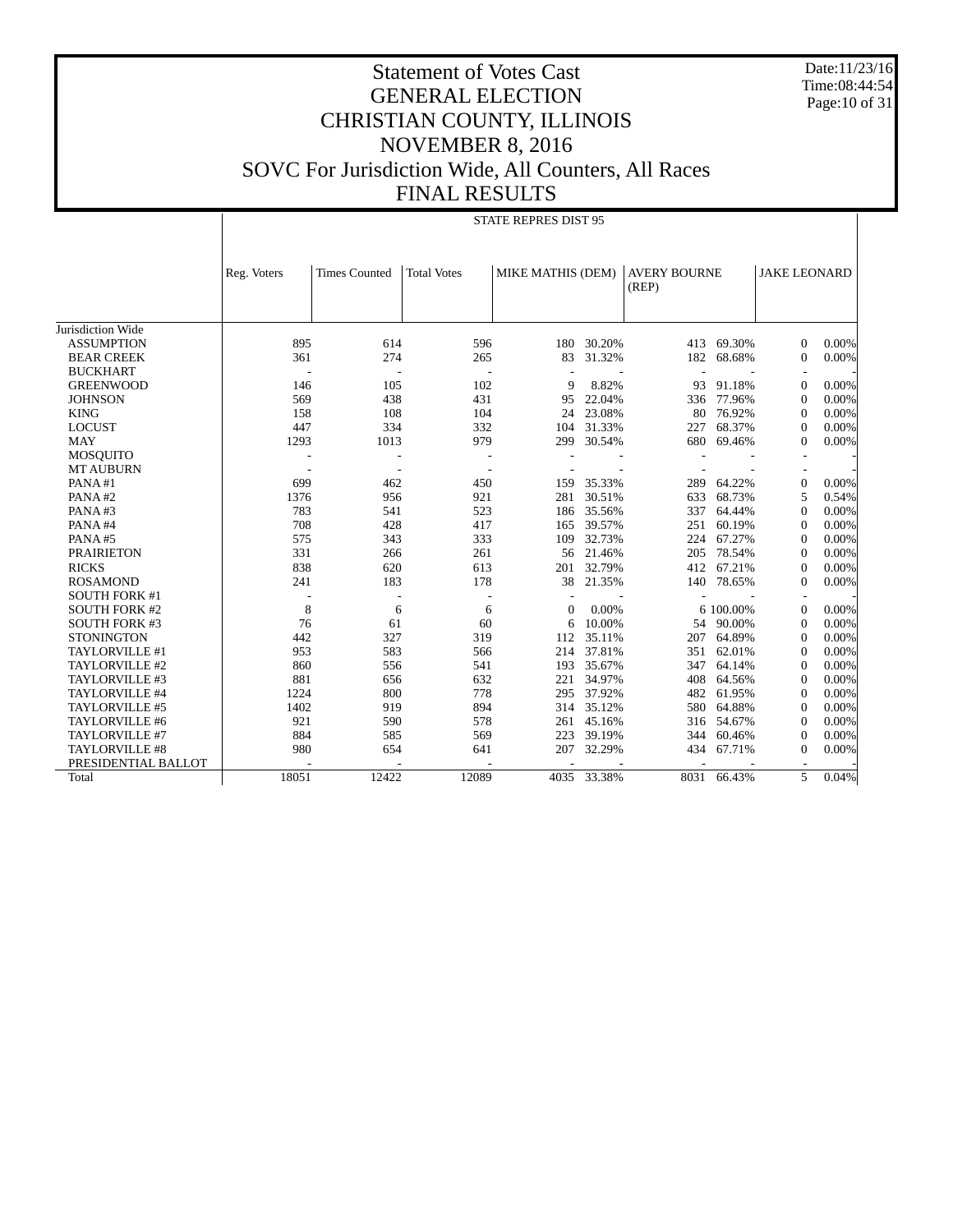Date:11/23/16 Time:08:44:54 Page:11 of 31

# Statement of Votes Cast GENERAL ELECTION CHRISTIAN COUNTY, ILLINOIS NOVEMBER 8, 2016 SOVC For Jurisdiction Wide, All Counters, All Races FINAL RESULTS

STATE REPRES DIST 96

|                       | Reg. Voters    | <b>Times</b> | <b>Total Votes</b> | <b>SUE SCHERER (DEM)</b> |              |
|-----------------------|----------------|--------------|--------------------|--------------------------|--------------|
|                       |                | Counted      |                    |                          |              |
|                       |                |              |                    |                          |              |
|                       |                |              |                    |                          |              |
| Jurisdiction Wide     |                |              |                    |                          |              |
| <b>ASSUMPTION</b>     |                |              |                    |                          |              |
| <b>BEAR CREEK</b>     |                |              |                    |                          |              |
| <b>BUCKHART</b>       | 1333           | 1002         | 746                |                          | 746 100.00%  |
| <b>GREENWOOD</b>      |                |              |                    |                          |              |
| <b>JOHNSON</b>        |                |              |                    |                          |              |
| <b>KING</b>           |                |              |                    |                          |              |
| <b>LOCUST</b>         |                |              |                    |                          |              |
| <b>MAY</b>            | 6              | 6            | 6                  |                          | 6 100.00%    |
| <b>MOSQUITO</b>       | 284            | 206          | 150                |                          | 150 100.00%  |
| <b>MT AUBURN</b>      | 676            | 478          | 338                |                          | 338 100.00%  |
| PANA#1                |                |              |                    |                          |              |
| PANA#2                |                |              |                    |                          |              |
| PANA#3                |                |              |                    |                          |              |
| PANA#4                |                |              |                    |                          |              |
| PANA#5                |                |              |                    |                          |              |
| <b>PRAIRIETON</b>     |                |              |                    |                          |              |
| <b>RICKS</b>          |                |              |                    |                          |              |
| <b>ROSAMOND</b>       |                |              |                    |                          |              |
| <b>SOUTH FORK #1</b>  | 918            | 585          | 474                |                          | 474 100.00%  |
| <b>SOUTH FORK #2</b>  | 476            | 325          | 228                |                          | 228 100.00%  |
| <b>SOUTH FORK #3</b>  | 424            | 280          | 232                |                          | 232 100.00%  |
| <b>STONINGTON</b>     | 334            | 246          | 186                |                          | 186 100.00%  |
| TAYLORVILLE #1        |                |              |                    |                          |              |
| TAYLORVILLE #2        | 25             | 19           | 15                 |                          | 15 100.00%   |
| TAYLORVILLE #3        | $\overline{7}$ | 3            | 1                  |                          | 1 100.00%    |
| TAYLORVILLE #4        | 198            | 134          | 94                 |                          | 94 100.00%   |
| TAYLORVILLE #5        |                |              |                    |                          |              |
| TAYLORVILLE #6        |                |              |                    |                          |              |
| TAYLORVILLE #7        |                |              |                    |                          |              |
| <b>TAYLORVILLE #8</b> |                |              |                    |                          |              |
| PRESIDENTIAL BALLOT   |                |              |                    |                          |              |
| Total                 | 4681           | 3284         | 2470               |                          | 2470 100.00% |
|                       |                |              |                    |                          |              |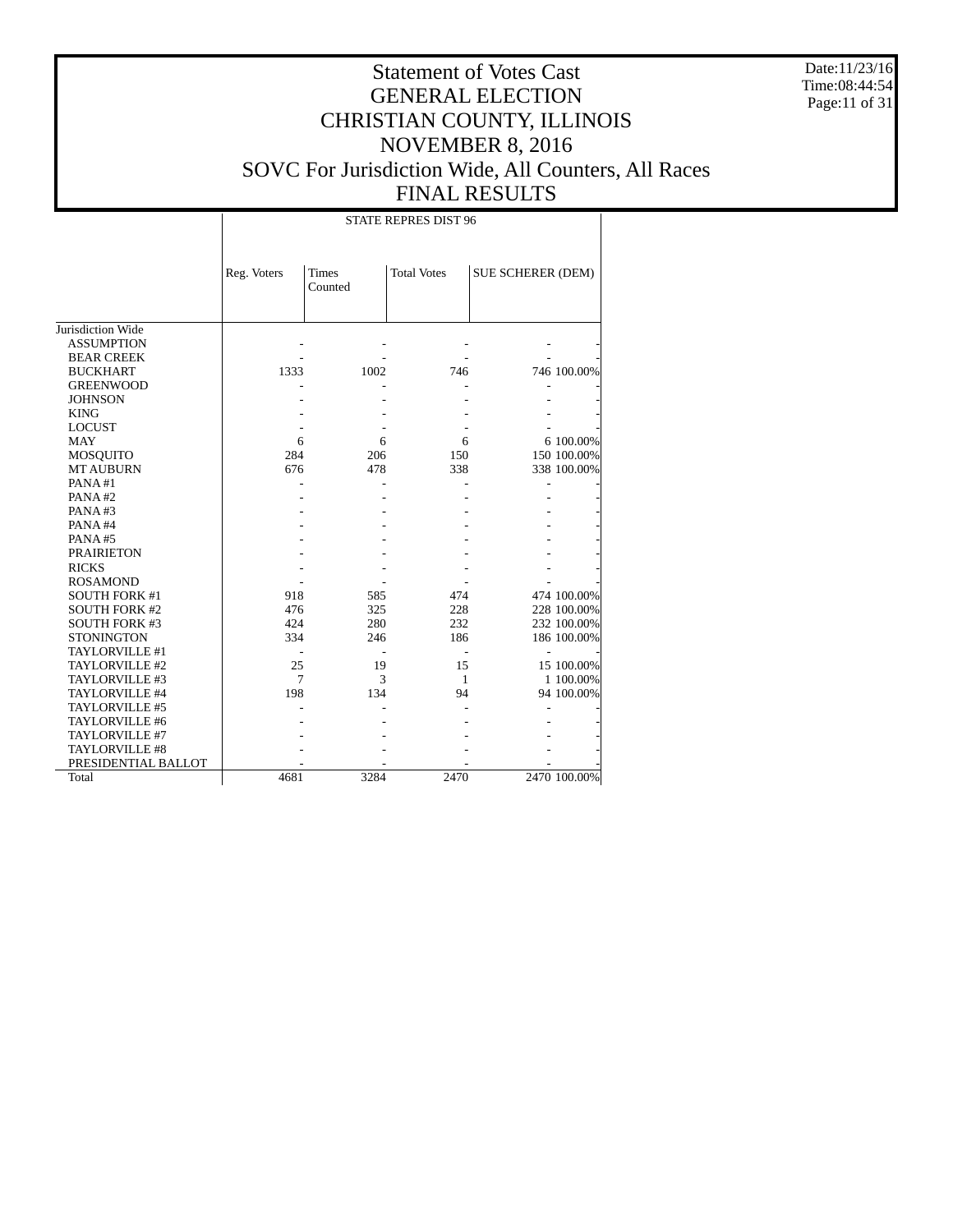Date:11/23/16 Time:08:44:54 Page:12 of 31

|                      |             | STATE'S ATTORNEY     |                    |                   |            |                               |             |  |  |  |  |
|----------------------|-------------|----------------------|--------------------|-------------------|------------|-------------------------------|-------------|--|--|--|--|
|                      | Reg. Voters | <b>Times Counted</b> | <b>Total Votes</b> | MIKE HAVERA (DEM) |            | <b>DEBORAH RILEY</b><br>(REP) |             |  |  |  |  |
|                      |             |                      |                    |                   |            |                               |             |  |  |  |  |
| Jurisdiction Wide    |             |                      |                    |                   |            |                               |             |  |  |  |  |
| <b>ASSUMPTION</b>    | 895         | 614                  | 589                |                   | 300 50.93% | 289                           | 49.07%      |  |  |  |  |
| <b>BEAR CREEK</b>    | 361         | 274                  | 266                | 156               | 58.65%     | 110                           | 41.35%      |  |  |  |  |
| <b>BUCKHART</b>      | 1333        | 1002                 | 969                | 463               | 47.78%     | 506                           | 52.22%      |  |  |  |  |
| <b>GREENWOOD</b>     | 146         | 105                  | 102                | 73                | 71.57%     | 29                            | 28.43%      |  |  |  |  |
| <b>JOHNSON</b>       | 569         | 438                  | 428                | 221               | 51.64%     | 207                           | 48.36%      |  |  |  |  |
| <b>KING</b>          | 158         | 108                  | 102                | 63                | 61.76%     | 39                            | 38.24%      |  |  |  |  |
| <b>LOCUST</b>        | 447         | 334                  | 326                | 213               | 65.34%     | 113                           | 34.66%      |  |  |  |  |
| <b>MAY</b>           | 1299        | 1019                 | 993                | 660               | 66.47%     | 333                           | 33.53%      |  |  |  |  |
| <b>MOSQUITO</b>      | 284         | 206                  | 200                | 91                | 45.50%     | 109                           | 54.50%      |  |  |  |  |
| <b>MT AUBURN</b>     | 676         | 478                  | 452                | 201               | 44.47%     | 251                           | 55.53%      |  |  |  |  |
| PANA#1               | 699         | 462                  | 450                | 253               | 56.22%     | 197                           | 43.78%      |  |  |  |  |
| PANA#2               | 1376        | 956                  | 914                |                   | 546 59.74% | 368                           | 40.26%      |  |  |  |  |
| PANA#3               | 783         | 541                  | 528                | 322               | 60.98%     | 206                           | 39.02%      |  |  |  |  |
| PANA#4               | 708         | 428                  | 409                | 260               | 63.57%     | 149                           | 36.43%      |  |  |  |  |
| PANA#5               | 575         | 343                  | 337                | 174               | 51.63%     | 163                           | 48.37%      |  |  |  |  |
| <b>PRAIRIETON</b>    | 331         | 266                  | 260                | 111               | 42.69%     | 149                           | 57.31%      |  |  |  |  |
| <b>RICKS</b>         | 838         | 620                  | 597                | 343               | 57.45%     | 254                           | 42.55%      |  |  |  |  |
| <b>ROSAMOND</b>      | 241         | 183                  | 179                | 101               | 56.42%     | 78                            | 43.58%      |  |  |  |  |
| <b>SOUTH FORK #1</b> | 918         | 585                  | 563                | 338               | 60.04%     | 225                           | 39.96%      |  |  |  |  |
| <b>SOUTH FORK #2</b> | 484         | 331                  | 314                | 170               | 54.14%     | 144                           | 45.86%      |  |  |  |  |
| <b>SOUTH FORK #3</b> | 500         | 341                  | 327                | 194               | 59.33%     | 133                           | 40.67%      |  |  |  |  |
| <b>STONINGTON</b>    | 776         | 573                  | 555                | 338               | 60.90%     | 217                           | 39.10%      |  |  |  |  |
| TAYLORVILLE #1       | 953         | 583                  | 561                | 334               | 59.54%     | 227                           | 40.46%      |  |  |  |  |
| TAYLORVILLE #2       | 885         | 575                  | 562                | 338               | 60.14%     | 224                           | 39.86%      |  |  |  |  |
| TAYLORVILLE #3       | 888         | 659                  | 641                | 400               | 62.40%     | 241                           | 37.60%      |  |  |  |  |
| TAYLORVILLE #4       | 1422        | 934                  | 912                | 586               | 64.25%     | 326                           | 35.75%      |  |  |  |  |
| TAYLORVILLE #5       | 1402        | 919                  | 895                | 553               | 61.79%     | 342                           | 38.21%      |  |  |  |  |
| TAYLORVILLE #6       | 921         | 590                  | 569                | 371               | 65.20%     | 198                           | 34.80%      |  |  |  |  |
| TAYLORVILLE #7       | 884         | 585                  | 568                | 369               | 64.96%     | 199                           | 35.04%      |  |  |  |  |
| TAYLORVILLE #8       | 980         | 654                  | 640                | 390               | 60.94%     | 250                           | 39.06%      |  |  |  |  |
| PRESIDENTIAL BALLOT  |             |                      |                    | ٠                 |            |                               |             |  |  |  |  |
| Total                | 22732       | 15706                | 15208              | 8932              | 58.73%     |                               | 6276 41.27% |  |  |  |  |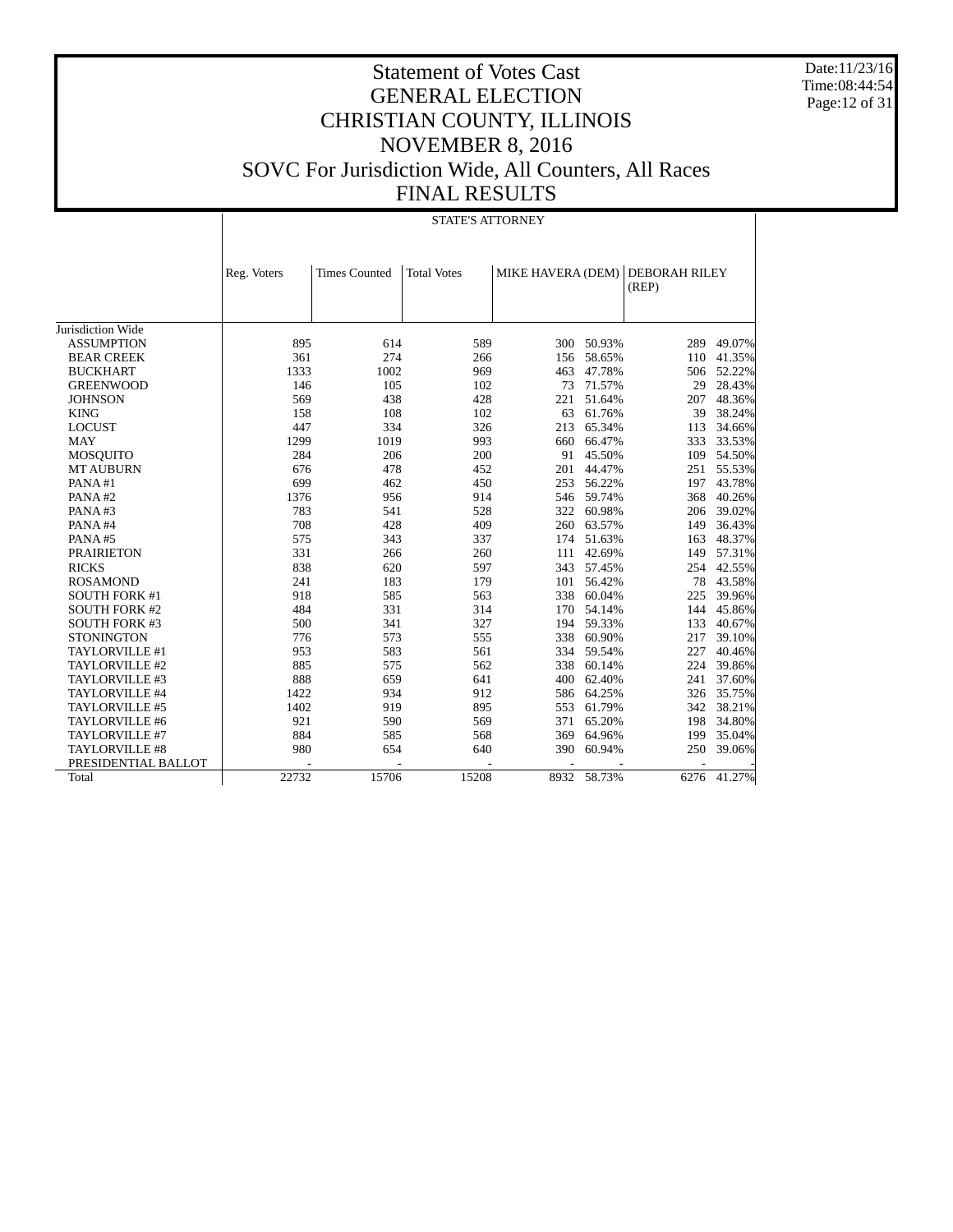Date:11/23/16 Time:08:44:54 Page:13 of 31

# Statement of Votes Cast GENERAL ELECTION CHRISTIAN COUNTY, ILLINOIS NOVEMBER 8, 2016 SOVC For Jurisdiction Wide, All Counters, All Races FINAL RESULTS

#### CIRCUIT CLERK

|                       | Reg. Voters | <b>Times Counted</b> | <b>Total Votes</b> | <b>JULIE MAYER (DEM)</b> |
|-----------------------|-------------|----------------------|--------------------|--------------------------|
|                       |             |                      |                    |                          |
|                       |             |                      |                    |                          |
|                       |             |                      |                    |                          |
| Jurisdiction Wide     |             |                      |                    |                          |
| <b>ASSUMPTION</b>     | 895         | 614                  | 480                | 480 100.00%              |
| <b>BEAR CREEK</b>     | 361         | 274                  | 220                | 220 100.00%              |
| <b>BUCKHART</b>       | 1333        | 1002                 | 769                | 769 100.00%              |
| <b>GREENWOOD</b>      | 146         | 105                  | 77                 | 77 100.00%               |
| <b>JOHNSON</b>        | 569         | 438                  | 340                | 340 100.00%              |
| <b>KING</b>           | 158         | 108                  | 84                 | 84 100.00%               |
| <b>LOCUST</b>         | 447         | 334                  | 280                | 280 100.00%              |
| <b>MAY</b>            | 1299        | 1019                 | 852                | 852 100.00%              |
| MOSQUITO              | 284         | 206                  | 150                | 150 100.00%              |
| <b>MT AUBURN</b>      | 676         | 478                  | 349                | 349 100.00%              |
| PANA#1                | 699         | 462                  | 361                | 361 100.00%              |
| PANA#2                | 1376        | 956                  | 750                | 750 100.00%              |
| PANA#3                | 783         | 541                  | 464                | 464 100.00%              |
| PANA#4                | 708         | 428                  | 346                | 346 100.00%              |
| PANA#5                | 575         | 343                  | 260                | 260 100.00%              |
| <b>PRAIRIETON</b>     | 331         | 266                  | 205                | 205 100.00%              |
| <b>RICKS</b>          | 838         | 620                  | 517                | 517 100.00%              |
| <b>ROSAMOND</b>       | 241         | 183                  | 141                | 141 100.00%              |
| <b>SOUTH FORK #1</b>  | 918         | 585                  | 478                | 478 100.00%              |
| <b>SOUTH FORK #2</b>  | 484         | 331                  | 240                | 240 100.00%              |
| <b>SOUTH FORK #3</b>  | 500         | 341                  | 271                | 271 100.00%              |
| <b>STONINGTON</b>     | 776         | 573                  | 461                | 461 100.00%              |
| TAYLORVILLE #1        | 953         | 583                  | 482                | 482 100.00%              |
| TAYLORVILLE #2        | 885         | 575                  | 482                | 482 100.00%              |
| TAYLORVILLE #3        | 888         | 659                  | 526                | 526 100.00%              |
| TAYLORVILLE #4        | 1422        | 934                  | 762                | 762 100.00%              |
| TAYLORVILLE #5        | 1402        | 919                  | 739                | 739 100.00%              |
| TAYLORVILLE #6        | 921         | 590                  | 486                | 486 100.00%              |
| TAYLORVILLE #7        | 884         | 585                  | 504                | 504 100.00%              |
| <b>TAYLORVILLE #8</b> | 980         | 654                  | 543                | 543 100.00%              |
| PRESIDENTIAL BALLOT   |             |                      |                    |                          |
| Total                 | 22732       | 15706                | 12619              | 12619 100.00%            |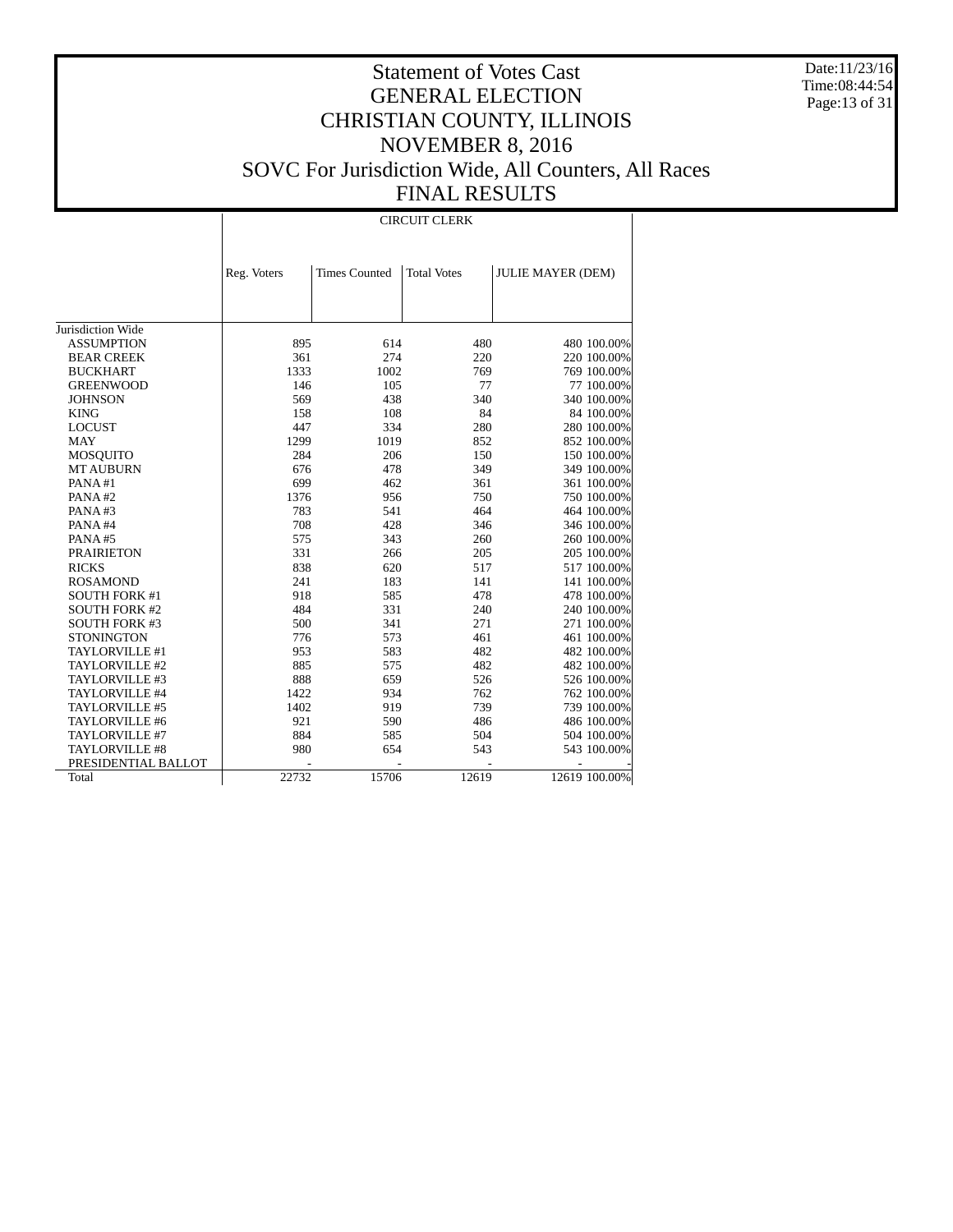Date:11/23/16 Time:08:44:55 Page:14 of 31

# Statement of Votes Cast GENERAL ELECTION CHRISTIAN COUNTY, ILLINOIS NOVEMBER 8, 2016 SOVC For Jurisdiction Wide, All Counters, All Races FINAL RESULTS

#### CORONER

|                       | Reg. Voters | <b>Times Counted</b> | <b>Total Votes</b> | AMY WINANS (DEM) |
|-----------------------|-------------|----------------------|--------------------|------------------|
|                       |             |                      |                    |                  |
|                       |             |                      |                    |                  |
|                       |             |                      |                    |                  |
| Jurisdiction Wide     |             |                      |                    |                  |
| <b>ASSUMPTION</b>     | 895         | 614                  | 491                | 491 100.00%      |
| <b>BEAR CREEK</b>     | 361         | 274                  | 230                | 230 100.00%      |
| <b>BUCKHART</b>       | 1333        | 1002                 | 799                | 799 100.00%      |
| <b>GREENWOOD</b>      | 146         | 105                  | 83                 | 83 100.00%       |
| <b>JOHNSON</b>        | 569         | 438                  | 349                | 349 100.00%      |
| <b>KING</b>           | 158         | 108                  | 87                 | 87 100.00%       |
| <b>LOCUST</b>         | 447         | 334                  | 290                | 290 100.00%      |
| <b>MAY</b>            | 1299        | 1019                 | 878                | 878 100.00%      |
| <b>MOSQUITO</b>       | 284         | 206                  | 167                | 167 100.00%      |
| <b>MT AUBURN</b>      | 676         | 478                  | 384                | 384 100.00%      |
| PANA#1                | 699         | 462                  | 371                | 371 100.00%      |
| PANA#2                | 1376        | 956                  | 762                | 762 100.00%      |
| PANA#3                | 783         | 541                  | 481                | 481 100.00%      |
| PANA#4                | 708         | 428                  | 355                | 355 100.00%      |
| PANA#5                | 575         | 343                  | 270                | 270 100.00%      |
| <b>PRAIRIETON</b>     | 331         | 266                  | 210                | 210 100.00%      |
| <b>RICKS</b>          | 838         | 620                  | 533                | 533 100.00%      |
| <b>ROSAMOND</b>       | 241         | 183                  | 145                | 145 100.00%      |
| <b>SOUTH FORK #1</b>  | 918         | 585                  | 488                | 488 100.00%      |
| <b>SOUTH FORK #2</b>  | 484         | 331                  | 249                | 249 100.00%      |
| <b>SOUTH FORK #3</b>  | 500         | 341                  | 283                | 283 100.00%      |
| <b>STONINGTON</b>     | 776         | 573                  | 498                | 498 100.00%      |
| TAYLORVILLE #1        | 953         | 583                  | 508                | 508 100.00%      |
| TAYLORVILLE #2        | 885         | 575                  | 504                | 504 100.00%      |
| TAYLORVILLE #3        | 888         | 659                  | 568                | 568 100.00%      |
| TAYLORVILLE #4        | 1422        | 934                  | 795                | 795 100.00%      |
| TAYLORVILLE #5        | 1402        | 919                  | 758                | 758 100.00%      |
| TAYLORVILLE #6        | 921         | 590                  | 509                | 509 100.00%      |
| TAYLORVILLE #7        | 884         | 585                  | 518                | 518 100.00%      |
| <b>TAYLORVILLE #8</b> | 980         | 654                  | 568                | 568 100.00%      |
| PRESIDENTIAL BALLOT   |             |                      |                    |                  |
| Total                 | 22732       | 15706                | 13131              | 13131 100.00%    |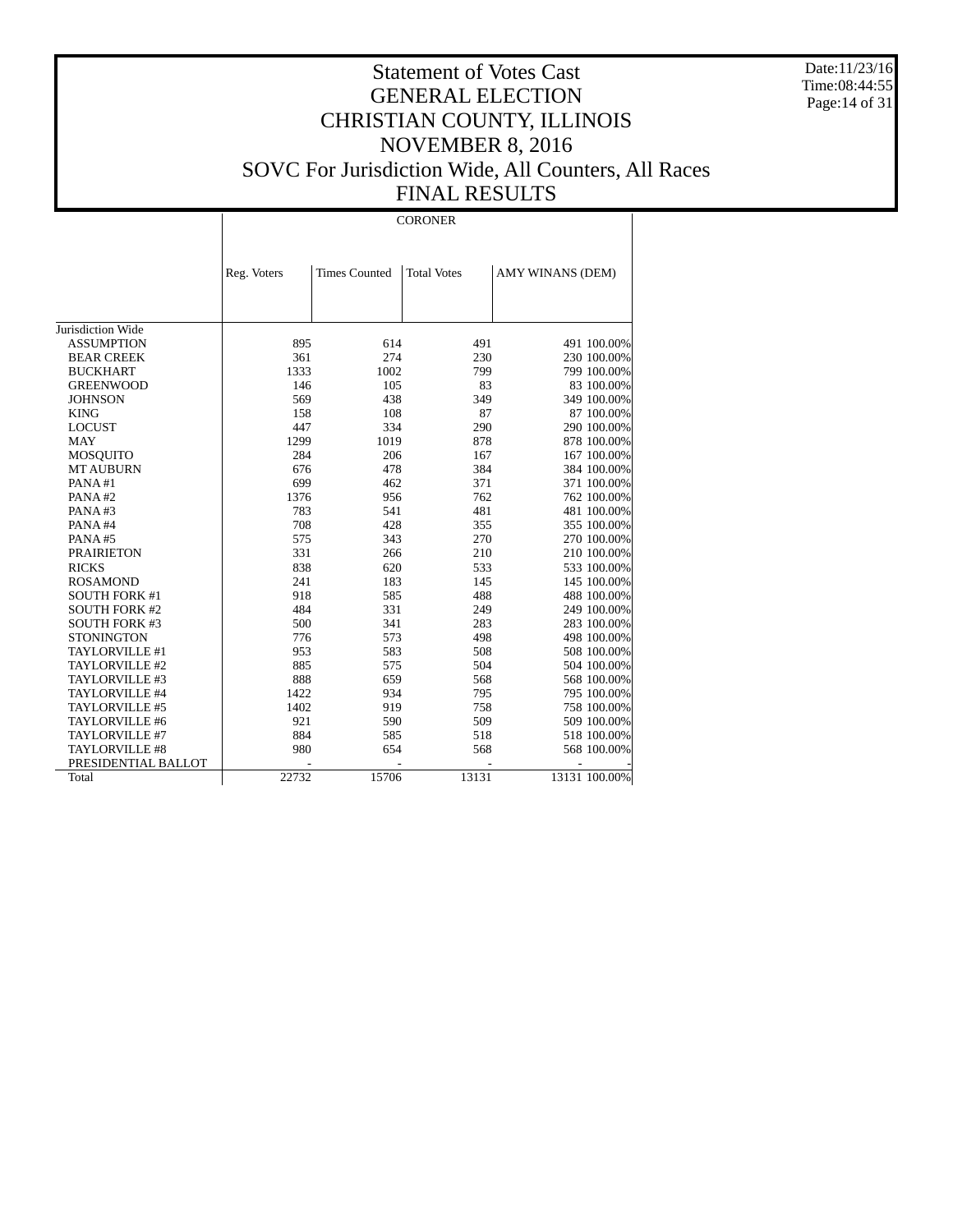Date:11/23/16 Time:08:44:55 Page:15 of 31

# Statement of Votes Cast GENERAL ELECTION CHRISTIAN COUNTY, ILLINOIS NOVEMBER 8, 2016 SOVC For Jurisdiction Wide, All Counters, All Races FINAL RESULTS

#### SUPER ASSESSMENTS 2 YR

|                                        | Reg. Voters | <b>Times Counted</b> | <b>Total Votes</b> | CHAD COADY (DEM) |
|----------------------------------------|-------------|----------------------|--------------------|------------------|
|                                        |             |                      |                    |                  |
|                                        |             |                      |                    |                  |
|                                        |             |                      |                    |                  |
| Jurisdiction Wide<br><b>ASSUMPTION</b> | 895         | 614                  | 477                |                  |
|                                        |             |                      |                    | 477 100.00%      |
| <b>BEAR CREEK</b>                      | 361         | 274                  | 216                | 216 100.00%      |
| <b>BUCKHART</b>                        | 1333        | 1002                 | 759                | 759 100.00%      |
| <b>GREENWOOD</b>                       | 146         | 105                  | 71                 | 71 100.00%       |
| <b>JOHNSON</b>                         | 569         | 438                  | 315                | 315 100.00%      |
| <b>KING</b>                            | 158         | 108                  | 82                 | 82 100.00%       |
| <b>LOCUST</b>                          | 447         | 334                  | 276                | 276 100.00%      |
| <b>MAY</b>                             | 1299        | 1019                 | 826                | 826 100.00%      |
| <b>MOSQUITO</b>                        | 284         | 206                  | 149                | 149 100.00%      |
| <b>MT AUBURN</b>                       | 676         | 478                  | 346                | 346 100.00%      |
| PANA#1                                 | 699         | 462                  | 365                | 365 100.00%      |
| PANA#2                                 | 1376        | 956                  | 745                | 745 100.00%      |
| PANA#3                                 | 783         | 541                  | 469                | 469 100.00%      |
| PANA#4                                 | 708         | 428                  | 349                | 349 100.00%      |
| PANA#5                                 | 575         | 343                  | 266                | 266 100.00%      |
| <b>PRAIRIETON</b>                      | 331         | 266                  | 208                | 208 100.00%      |
| <b>RICKS</b>                           | 838         | 620                  | 520                | 520 100.00%      |
| <b>ROSAMOND</b>                        | 241         | 183                  | 138                | 138 100.00%      |
| <b>SOUTH FORK #1</b>                   | 918         | 585                  | 471                | 471 100.00%      |
| <b>SOUTH FORK #2</b>                   | 484         | 331                  | 235                | 235 100.00%      |
| <b>SOUTH FORK #3</b>                   | 500         | 341                  | 265                | 265 100.00%      |
| <b>STONINGTON</b>                      | 776         | 573                  | 446                | 446 100.00%      |
| TAYLORVILLE #1                         | 953         | 583                  | 475                | 475 100.00%      |
| TAYLORVILLE #2                         | 885         | 575                  | 474                | 474 100.00%      |
| TAYLORVILLE #3                         | 888         | 659                  | 528                | 528 100.00%      |
| TAYLORVILLE #4                         | 1422        | 934                  | 758                | 758 100.00%      |
| TAYLORVILLE #5                         | 1402        | 919                  | 735                | 735 100.00%      |
| TAYLORVILLE #6                         | 921         | 590                  | 480                | 480 100.00%      |
| TAYLORVILLE #7                         | 884         | 585                  | 506                | 506 100.00%      |
| <b>TAYLORVILLE #8</b>                  | 980         | 654                  | 537                | 537 100.00%      |
| PRESIDENTIAL BALLOT                    |             |                      |                    |                  |
| Total                                  | 22732       | 15706                | 12487              | 12487 100.00%    |
|                                        |             |                      |                    |                  |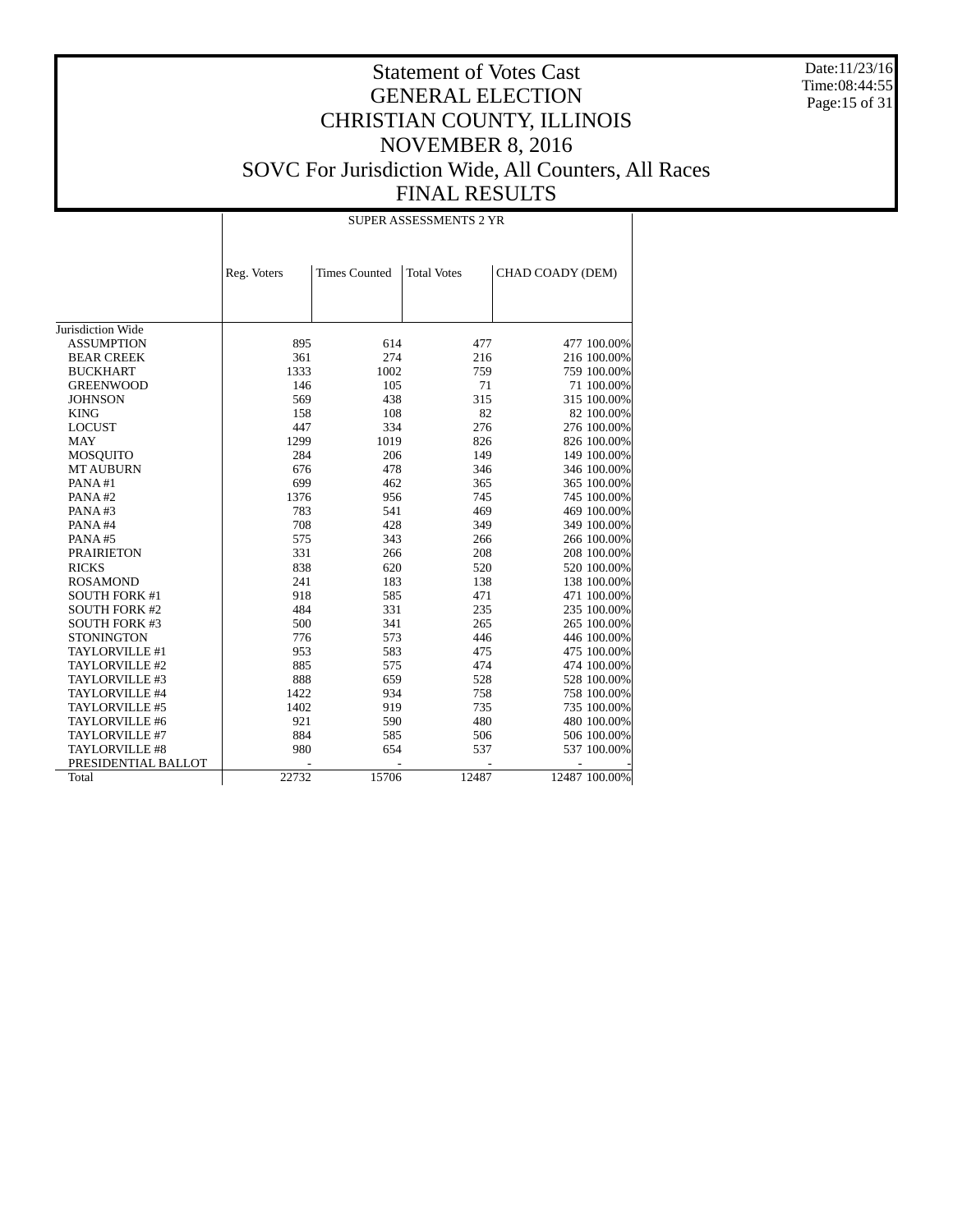Date:11/23/16 Time:08:44:55 Page:16 of 31

# Statement of Votes Cast GENERAL ELECTION CHRISTIAN COUNTY, ILLINOIS NOVEMBER 8, 2016 SOVC For Jurisdiction Wide, All Counters, All Races FINAL RESULTS

#### COUNTY BOARD DIST 1

|                      | Reg. Voters    | Times<br>Counted | <b>Total Votes</b> | <b>JOE NOLAN (DEM)</b> |            | <b>J. FRED CURTIN</b><br>(DEM) |            | TIMOTHY CARLSON<br>(REP) |             |
|----------------------|----------------|------------------|--------------------|------------------------|------------|--------------------------------|------------|--------------------------|-------------|
|                      |                |                  |                    |                        |            |                                |            |                          |             |
| Jurisdiction Wide    |                |                  |                    |                        |            |                                |            |                          |             |
| <b>ASSUMPTION</b>    | 895            | 614              | 998                |                        | 194 19.44% | 165                            | 16.53%     | 275                      | 27.56%      |
| <b>BEAR CREEK</b>    |                |                  |                    |                        |            |                                |            |                          |             |
| <b>BUCKHART</b>      |                |                  |                    |                        |            |                                |            |                          |             |
| <b>GREENWOOD</b>     |                |                  |                    |                        |            |                                |            |                          |             |
| <b>JOHNSON</b>       |                |                  |                    |                        |            |                                |            |                          |             |
| <b>KING</b>          |                |                  |                    |                        |            |                                |            |                          |             |
| <b>LOCUST</b>        |                |                  |                    |                        |            |                                |            |                          |             |
| <b>MAY</b>           | 1299           | 1019             | 1702               | 372                    | 21.86%     | 339                            | 19.92%     | 569                      | 33.43%      |
| <b>MOSQUITO</b>      | 284            | 206              | 355                | 79                     | 22.25%     | 67                             | 18.87%     | 127                      | 35.77%      |
| <b>MT AUBURN</b>     | 676            | 478              | 765                | 149                    | 19.48%     | 143                            | 18.69%     | 288                      | 37.65%      |
| PANA#1               | $\overline{a}$ | $\overline{a}$   |                    |                        |            |                                |            |                          |             |
| PANA#2               |                | $\overline{a}$   |                    |                        |            |                                |            |                          |             |
| PANA#3               |                |                  |                    |                        |            |                                |            |                          |             |
| PANA#4               | 708            | 428              | 656                | 157                    | 23.93%     |                                | 146 22.26% | 192                      | 29.27%      |
| PANA#5               | 575            | 343              | 513                | 116                    | 22.61%     | 96                             | 18.71%     | 156                      | 30.41%      |
| <b>PRAIRIETON</b>    | 331            | 266              | 441                | 67                     | 15.19%     | 72                             | 16.33%     | 164                      | 37.19%      |
| <b>RICKS</b>         |                |                  |                    |                        |            |                                |            |                          |             |
| <b>ROSAMOND</b>      |                |                  |                    |                        |            |                                |            |                          |             |
| <b>SOUTH FORK #1</b> |                |                  |                    |                        |            |                                |            |                          |             |
| <b>SOUTH FORK #2</b> |                |                  |                    |                        |            |                                |            |                          |             |
| <b>SOUTH FORK #3</b> |                |                  |                    |                        |            |                                |            |                          |             |
| <b>STONINGTON</b>    | 776            | 573              | 930                | 187                    | 20.11%     | 178                            | 19.14%     | 371                      | 39.89%      |
| TAYLORVILLE #1       |                |                  |                    |                        |            |                                |            |                          |             |
| TAYLORVILLE #2       |                |                  |                    |                        |            |                                |            |                          |             |
| TAYLORVILLE #3       |                |                  |                    |                        |            |                                |            |                          |             |
| TAYLORVILLE #4       |                |                  |                    |                        |            |                                |            |                          |             |
| TAYLORVILLE #5       |                |                  |                    |                        |            |                                |            |                          |             |
| TAYLORVILLE #6       |                |                  |                    |                        |            |                                |            |                          |             |
| TAYLORVILLE #7       |                |                  |                    |                        |            |                                |            |                          |             |
| TAYLORVILLE #8       |                |                  |                    |                        |            |                                |            |                          |             |
| PRESIDENTIAL BALLOT  |                |                  |                    |                        |            |                                |            |                          |             |
| Total                | 5544           | 3927             | 6360               | 1321                   | 20.77%     | 1206                           | 18.96%     |                          | 2142 33.68% |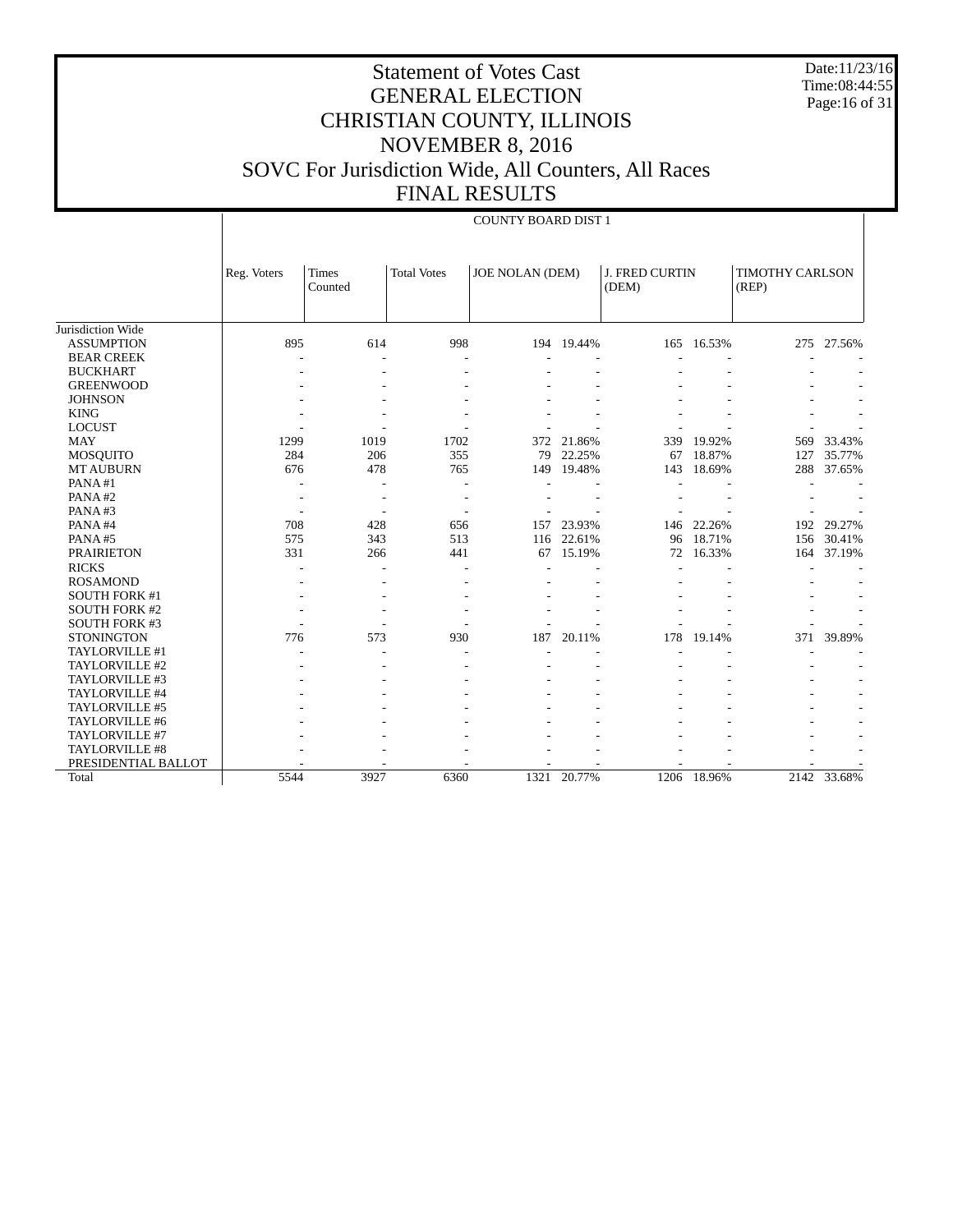Date:11/23/16 Time:08:44:55 Page:17 of 31

|                      | <b>COUNTY BOARD DIST</b> |            |  |  |  |  |
|----------------------|--------------------------|------------|--|--|--|--|
|                      | 1                        |            |  |  |  |  |
|                      |                          |            |  |  |  |  |
|                      |                          |            |  |  |  |  |
|                      | <b>LEON CORZINE</b>      |            |  |  |  |  |
|                      | (REP)                    |            |  |  |  |  |
|                      |                          |            |  |  |  |  |
|                      |                          |            |  |  |  |  |
| Jurisdiction Wide    |                          |            |  |  |  |  |
| <b>ASSUMPTION</b>    |                          | 364 36.47% |  |  |  |  |
| <b>BEAR CREEK</b>    |                          |            |  |  |  |  |
| <b>BUCKHART</b>      |                          |            |  |  |  |  |
| <b>GREENWOOD</b>     |                          |            |  |  |  |  |
| <b>JOHNSON</b>       |                          |            |  |  |  |  |
| <b>KING</b>          |                          |            |  |  |  |  |
| <b>LOCUST</b>        |                          |            |  |  |  |  |
| <b>MAY</b>           | 422                      | 24.79%     |  |  |  |  |
| <b>MOSOUITO</b>      | 82                       | 23.10%     |  |  |  |  |
| <b>MT AUBURN</b>     | 185                      | 24.18%     |  |  |  |  |
| PANA#1               |                          |            |  |  |  |  |
| PANA#2               |                          |            |  |  |  |  |
| PANA #3              |                          |            |  |  |  |  |
| PANA#4               | 161                      | 24.54%     |  |  |  |  |
| <b>PANA#5</b>        |                          | 145 28.27% |  |  |  |  |
| <b>PRAIRIETON</b>    | 138                      | 31.29%     |  |  |  |  |
| <b>RICKS</b>         |                          |            |  |  |  |  |
| <b>ROSAMOND</b>      |                          |            |  |  |  |  |
| <b>SOUTH FORK #1</b> |                          |            |  |  |  |  |
| <b>SOUTH FORK #2</b> |                          |            |  |  |  |  |
| <b>SOUTH FORK #3</b> |                          |            |  |  |  |  |
| <b>STONINGTON</b>    | 194                      | 20.86%     |  |  |  |  |
| TAYLORVILLE #1       |                          |            |  |  |  |  |
| TAYLORVILLE #2       |                          |            |  |  |  |  |
| TAYLORVILLE #3       |                          |            |  |  |  |  |
| TAYLORVILLE #4       |                          |            |  |  |  |  |
| TAYLORVILLE #5       |                          |            |  |  |  |  |
| TAYLORVILLE #6       |                          |            |  |  |  |  |
| TAYLORVILLE #7       |                          |            |  |  |  |  |
| TAYLORVILLE #8       |                          |            |  |  |  |  |
| PRESIDENTIAL BALLOT  |                          |            |  |  |  |  |
| Total                | 1691                     | 26.59%     |  |  |  |  |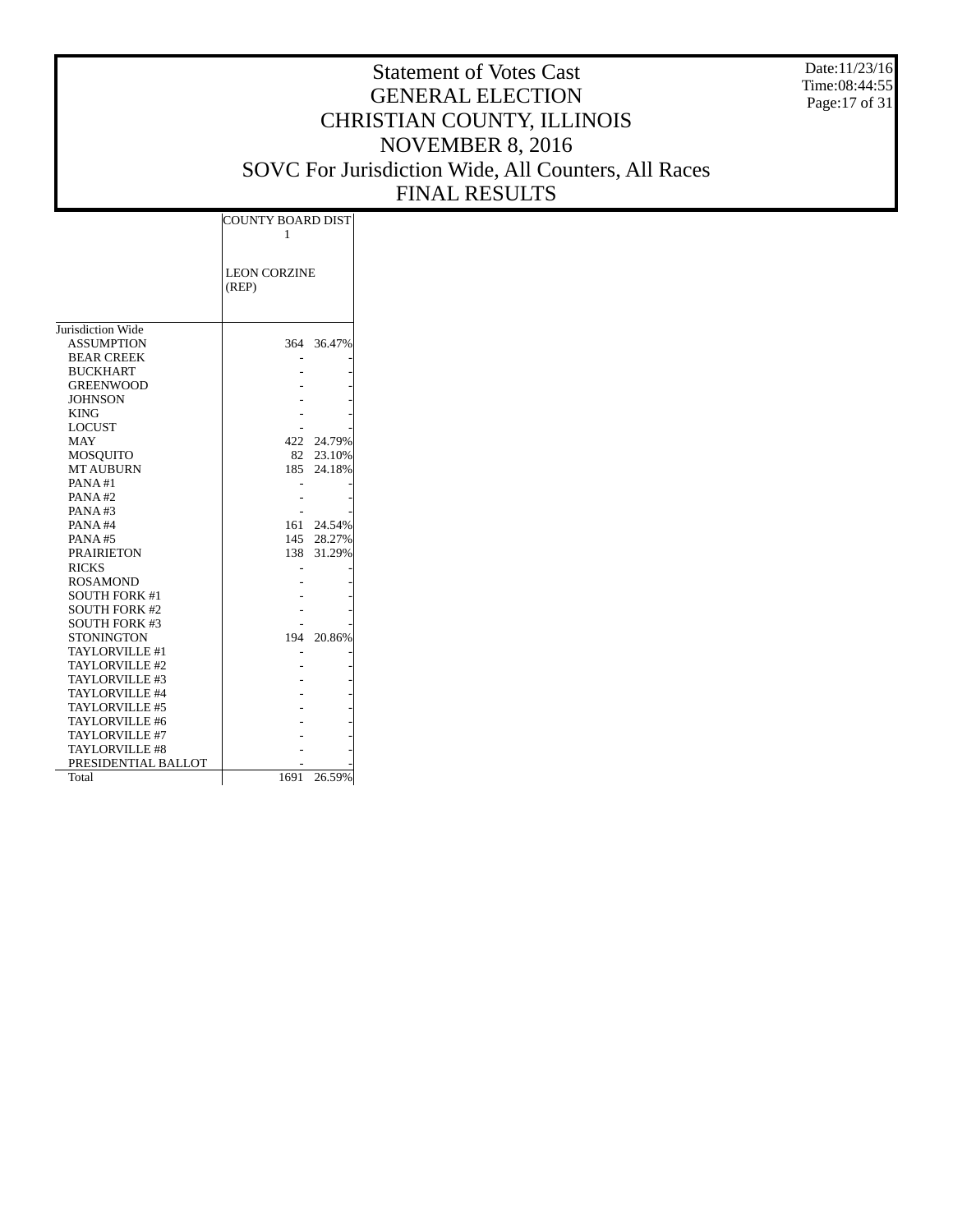Date:11/23/16 Time:08:44:55 Page:18 of 31

# Statement of Votes Cast GENERAL ELECTION CHRISTIAN COUNTY, ILLINOIS NOVEMBER 8, 2016 SOVC For Jurisdiction Wide, All Counters, All Races FINAL RESULTS

#### COUNTY BOARD DIST 2

|                      | Reg. Voters | <b>Times</b><br>Counted | <b>Total Votes</b> | <b>CHARLES E.</b><br>DeCLERCK (DEM) |             | <b>TERESA SWINEY</b><br>(DEM) |             | VICKI McMAHON<br>(REP) |             |
|----------------------|-------------|-------------------------|--------------------|-------------------------------------|-------------|-------------------------------|-------------|------------------------|-------------|
|                      |             |                         |                    |                                     |             |                               |             |                        |             |
| Jurisdiction Wide    |             |                         |                    |                                     |             |                               |             |                        |             |
| <b>ASSUMPTION</b>    |             |                         |                    |                                     |             |                               |             |                        |             |
| <b>BEAR CREEK</b>    |             |                         |                    |                                     |             |                               |             |                        |             |
| <b>BUCKHART</b>      | 1333        | 1002                    | 1693               | 401                                 | 23.69%      | 302                           | 17.84%      | 531                    | 31.36%      |
| <b>GREENWOOD</b>     |             |                         |                    |                                     |             |                               |             |                        |             |
| <b>JOHNSON</b>       |             |                         |                    |                                     |             |                               |             |                        |             |
| <b>KING</b>          |             |                         |                    |                                     |             |                               |             |                        |             |
| <b>LOCUST</b>        |             |                         |                    |                                     |             |                               |             |                        |             |
| <b>MAY</b>           |             |                         |                    |                                     |             |                               |             |                        |             |
| <b>MOSQUITO</b>      |             |                         |                    |                                     |             |                               |             |                        |             |
| <b>MT AUBURN</b>     |             |                         |                    |                                     |             |                               |             |                        |             |
| PANA#1               |             |                         |                    |                                     |             |                               |             |                        |             |
| PANA#2               |             |                         |                    |                                     |             |                               |             |                        |             |
| PANA#3               |             |                         |                    |                                     |             |                               |             |                        |             |
| PANA#4               |             |                         |                    |                                     |             |                               |             |                        |             |
| PANA#5               |             |                         |                    |                                     |             |                               |             |                        |             |
| <b>PRAIRIETON</b>    |             |                         |                    |                                     |             |                               |             |                        |             |
| <b>RICKS</b>         |             |                         |                    |                                     |             |                               |             |                        |             |
| <b>ROSAMOND</b>      |             |                         |                    |                                     |             |                               |             |                        |             |
| <b>SOUTH FORK #1</b> | 918         | 585                     | 953                | 236                                 | 24.76%      | 271                           | 28.44%      | 263                    | 27.60%      |
| <b>SOUTH FORK #2</b> | 484         | 331                     | 534                | 114                                 | 21.35%      | 114                           | 21.35%      | 168                    | 31.46%      |
| <b>SOUTH FORK #3</b> | 500         | 341                     | 548                |                                     | 132 24.09%  | 125                           | 22.81%      | 157                    | 28.65%      |
| <b>STONINGTON</b>    |             | $\overline{a}$          |                    |                                     |             |                               |             |                        |             |
| TAYLORVILLE #1       |             |                         |                    |                                     |             |                               |             |                        |             |
| TAYLORVILLE #2       |             |                         |                    |                                     |             |                               |             |                        |             |
| TAYLORVILLE #3       |             |                         |                    |                                     |             |                               |             |                        |             |
| TAYLORVILLE #4       | 1422        | 934                     | 1571               | 376                                 | 23.93%      | 393                           | 25.02%      | 484                    | 30.81%      |
| TAYLORVILLE #5       | 1402        | 919                     | 1522               | 351                                 | 23.06%      | 371                           | 24.38%      | 455                    | 29.89%      |
| TAYLORVILLE #6       |             |                         |                    |                                     |             |                               |             |                        |             |
| TAYLORVILLE #7       |             |                         |                    |                                     |             |                               |             |                        |             |
| TAYLORVILLE #8       |             |                         |                    |                                     |             |                               |             |                        |             |
| PRESIDENTIAL BALLOT  |             |                         |                    |                                     |             |                               |             |                        |             |
| Total                | 6059        | 4112                    | 6821               |                                     | 1610 23.60% |                               | 1576 23.11% |                        | 2058 30.17% |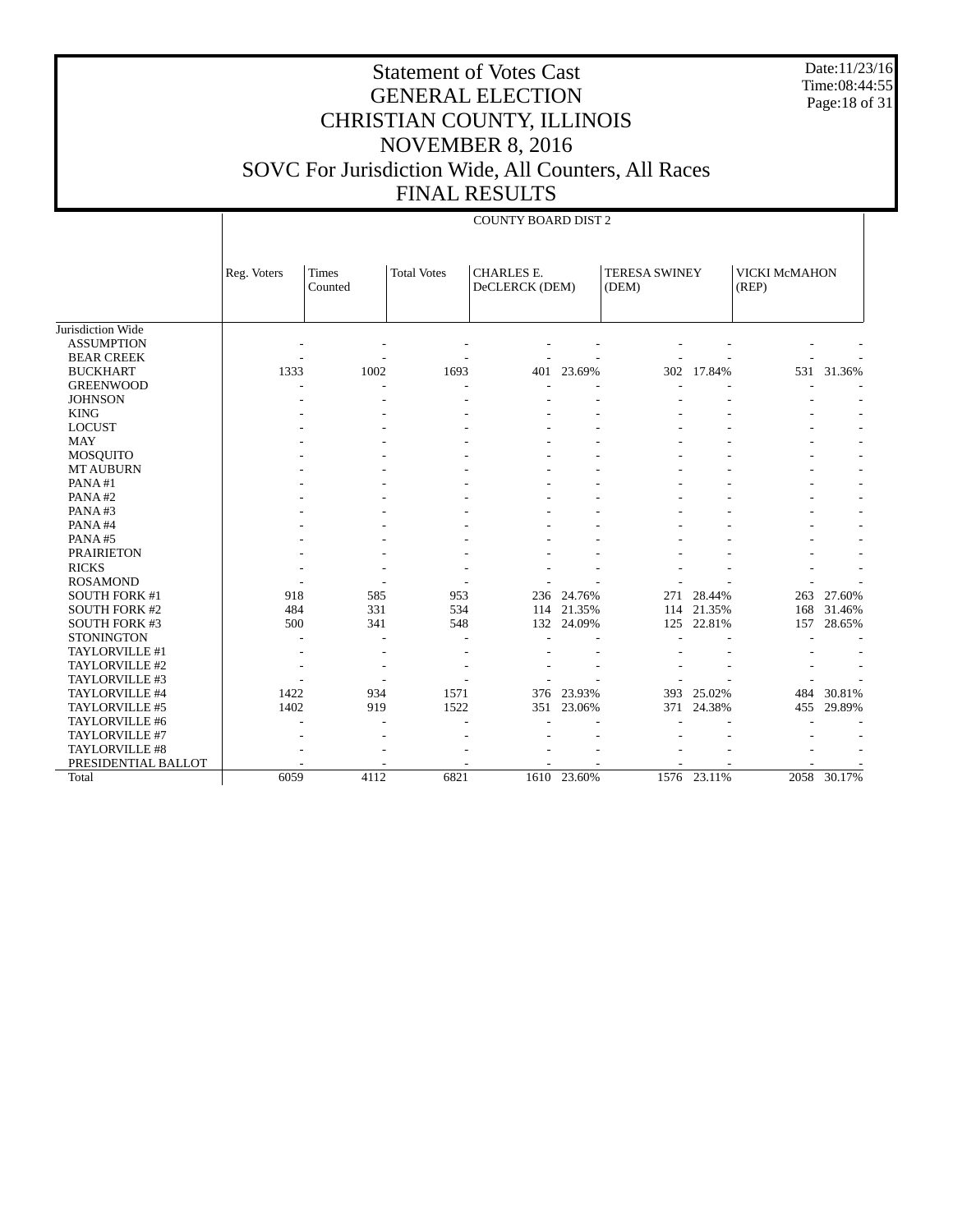Date:11/23/16 Time:08:44:55 Page:19 of 31

|                       | <b>COUNTY BOARD DIST</b> |            |  |  |  |  |
|-----------------------|--------------------------|------------|--|--|--|--|
|                       | 2                        |            |  |  |  |  |
|                       |                          |            |  |  |  |  |
|                       | <b>DAVID HOWELL</b>      |            |  |  |  |  |
|                       | (REP)                    |            |  |  |  |  |
|                       |                          |            |  |  |  |  |
|                       |                          |            |  |  |  |  |
| Jurisdiction Wide     |                          |            |  |  |  |  |
| <b>ASSUMPTION</b>     |                          |            |  |  |  |  |
| <b>BEAR CREEK</b>     |                          |            |  |  |  |  |
| <b>BUCKHART</b>       | 459                      | 27.11%     |  |  |  |  |
| <b>GREENWOOD</b>      |                          |            |  |  |  |  |
| <b>JOHNSON</b>        |                          |            |  |  |  |  |
| <b>KING</b>           |                          |            |  |  |  |  |
| <b>LOCUST</b>         |                          |            |  |  |  |  |
| <b>MAY</b>            |                          |            |  |  |  |  |
| MOSQUITO              |                          |            |  |  |  |  |
| <b>MT AUBURN</b>      |                          |            |  |  |  |  |
| PANA#1                |                          |            |  |  |  |  |
| PANA#2                |                          |            |  |  |  |  |
| PANA#3                |                          |            |  |  |  |  |
| PANA#4                |                          |            |  |  |  |  |
| PANA#5                |                          |            |  |  |  |  |
| <b>PRAIRIETON</b>     |                          |            |  |  |  |  |
| <b>RICKS</b>          |                          |            |  |  |  |  |
| <b>ROSAMOND</b>       |                          |            |  |  |  |  |
| <b>SOUTH FORK #1</b>  |                          | 183 19.20% |  |  |  |  |
| <b>SOUTH FORK #2</b>  | 138                      | 25.84%     |  |  |  |  |
| <b>SOUTH FORK #3</b>  | 134                      | 24.45%     |  |  |  |  |
| <b>STONINGTON</b>     |                          |            |  |  |  |  |
| TAYLORVILLE #1        |                          |            |  |  |  |  |
| TAYLORVILLE #2        |                          |            |  |  |  |  |
| TAYLORVILLE #3        |                          |            |  |  |  |  |
| TAYLORVILLE #4        | 318                      | 20.24%     |  |  |  |  |
| TAYLORVILLE #5        | 345                      | 22.67%     |  |  |  |  |
| TAYLORVILLE #6        |                          |            |  |  |  |  |
| TAYLORVILLE #7        |                          |            |  |  |  |  |
| <b>TAYLORVILLE #8</b> |                          |            |  |  |  |  |
| PRESIDENTIAL BALLOT   |                          |            |  |  |  |  |
| Total                 | 1577                     | 23.12%     |  |  |  |  |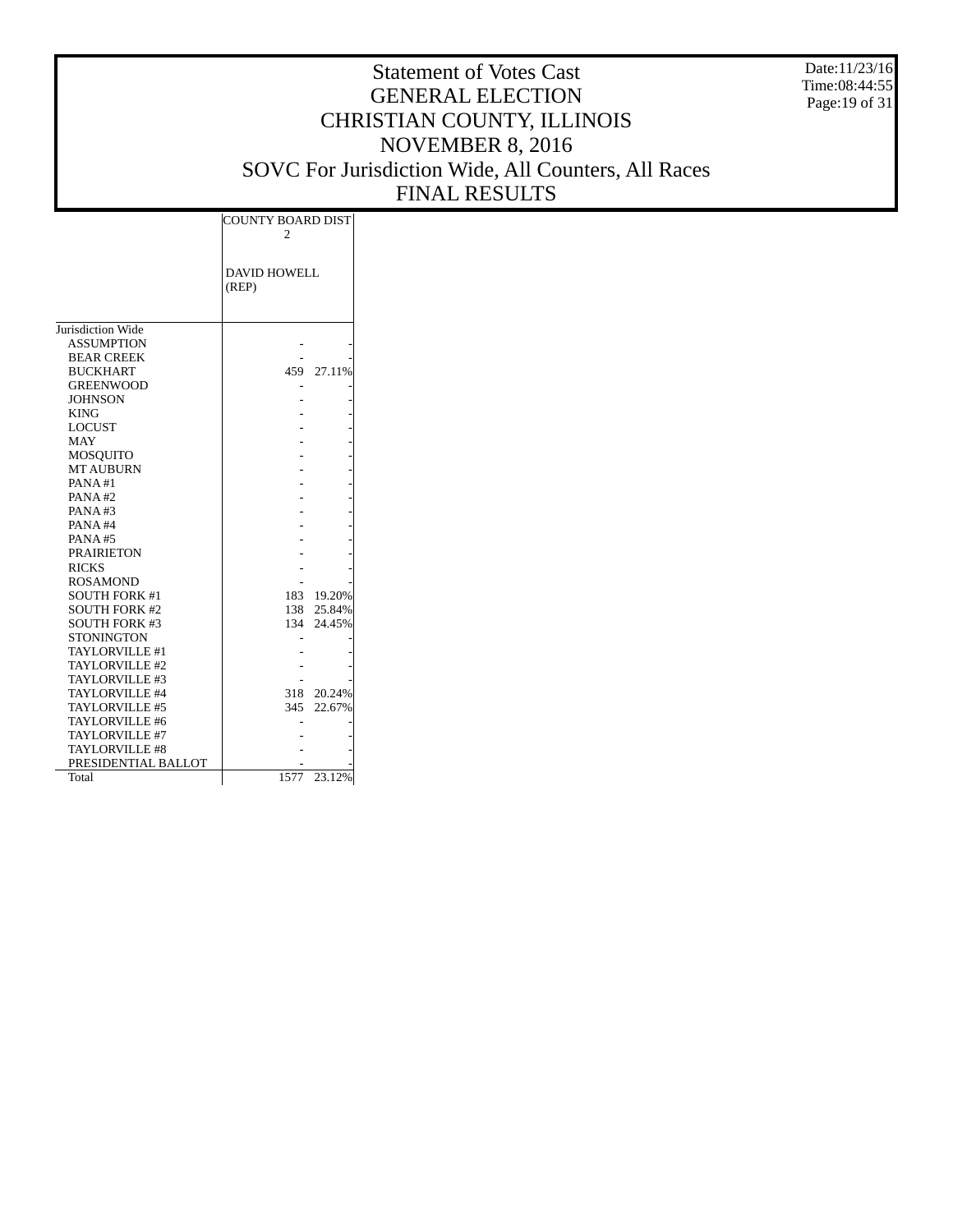Date:11/23/16 Time:08:44:55 Page:20 of 31

# Statement of Votes Cast GENERAL ELECTION CHRISTIAN COUNTY, ILLINOIS NOVEMBER 8, 2016 SOVC For Jurisdiction Wide, All Counters, All Races FINAL RESULTS

#### COUNTY BOARD DIST 3

|                      | Reg. Voters | <b>Times</b><br>Counted | <b>Total Votes</b> | <b>MIKE McCLURE</b><br>(DEM) |        | <b>MOLLY ALARIA</b><br>(REP) |            | <b>JACK PEARCE JR</b><br>(REP) |             |
|----------------------|-------------|-------------------------|--------------------|------------------------------|--------|------------------------------|------------|--------------------------------|-------------|
|                      |             |                         |                    |                              |        |                              |            |                                |             |
| Jurisdiction Wide    |             |                         |                    |                              |        |                              |            |                                |             |
| <b>ASSUMPTION</b>    |             |                         |                    |                              |        |                              |            |                                |             |
| <b>BEAR CREEK</b>    |             |                         |                    |                              |        |                              |            |                                |             |
| <b>BUCKHART</b>      |             |                         |                    |                              |        |                              |            |                                |             |
| <b>GREENWOOD</b>     |             |                         |                    |                              |        |                              |            |                                |             |
| <b>JOHNSON</b>       |             |                         |                    |                              |        |                              |            |                                |             |
| <b>KING</b>          |             |                         |                    |                              |        |                              |            |                                |             |
| <b>LOCUST</b>        |             |                         |                    |                              |        |                              |            |                                |             |
| <b>MAY</b>           |             |                         |                    |                              |        |                              |            |                                |             |
| MOSQUITO             |             |                         |                    |                              |        |                              |            |                                |             |
| <b>MT AUBURN</b>     |             |                         |                    |                              |        |                              |            |                                |             |
| PANA#1               |             |                         |                    |                              |        |                              |            |                                |             |
| PANA#2               |             |                         |                    |                              |        |                              |            |                                |             |
| PANA#3               |             |                         |                    |                              |        |                              |            |                                |             |
| PANA#4               |             |                         |                    |                              |        |                              |            |                                |             |
| PANA#5               |             |                         |                    |                              |        |                              |            |                                |             |
| <b>PRAIRIETON</b>    |             |                         |                    |                              |        |                              |            |                                |             |
| <b>RICKS</b>         |             |                         |                    |                              |        |                              |            |                                |             |
| <b>ROSAMOND</b>      |             |                         |                    |                              |        |                              |            |                                |             |
| <b>SOUTH FORK #1</b> |             |                         |                    |                              |        |                              |            |                                |             |
| <b>SOUTH FORK #2</b> |             |                         |                    |                              |        |                              |            |                                |             |
| <b>SOUTH FORK #3</b> |             |                         |                    |                              |        |                              |            |                                |             |
| <b>STONINGTON</b>    |             |                         |                    |                              |        |                              |            |                                |             |
| TAYLORVILLE #1       | 953         | 583                     | 826                | 278                          | 33.66% | 268                          | 32.45%     | 280                            | 33.90%      |
| TAYLORVILLE #2       | 885         | 575                     | 832                | 277                          | 33.29% | 293                          | 35.22%     | 262                            | 31.49%      |
| TAYLORVILLE #3       | 888         | 659                     | 935                | 290                          | 31.02% |                              | 312 33.37% | 333                            | 35.61%      |
| TAYLORVILLE #4       |             |                         |                    |                              |        |                              |            |                                |             |
| TAYLORVILLE #5       |             |                         | ٠                  |                              |        |                              |            |                                |             |
| TAYLORVILLE #6       | 921         | 590                     | 838                | 285                          | 34.01% | 278                          | 33.17%     | 275                            | 32.82%      |
| TAYLORVILLE #7       | 884         | 585                     | 811                | 279                          | 34.40% | 286                          | 35.27%     | 246                            | 30.33%      |
| TAYLORVILLE #8       | 980         | 654                     | 979                | 315                          | 32.18% | 348                          | 35.55%     | 316                            | 32.28%      |
| PRESIDENTIAL BALLOT  |             |                         |                    |                              |        |                              |            |                                |             |
| Total                | 5511        | 3646                    | 5221               | 1724                         | 33.02% | 1785                         | 34.19%     |                                | 1712 32.79% |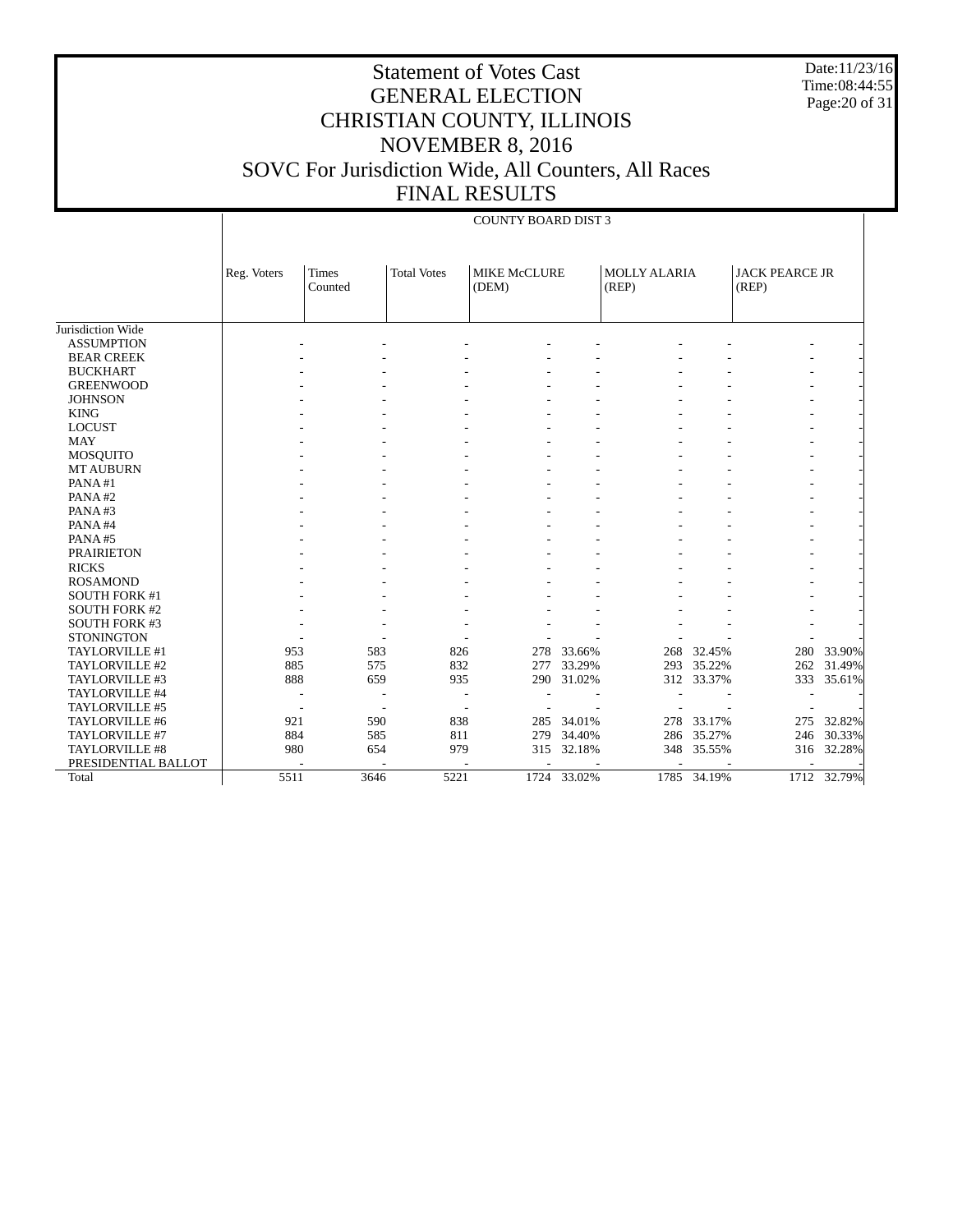Date:11/23/16 Time:08:44:55 Page:21 of 31

# Statement of Votes Cast GENERAL ELECTION CHRISTIAN COUNTY, ILLINOIS NOVEMBER 8, 2016 SOVC For Jurisdiction Wide, All Counters, All Races FINAL RESULTS

#### COUNTY BOARD DIST 4

|                      | Reg. Voters              | <b>Times</b><br>Counted  | <b>Total Votes</b> | <b>GEOFF BURRIS</b><br>(DEM) |             | <b>JOSHUA ISHMAEL</b><br>(DEM) |            | (REP) | PHILIP SCHNEIDER |  |
|----------------------|--------------------------|--------------------------|--------------------|------------------------------|-------------|--------------------------------|------------|-------|------------------|--|
|                      |                          |                          |                    |                              |             |                                |            |       |                  |  |
| Jurisdiction Wide    |                          |                          |                    |                              |             |                                |            |       |                  |  |
| <b>ASSUMPTION</b>    |                          |                          |                    |                              |             |                                |            |       |                  |  |
| <b>BEAR CREEK</b>    | 361                      | 274                      | 437                | 85                           | 19.45%      | 61                             | 13.96%     | 154   | 35.24%           |  |
| <b>BUCKHART</b>      | ٠                        | $\overline{\phantom{a}}$ |                    |                              |             |                                |            |       |                  |  |
| <b>GREENWOOD</b>     | 146                      | 105                      | 167                | 10                           | 5.99%       | 9                              | 5.39%      | 94    | 56.29%           |  |
| <b>JOHNSON</b>       | 569                      | 438                      | 734                | 86                           | 11.72%      | 78                             | 10.63%     | 299   | 40.74%           |  |
| <b>KING</b>          | 158                      | 108                      | 163                | 21                           | 12.88%      | 20                             | 12.27%     | 62    | 38.04%           |  |
| <b>LOCUST</b>        | 447                      | 334                      | 556                | 122                          | 21.94%      | 105                            | 18.88%     | 175   | 31.47%           |  |
| <b>MAY</b>           |                          |                          |                    |                              |             |                                |            |       |                  |  |
| <b>MOSQUITO</b>      |                          |                          |                    |                              |             |                                |            |       |                  |  |
| <b>MT AUBURN</b>     |                          |                          |                    |                              |             |                                |            |       |                  |  |
| PANA#1               | 699                      | 462                      | 776                | 184                          | 23.71%      |                                | 216 27.84% | 193   | 24.87%           |  |
| PANA#2               | 1376                     | 956                      | 1590               | 419                          | 26.35%      | 443                            | 27.86%     | 391   | 24.59%           |  |
| PANA#3               | 783                      | 541                      | 896                | 260                          | 29.02%      | 243                            | 27.12%     | 201   | 22.43%           |  |
| PANA#4               |                          |                          |                    |                              |             |                                |            |       |                  |  |
| PANA#5               | $\overline{\phantom{a}}$ |                          |                    |                              |             |                                |            |       |                  |  |
| <b>PRAIRIETON</b>    | ÷,                       |                          |                    |                              |             |                                |            |       |                  |  |
| <b>RICKS</b>         | 838                      | 620                      | 1013               | 178                          | 17.57%      | 124                            | 12.24%     | 372   | 36.72%           |  |
| <b>ROSAMOND</b>      | 241                      | 183                      | 297                | 52                           | 17.51%      | 58                             | 19.53%     | 108   | 36.36%           |  |
| <b>SOUTH FORK #1</b> |                          |                          |                    |                              |             |                                |            |       |                  |  |
| <b>SOUTH FORK #2</b> |                          |                          |                    |                              |             |                                |            |       |                  |  |
| <b>SOUTH FORK #3</b> |                          |                          |                    |                              |             |                                |            |       |                  |  |
| <b>STONINGTON</b>    |                          |                          |                    |                              |             |                                |            |       |                  |  |
| TAYLORVILLE #1       |                          |                          |                    |                              |             |                                |            |       |                  |  |
| TAYLORVILLE #2       |                          |                          |                    |                              |             |                                |            |       |                  |  |
| TAYLORVILLE #3       |                          |                          |                    |                              |             |                                |            |       |                  |  |
| TAYLORVILLE #4       |                          |                          |                    |                              |             |                                |            |       |                  |  |
| TAYLORVILLE #5       |                          |                          |                    |                              |             |                                |            |       |                  |  |
| TAYLORVILLE #6       |                          |                          |                    |                              |             |                                |            |       |                  |  |
| TAYLORVILLE #7       |                          |                          |                    |                              |             |                                |            |       |                  |  |
| TAYLORVILLE #8       |                          |                          |                    |                              |             |                                |            |       |                  |  |
| PRESIDENTIAL BALLOT  |                          |                          |                    |                              |             |                                |            |       |                  |  |
| Total                | 5618                     | 4021                     | 6629               |                              | 1417 21.38% | 1357                           | 20.47%     | 2049  | 30.91%           |  |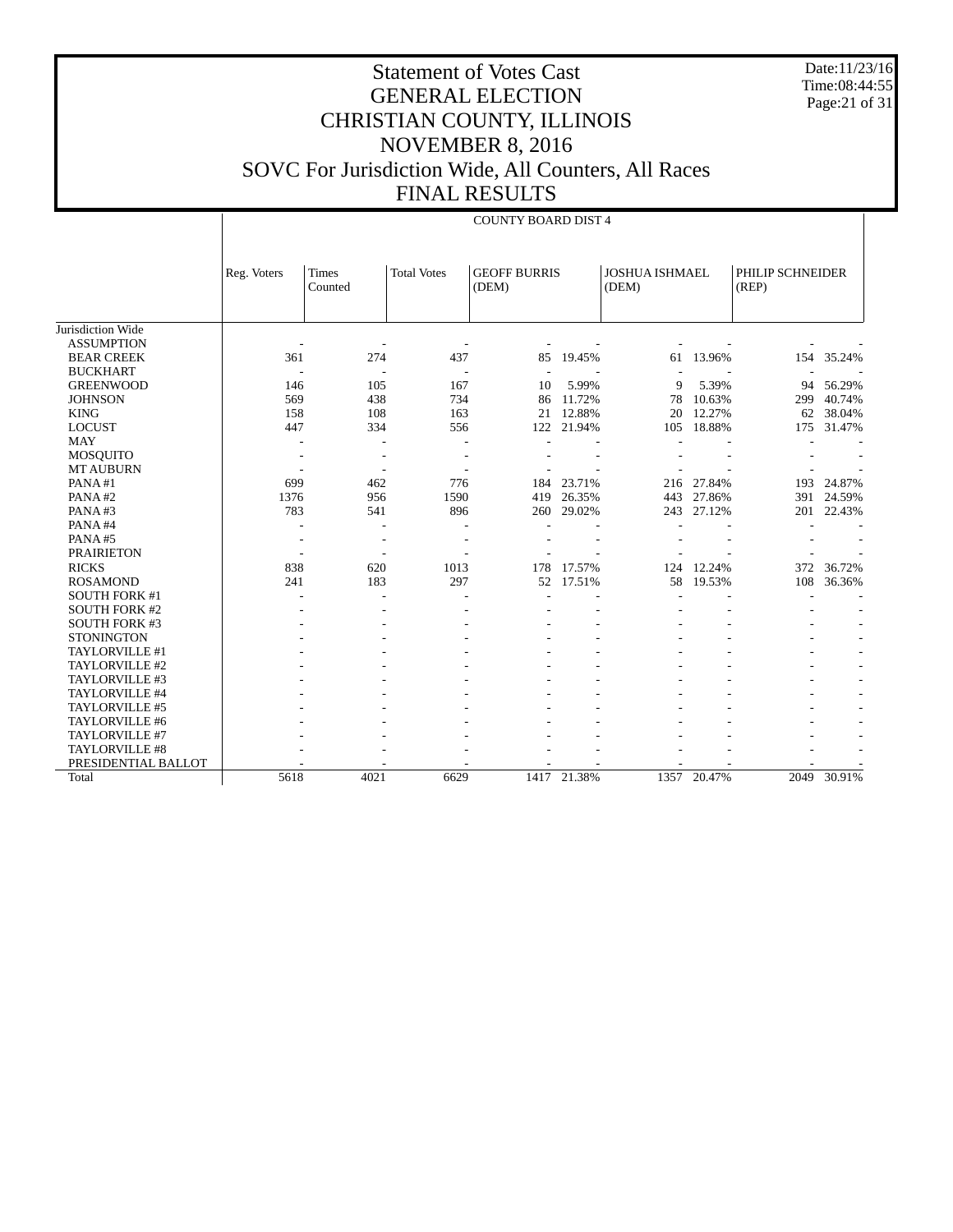Date:11/23/16 Time:08:44:55 Page:22 of 31

|                       | <b>COUNTY BOARD DIST</b><br>4 |             | <b>JUDGE APPEL DIST 5 (Stewart)</b> |                      |                    |                             |             |                                  |             |
|-----------------------|-------------------------------|-------------|-------------------------------------|----------------------|--------------------|-----------------------------|-------------|----------------------------------|-------------|
|                       | <b>BECKY EDWARDS</b><br>(REP) |             | Reg. Voters                         | <b>Times Counted</b> | <b>Total Votes</b> | <b>BRAD BLEYER</b><br>(DEM) |             | <b>JOHN BARBERIS JR</b><br>(REP) |             |
| Jurisdiction Wide     |                               |             |                                     |                      |                    |                             |             |                                  |             |
| <b>ASSUMPTION</b>     |                               |             | 895                                 | 614                  | 548                | 214                         | 39.05%      | 334                              | 60.95%      |
| <b>BEAR CREEK</b>     | 137                           | 31.35%      | 361                                 | 274                  | 246                | 95                          | 38.62%      | 151                              | 61.38%      |
| <b>BUCKHART</b>       |                               |             | 1333                                | 1002                 | 919                | 343                         | 37.32%      | 576                              | 62.68%      |
| <b>GREENWOOD</b>      | 54                            | 32.34%      | 146                                 | 105                  | 86                 | 14                          | 16.28%      |                                  | 72 83.72%   |
| <b>JOHNSON</b>        | 271                           | 36.92%      | 569                                 | 438                  | 402                | 106                         | 26.37%      | 296                              | 73.63%      |
| <b>KING</b>           | 60                            | 36.81%      | 158                                 | 108                  | 87                 | 31                          | 35.63%      | 56                               | 64.37%      |
| <b>LOCUST</b>         | 154                           | 27.70%      | 447                                 | 334                  | 297                | 114                         | 38.38%      | 183                              | 61.62%      |
| <b>MAY</b>            |                               |             | 1299                                | 1019                 | 926                | 331                         | 35.75%      | 595                              | 64.25%      |
| MOSQUITO              |                               |             | 284                                 | 206                  | 193                | 68                          | 35.23%      | 125                              | 64.77%      |
| <b>MT AUBURN</b>      |                               |             | 676                                 | 478                  | 433                | 158                         | 36.49%      | 275                              | 63.51%      |
| PANA#1                | 183                           | 23.58%      | 699                                 | 462                  | 416                | 166                         | 39.90%      | 250                              | 60.10%      |
| PANA#2                | 337                           | 21.19%      | 1376                                | 956                  | 865                | 352                         | 40.69%      | 513                              | 59.31%      |
| PANA#3                | 192                           | 21.43%      | 783                                 | 541                  | 494                | 236                         | 47.77%      | 258                              | 52.23%      |
| PANA#4                |                               |             | 708                                 | 428                  | 379                | 173                         | 45.65%      |                                  | 206 54.35%  |
| PANA#5                |                               |             | 575                                 | 343                  | 317                | 124                         | 39.12%      | 193                              | 60.88%      |
| <b>PRAIRIETON</b>     |                               |             | 331                                 | 266                  | 246                | 81                          | 32.93%      | 165                              | 67.07%      |
| <b>RICKS</b>          | 339                           | 33.46%      | 838                                 | 620                  | 561                | 197                         | 35.12%      | 364                              | 64.88%      |
| <b>ROSAMOND</b>       | 79                            | 26.60%      | 241                                 | 183                  | 169                | 57                          | 33.73%      | 112                              | 66.27%      |
| <b>SOUTH FORK #1</b>  |                               |             | 918                                 | 585                  | 517                | 259                         | 50.10%      | 258                              | 49.90%      |
| <b>SOUTH FORK #2</b>  |                               |             | 484                                 | 331                  | 297                | 119                         | 40.07%      | 178                              | 59.93%      |
| <b>SOUTH FORK #3</b>  |                               |             | 500                                 | 341                  | 298                | 133                         | 44.63%      | 165                              | 55.37%      |
| <b>STONINGTON</b>     |                               |             | 776                                 | 573                  | 521                | 225                         | 43.19%      | 296                              | 56.81%      |
| TAYLORVILLE #1        |                               |             | 953                                 | 583                  | 534                | 237                         | 44.38%      | 297                              | 55.62%      |
| TAYLORVILLE #2        |                               |             | 885                                 | 575                  | 535                | 230                         | 42.99%      | 305                              | 57.01%      |
| TAYLORVILLE #3        |                               |             | 888                                 | 659                  | 579                | 257                         | 44.39%      | 322                              | 55.61%      |
| TAYLORVILLE #4        |                               |             | 1422                                | 934                  | 857                | 391                         | 45.62%      | 466                              | 54.38%      |
| TAYLORVILLE #5        |                               |             | 1402                                | 919                  | 824                | 354                         | 42.96%      | 470                              | 57.04%      |
| TAYLORVILLE #6        |                               |             | 921                                 | 590                  | 524                | 249                         | 47.52%      | 275                              | 52.48%      |
| TAYLORVILLE #7        |                               |             | 884                                 | 585                  | 534                | 234                         | 43.82%      | 300                              | 56.18%      |
| <b>TAYLORVILLE #8</b> |                               |             | 980                                 | 654                  | 596                | 242                         | 40.60%      | 354                              | 59.40%      |
| PRESIDENTIAL BALLOT   |                               |             |                                     |                      |                    |                             |             |                                  |             |
| Total                 |                               | 1806 27.24% | 22732                               | 15706                | 14200              |                             | 5790 40.77% |                                  | 8410 59.23% |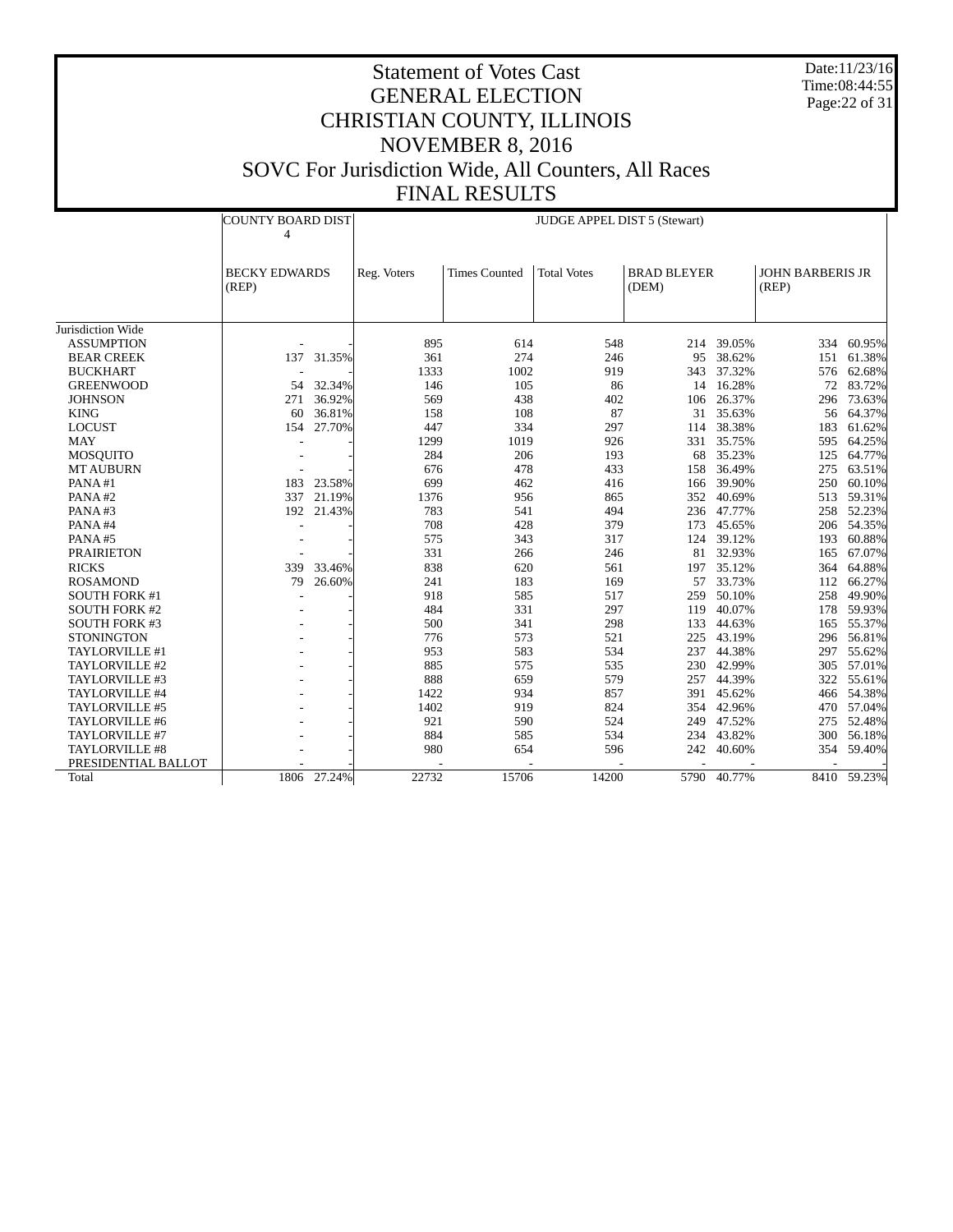Date:11/23/16 Time:08:44:55 Page:23 of 31

# Statement of Votes Cast GENERAL ELECTION CHRISTIAN COUNTY, ILLINOIS NOVEMBER 8, 2016 SOVC For Jurisdiction Wide, All Counters, All Races FINAL RESULTS

|                       |             | JUDGE APPEL DIST 5(Wexstten) |                    |                        |             |                          |             |  |  |  |
|-----------------------|-------------|------------------------------|--------------------|------------------------|-------------|--------------------------|-------------|--|--|--|
|                       | Reg. Voters | <b>Times Counted</b>         | <b>Total Votes</b> | JO BETH WEBER<br>(DEM) |             | <b>JAMES MOORE (REP)</b> |             |  |  |  |
|                       |             |                              |                    |                        |             |                          |             |  |  |  |
| Jurisdiction Wide     |             |                              |                    |                        |             |                          |             |  |  |  |
| <b>ASSUMPTION</b>     | 895         | 614                          | 558                | 249                    | 44.62%      |                          | 309 55.38%  |  |  |  |
| <b>BEAR CREEK</b>     | 361         | 274                          | 255                |                        | 106 41.57%  | 149                      | 58.43%      |  |  |  |
| <b>BUCKHART</b>       | 1333        | 1002                         | 929                | 364                    | 39.18%      | 565                      | 60.82%      |  |  |  |
| <b>GREENWOOD</b>      | 146         | 105                          | 89                 | 18                     | 20.22%      | 71                       | 79.78%      |  |  |  |
| <b>JOHNSON</b>        | 569         | 438                          | 408                | 126                    | 30.88%      | 282                      | 69.12%      |  |  |  |
| <b>KING</b>           | 158         | 108                          | 92                 | 36                     | 39.13%      | 56                       | 60.87%      |  |  |  |
| <b>LOCUST</b>         | 447         | 334                          | 309                | 148                    | 47.90%      | 161                      | 52.10%      |  |  |  |
| <b>MAY</b>            | 1299        | 1019                         | 948                | 373                    | 39.35%      | 575                      | 60.65%      |  |  |  |
| <b>MOSQUITO</b>       | 284         | 206                          | 191                | 80                     | 41.88%      | 111                      | 58.12%      |  |  |  |
| <b>MT AUBURN</b>      | 676         | 478                          | 439                | 167                    | 38.04%      | 272                      | 61.96%      |  |  |  |
| PANA#1                | 699         | 462                          | 426                | 205                    | 48.12%      | 221                      | 51.88%      |  |  |  |
| PANA#2                | 1376        | 956                          | 884                | 446                    | 50.45%      | 438                      | 49.55%      |  |  |  |
| PANA#3                | 783         | 541                          | 503                | 282                    | 56.06%      | 221                      | 43.94%      |  |  |  |
| PANA#4                | 708         | 428                          | 394                | 225                    | 57.11%      | 169                      | 42.89%      |  |  |  |
| PANA#5                | 575         | 343                          | 319                | 147                    | 46.08%      | 172                      | 53.92%      |  |  |  |
| <b>PRAIRIETON</b>     | 331         | 266                          | 254                | 93                     | 36.61%      | 161                      | 63.39%      |  |  |  |
| <b>RICKS</b>          | 838         | 620                          | 571                | 220                    | 38.53%      | 351                      | 61.47%      |  |  |  |
| <b>ROSAMOND</b>       | 241         | 183                          | 168                | 61                     | 36.31%      | 107                      | 63.69%      |  |  |  |
| <b>SOUTH FORK #1</b>  | 918         | 585                          | 522                | 278                    | 53.26%      | 244                      | 46.74%      |  |  |  |
| <b>SOUTH FORK #2</b>  | 484         | 331                          | 300                | 127                    | 42.33%      | 173                      | 57.67%      |  |  |  |
| <b>SOUTH FORK #3</b>  | 500         | 341                          | 307                | 141                    | 45.93%      | 166                      | 54.07%      |  |  |  |
| <b>STONINGTON</b>     | 776         | 573                          | 523                | 255                    | 48.76%      | 268                      | 51.24%      |  |  |  |
| TAYLORVILLE #1        | 953         | 583                          | 543                | 264                    | 48.62%      | 279                      | 51.38%      |  |  |  |
| TAYLORVILLE #2        | 885         | 575                          | 543                | 250                    | 46.04%      | 293                      | 53.96%      |  |  |  |
| TAYLORVILLE #3        | 888         | 659                          | 590                | 294                    | 49.83%      | 296                      | 50.17%      |  |  |  |
| TAYLORVILLE #4        | 1422        | 934                          | 868                | 422                    | 48.62%      | 446                      | 51.38%      |  |  |  |
| TAYLORVILLE #5        | 1402        | 919                          | 833                | 394                    | 47.30%      | 439                      | 52.70%      |  |  |  |
| TAYLORVILLE #6        | 921         | 590                          | 533                | 271                    | 50.84%      | 262                      | 49.16%      |  |  |  |
| TAYLORVILLE #7        | 884         | 585                          | 543                | 265                    | 48.80%      | 278                      | 51.20%      |  |  |  |
| <b>TAYLORVILLE #8</b> | 980         | 654                          | 606                | 255                    | 42.08%      | 351                      | 57.92%      |  |  |  |
| PRESIDENTIAL BALLOT   |             |                              |                    |                        |             |                          |             |  |  |  |
| Total                 | 22732       | 15706                        | 14448              |                        | 6562 45.42% |                          | 7886 54.58% |  |  |  |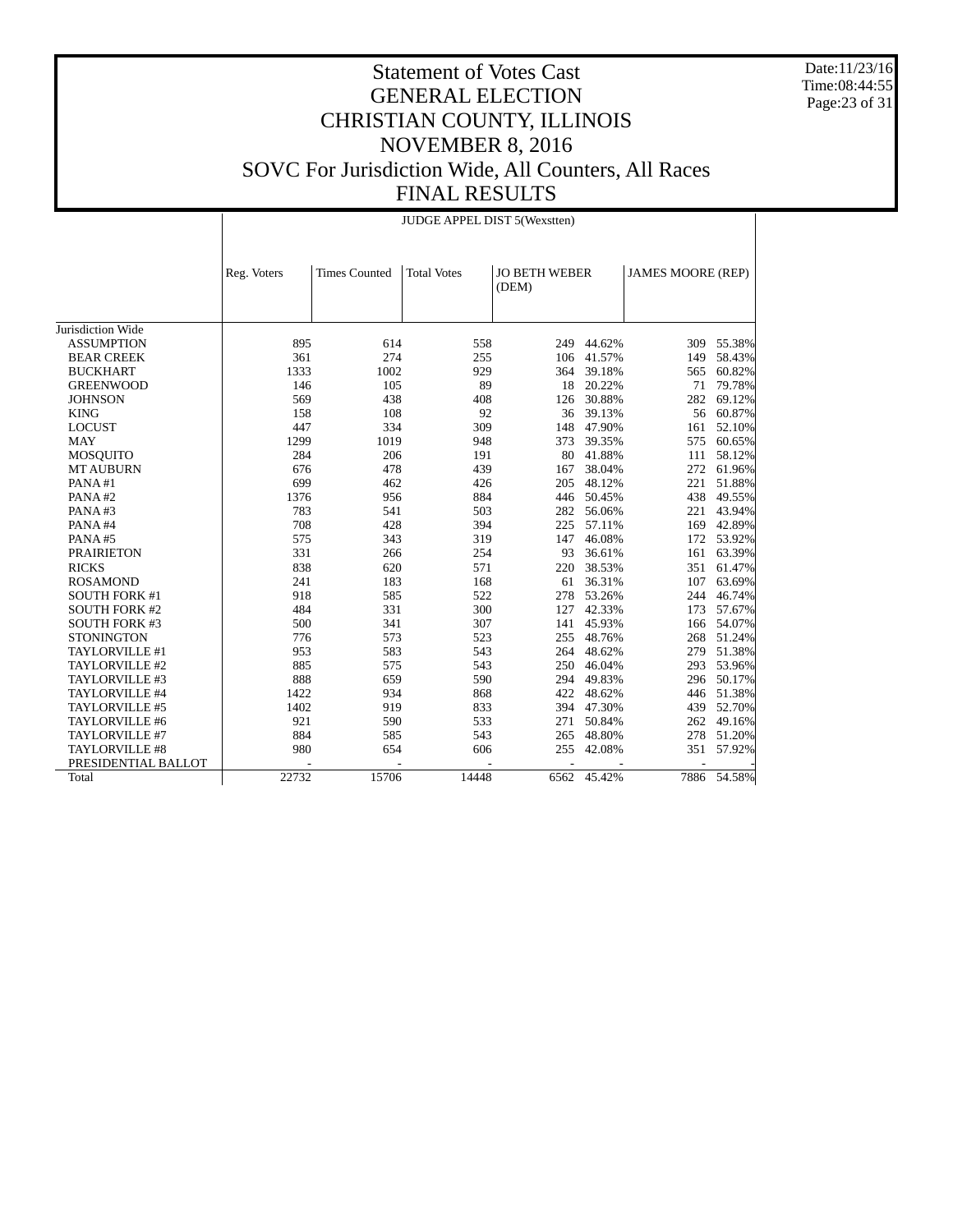Date:11/23/16 Time:08:44:55 Page:24 of 31

# Statement of Votes Cast GENERAL ELECTION CHRISTIAN COUNTY, ILLINOIS NOVEMBER 8, 2016 SOVC For Jurisdiction Wide, All Counters, All Races FINAL RESULTS

JUDGE 4TH CIR (Spears)

|                      | Reg. Voters | <b>Times Counted</b> | <b>Total Votes</b> | <b>BRAD PAISLEY (DEM)</b> |               |
|----------------------|-------------|----------------------|--------------------|---------------------------|---------------|
|                      |             |                      |                    |                           |               |
|                      |             |                      |                    |                           |               |
|                      |             |                      |                    |                           |               |
| Jurisdiction Wide    |             |                      |                    |                           |               |
| <b>ASSUMPTION</b>    | 895         | 614                  | 478                |                           | 478 100.00%   |
| <b>BEAR CREEK</b>    | 361         | 274                  | 222                |                           | 222 100.00%   |
| <b>BUCKHART</b>      | 1333        | 1002                 | 793                |                           | 793 100.00%   |
| <b>GREENWOOD</b>     | 146         | 105                  | 81                 |                           | 81 100.00%    |
| <b>JOHNSON</b>       | 569         | 438                  | 344                |                           | 344 100.00%   |
| <b>KING</b>          | 158         | 108                  | 81                 |                           | 81 100.00%    |
| <b>LOCUST</b>        | 447         | 334                  | 288                |                           | 288 100.00%   |
| <b>MAY</b>           | 1299        | 1019                 | 858                |                           | 858 100.00%   |
| <b>MOSQUITO</b>      | 284         | 206                  | 159                |                           | 159 100.00%   |
| <b>MT AUBURN</b>     | 676         | 478                  | 357                |                           | 357 100.00%   |
| PANA#1               | 699         | 462                  | 360                |                           | 360 100.00%   |
| PANA#2               | 1376        | 956                  | 767                |                           | 767 100.00%   |
| PANA#3               | 783         | 541                  | 468                |                           | 468 100.00%   |
| PANA#4               | 708         | 428                  | 356                |                           | 356 100.00%   |
| PANA#5               | 575         | 343                  | 268                |                           | 268 100.00%   |
| <b>PRAIRIETON</b>    | 331         | 266                  | 204                |                           | 204 100.00%   |
| <b>RICKS</b>         | 838         | 620                  | 522                |                           | 522 100.00%   |
| <b>ROSAMOND</b>      | 241         | 183                  | 144                |                           | 144 100.00%   |
| <b>SOUTH FORK #1</b> | 918         | 585                  | 491                |                           | 491 100.00%   |
| <b>SOUTH FORK #2</b> | 484         | 331                  | 248                |                           | 248 100.00%   |
| <b>SOUTH FORK #3</b> | 500         | 341                  | 282                |                           | 282 100.00%   |
| <b>STONINGTON</b>    | 776         | 573                  | 471                |                           | 471 100.00%   |
| TAYLORVILLE #1       | 953         | 583                  | 495                |                           | 495 100.00%   |
| TAYLORVILLE #2       | 885         | 575                  | 501                |                           | 501 100.00%   |
| TAYLORVILLE #3       | 888         | 659                  | 558                |                           | 558 100.00%   |
| TAYLORVILLE #4       | 1422        | 934                  | 790                |                           | 790 100.00%   |
| TAYLORVILLE #5       | 1402        | 919                  | 764                |                           | 764 100.00%   |
| TAYLORVILLE #6       | 921         | 590                  | 493                |                           | 493 100.00%   |
| TAYLORVILLE #7       | 884         | 585                  | 519                |                           | 519 100.00%   |
| TAYLORVILLE #8       | 980         | 654                  | 569                |                           | 569 100.00%   |
| PRESIDENTIAL BALLOT  |             |                      |                    |                           |               |
| Total                | 22732       | 15706                | 12931              |                           | 12931 100.00% |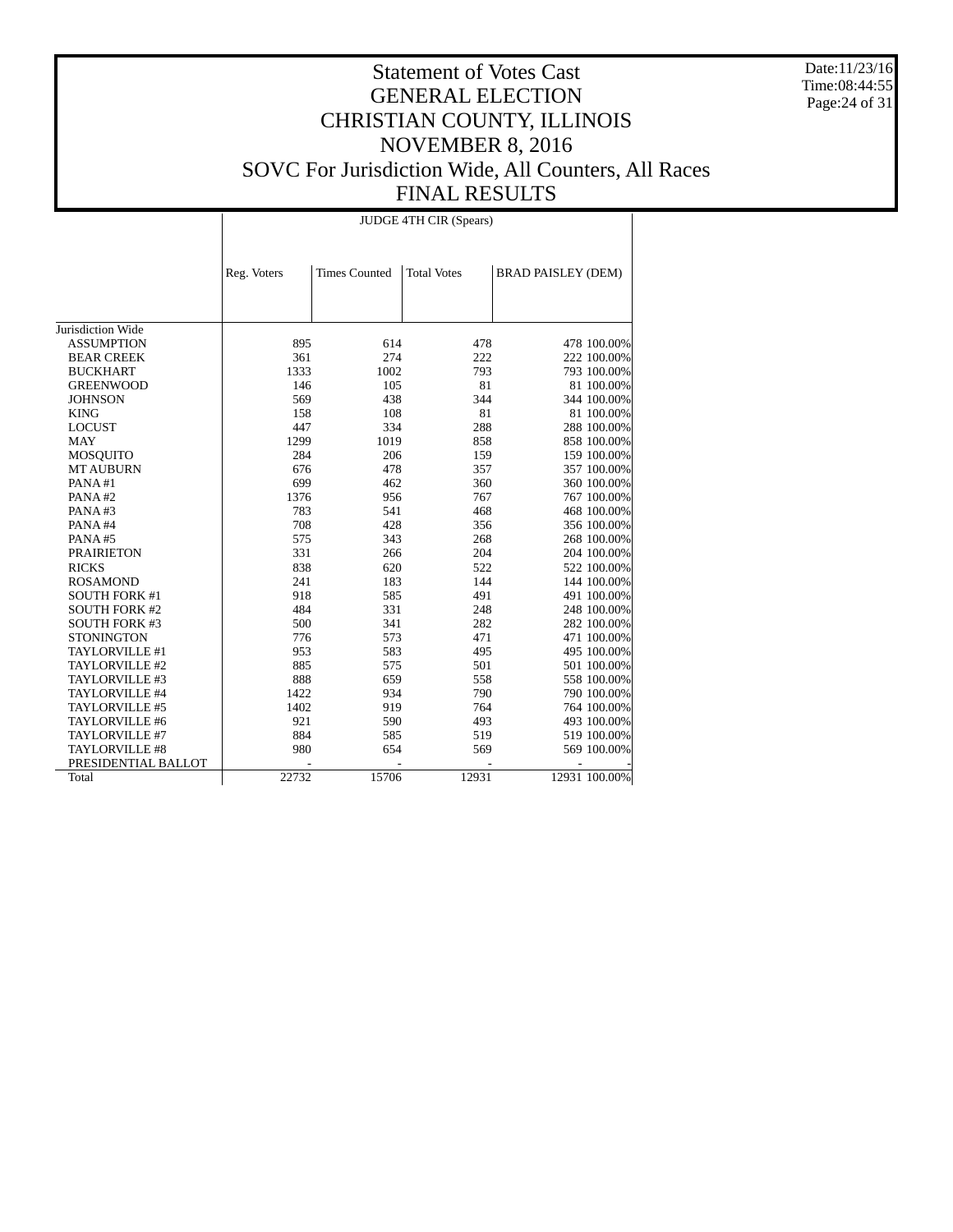Date:11/23/16 Time:08:44:55 Page:25 of 31

|                       | <b>RETAIN ROBIN TODD</b> |                      |                    |            |        |     |             |  |
|-----------------------|--------------------------|----------------------|--------------------|------------|--------|-----|-------------|--|
|                       |                          |                      |                    |            |        |     |             |  |
|                       | Reg. Voters              | <b>Times Counted</b> | <b>Total Votes</b> | <b>YES</b> |        | NO  |             |  |
|                       |                          |                      |                    |            |        |     |             |  |
|                       |                          |                      |                    |            |        |     |             |  |
| Jurisdiction Wide     |                          |                      |                    |            |        |     |             |  |
| <b>ASSUMPTION</b>     | 895                      | 614                  | 513                | 379        | 73.88% | 134 | 26.12%      |  |
| <b>BEAR CREEK</b>     | 361                      | 274                  | 238                | 188        | 78.99% | 50  | 21.01%      |  |
| <b>BUCKHART</b>       | 1333                     | 1002                 | 855                | 686        | 80.23% | 169 | 19.77%      |  |
| <b>GREENWOOD</b>      | 146                      | 105                  | 80                 | 64         | 80.00% | 16  | 20.00%      |  |
| <b>JOHNSON</b>        | 569                      | 438                  | 358                | 267        | 74.58% | 91  | 25.42%      |  |
| <b>KING</b>           | 158                      | 108                  | 80                 | 59         | 73.75% | 21  | 26.25%      |  |
| <b>LOCUST</b>         | 447                      | 334                  | 281                | 209        | 74.38% | 72  | 25.62%      |  |
| <b>MAY</b>            | 1299                     | 1019                 | 842                | 661        | 78.50% | 181 | 21.50%      |  |
| <b>MOSQUITO</b>       | 284                      | 206                  | 176                | 132        | 75.00% | 44  | 25.00%      |  |
| <b>MT AUBURN</b>      | 676                      | 478                  | 379                | 296        | 78.10% | 83  | 21.90%      |  |
| PANA#1                | 699                      | 462                  | 392                | 294        | 75.00% | 98  | 25.00%      |  |
| PANA#2                | 1376                     | 956                  | 824                | 643        | 78.03% | 181 | 21.97%      |  |
| PANA#3                | 783                      | 541                  | 468                | 370        | 79.06% | 98  | 20.94%      |  |
| PANA#4                | 708                      | 428                  | 363                | 283        | 77.96% | 80  | 22.04%      |  |
| PANA#5                | 575                      | 343                  | 281                | 231        | 82.21% | 50  | 17.79%      |  |
| <b>PRAIRIETON</b>     | 331                      | 266                  | 229                | 164        | 71.62% | 65  | 28.38%      |  |
| <b>RICKS</b>          | 838                      | 620                  | 539                | 427        | 79.22% | 112 | 20.78%      |  |
| <b>ROSAMOND</b>       | 241                      | 183                  | 155                | 114        | 73.55% | 41  | 26.45%      |  |
| <b>SOUTH FORK #1</b>  | 918                      | 585                  | 492                | 388        | 78.86% | 104 | 21.14%      |  |
| <b>SOUTH FORK #2</b>  | 484                      | 331                  | 270                | 212        | 78.52% | 58  | 21.48%      |  |
| <b>SOUTH FORK #3</b>  | 500                      | 341                  | 286                | 221        | 77.27% | 65  | 22.73%      |  |
| <b>STONINGTON</b>     | 776                      | 573                  | 468                | 377        | 80.56% | 91  | 19.44%      |  |
| TAYLORVILLE #1        | 953                      | 583                  | 502                | 424        | 84.46% | 78  | 15.54%      |  |
| TAYLORVILLE #2        | 885                      | 575                  | 492                | 401        | 81.50% | 91  | 18.50%      |  |
| TAYLORVILLE #3        | 888                      | 659                  | 539                | 414        | 76.81% | 125 | 23.19%      |  |
| TAYLORVILLE #4        | 1422                     | 934                  | 791                | 620        | 78.38% | 171 | 21.62%      |  |
| TAYLORVILLE #5        | 1402                     | 919                  | 749                | 607        | 81.04% | 142 | 18.96%      |  |
| TAYLORVILLE #6        | 921                      | 590                  | 485                | 391        | 80.62% | 94  | 19.38%      |  |
| TAYLORVILLE #7        | 884                      | 585                  | 495                | 405        | 81.82% | 90  | 18.18%      |  |
| <b>TAYLORVILLE #8</b> | 980                      | 654                  | 554                | 429        | 77.44% | 125 | 22.56%      |  |
| PRESIDENTIAL BALLOT   |                          |                      |                    |            |        |     |             |  |
| Total                 | 22732                    | 15706                | 13176              | 10356      | 78.60% |     | 2820 21.40% |  |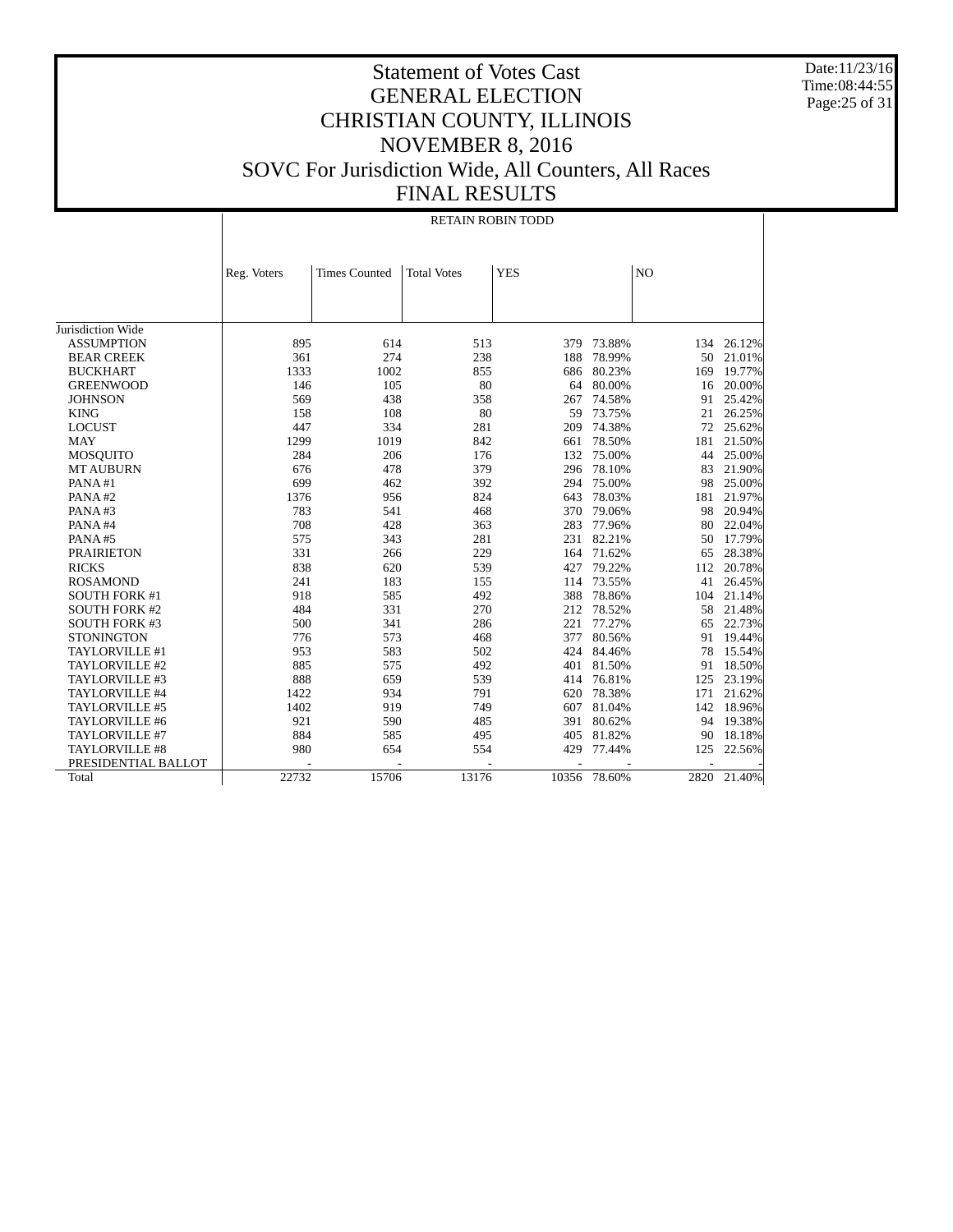Date:11/23/16 Time:08:44:56 Page:26 of 31

#### Statement of Votes Cast GENERAL ELECTION CHRISTIAN COUNTY, ILLINOIS NOVEMBER 8, 2016 SOVC For Jurisdiction Wide, All Counters, All Races FINAL RESULTS

|                      | RETAIN DOUGLAS JARMAN |                      |                    |            |              |                |        |  |
|----------------------|-----------------------|----------------------|--------------------|------------|--------------|----------------|--------|--|
|                      | Reg. Voters           | <b>Times Counted</b> | <b>Total Votes</b> | <b>YES</b> |              | N <sub>O</sub> |        |  |
|                      |                       |                      |                    |            |              |                |        |  |
| Jurisdiction Wide    |                       |                      |                    |            |              |                |        |  |
| <b>ASSUMPTION</b>    | 895                   | 614                  | 511                | 372        | 72.80%       | 139            | 27.20% |  |
| <b>BEAR CREEK</b>    | 361                   | 274                  | 238                | 201        | 84.45%       | 37             | 15.55% |  |
| <b>BUCKHART</b>      | 1333                  | 1002                 | 851                | 684        | 80.38%       | 167            | 19.62% |  |
| <b>GREENWOOD</b>     | 146                   | 105                  | 82                 | 66         | 80.49%       | 16             | 19.51% |  |
| <b>JOHNSON</b>       | 569                   | 438                  | 358                | 269        | 75.14%       | 89             | 24.86% |  |
| <b>KING</b>          | 158                   | 108                  | 82                 | 59         | 71.95%       | 23             | 28.05% |  |
| <b>LOCUST</b>        | 447                   | 334                  | 276                | 210        | 76.09%       | 66             | 23.91% |  |
| <b>MAY</b>           | 1299                  | 1019                 | 838                | 668        | 79.71%       | 170            | 20.29% |  |
| <b>MOSOUITO</b>      | 284                   | 206                  | 174                | 128        | 73.56%       | 46             | 26.44% |  |
| <b>MT AUBURN</b>     | 676                   | 478                  | 375                | 287        | 76.53%       | 88             | 23.47% |  |
| PANA#1               | 699                   | 462                  | 395                | 293        | 74.18%       | 102            | 25.82% |  |
| PANA#2               | 1376                  | 956                  | 819                | 649        | 79.24%       | 170            | 20.76% |  |
| PANA#3               | 783                   | 541                  | 472                | 372        | 78.81%       | 100            | 21.19% |  |
| PANA#4               | 708                   | 428                  | 362                | 276        | 76.24%       | 86             | 23.76% |  |
| PANA#5               | 575                   | 343                  | 280                | 229        | 81.79%       | 51             | 18.21% |  |
| <b>PRAIRIETON</b>    | 331                   | 266                  | 228                | 168        | 73.68%       | 60             | 26.32% |  |
| <b>RICKS</b>         | 838                   | 620                  | 543                | 426        | 78.45%       | 117            | 21.55% |  |
| <b>ROSAMOND</b>      | 241                   | 183                  | 156                | 107        | 68.59%       | 49             | 31.41% |  |
| <b>SOUTH FORK #1</b> | 918                   | 585                  | 493                | 387        | 78.50%       | 106            | 21.50% |  |
| <b>SOUTH FORK #2</b> | 484                   | 331                  | 266                | 204        | 76.69%       | 62             | 23.31% |  |
| <b>SOUTH FORK #3</b> | 500                   | 341                  | 283                | 221        | 78.09%       | 62             | 21.91% |  |
| <b>STONINGTON</b>    | 776                   | 573                  | 466                | 370        | 79.40%       | 96             | 20.60% |  |
| TAYLORVILLE #1       | 953                   | 583                  | 500                | 417        | 83.40%       | 83             | 16.60% |  |
| TAYLORVILLE #2       | 885                   | 575                  | 486                | 401        | 82.51%       | 85             | 17.49% |  |
| TAYLORVILLE #3       | 888                   | 659                  | 544                | 415        | 76.29%       | 129            | 23.71% |  |
| TAYLORVILLE #4       | 1422                  | 934                  | 788                | 622        | 78.93%       | 166            | 21.07% |  |
| TAYLORVILLE #5       | 1402                  | 919                  | 750                | 605        | 80.67%       | 145            | 19.33% |  |
| TAYLORVILLE #6       | 921                   | 590                  | 483                | 391        | 80.95%       | 92             | 19.05% |  |
| TAYLORVILLE #7       | 884                   | 585                  | 498                | 402        | 80.72%       | 96             | 19.28% |  |
| TAYLORVILLE #8       | 980                   | 654                  | 551                | 433        | 78.58%       | 118            | 21.42% |  |
| PRESIDENTIAL BALLOT  |                       |                      |                    |            |              |                |        |  |
| Total                | 22732                 | 15706                | 13148              |            | 10332 78.58% | 2816           | 21.42% |  |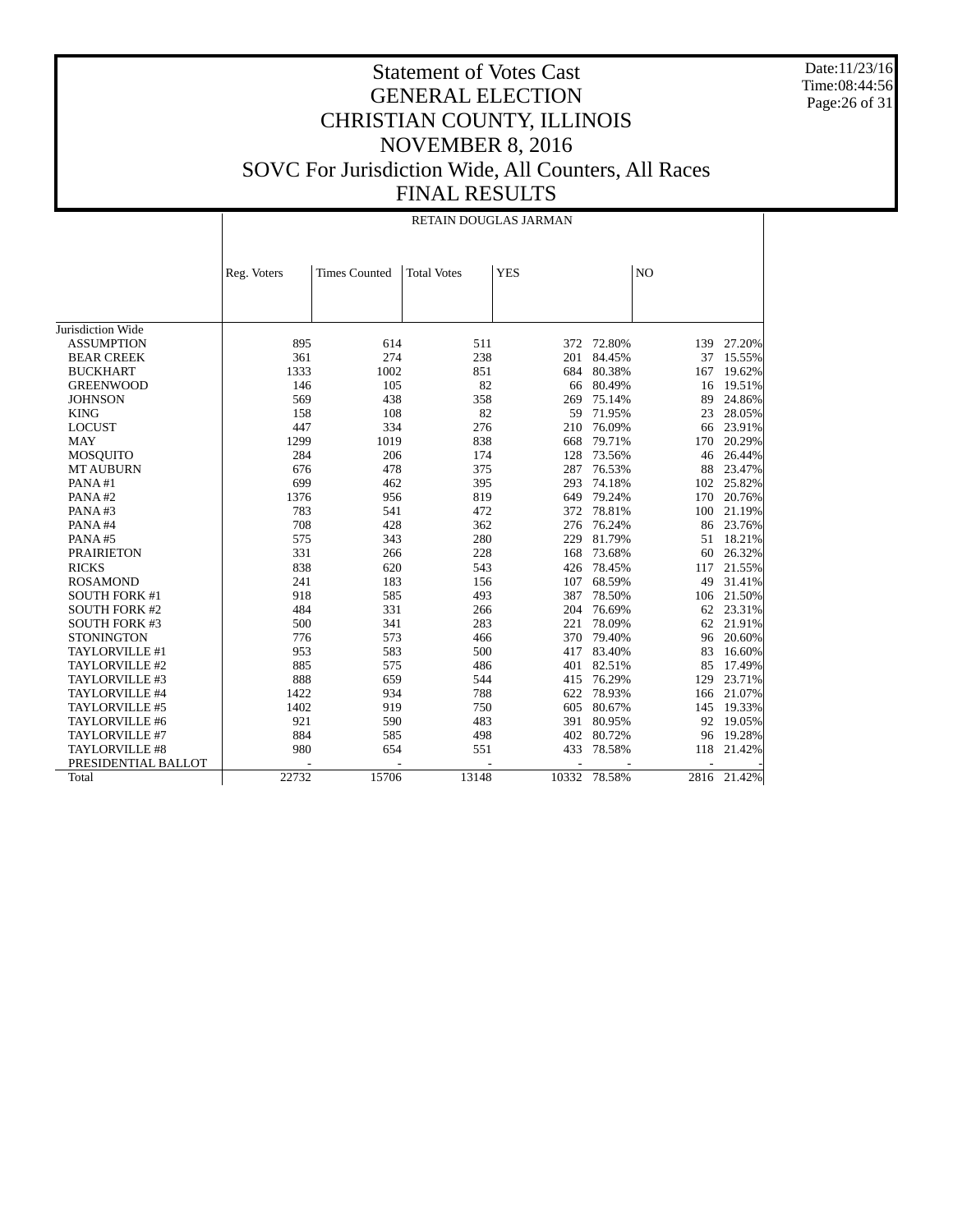Date:11/23/16 Time:08:44:56 Page:27 of 31

#### Statement of Votes Cast GENERAL ELECTION CHRISTIAN COUNTY, ILLINOIS NOVEMBER 8, 2016 SOVC For Jurisdiction Wide, All Counters, All Races FINAL RESULTS

|                      | RETAIN MIKE McHANEY |                      |                    |            |        |                |        |  |  |
|----------------------|---------------------|----------------------|--------------------|------------|--------|----------------|--------|--|--|
|                      |                     |                      |                    |            |        |                |        |  |  |
|                      | Reg. Voters         | <b>Times Counted</b> | <b>Total Votes</b> | <b>YES</b> |        | N <sub>O</sub> |        |  |  |
|                      |                     |                      |                    |            |        |                |        |  |  |
|                      |                     |                      |                    |            |        |                |        |  |  |
| Jurisdiction Wide    |                     |                      |                    |            |        |                |        |  |  |
| <b>ASSUMPTION</b>    | 895                 | 614                  | 511                | 378        | 73.97% | 133            | 26.03% |  |  |
| <b>BEAR CREEK</b>    | 361                 | 274                  | 235                | 190        | 80.85% | 45             | 19.15% |  |  |
| <b>BUCKHART</b>      | 1333                | 1002                 | 851                | 682        | 80.14% | 169            | 19.86% |  |  |
| <b>GREENWOOD</b>     | 146                 | 105                  | 80                 | 60         | 75.00% | 20             | 25.00% |  |  |
| <b>JOHNSON</b>       | 569                 | 438                  | 357                | 265        | 74.23% | 92             | 25.77% |  |  |
| <b>KING</b>          | 158                 | 108                  | 80                 | 61         | 76.25% | 19             | 23.75% |  |  |
| <b>LOCUST</b>        | 447                 | 334                  | 277                | 218        | 78.70% | 59             | 21.30% |  |  |
| <b>MAY</b>           | 1299                | 1019                 | 834                | 669        | 80.22% | 165            | 19.78% |  |  |
| <b>MOSOUITO</b>      | 284                 | 206                  | 175                | 128        | 73.14% | 47             | 26.86% |  |  |
| <b>MT AUBURN</b>     | 676                 | 478                  | 372                | 292        | 78.49% | 80             | 21.51% |  |  |
| PANA#1               | 699                 | 462                  | 389                | 296        | 76.09% | 93             | 23.91% |  |  |
| PANA#2               | 1376                | 956                  | 810                | 637        | 78.64% | 173            | 21.36% |  |  |
| PANA#3               | 783                 | 541                  | 473                | 374        | 79.07% | 99             | 20.93% |  |  |
| PANA#4               | 708                 | 428                  | 360                | 274        | 76.11% | 86             | 23.89% |  |  |
| PANA#5               | 575                 | 343                  | 278                | 225        | 80.94% | 53             | 19.06% |  |  |
| <b>PRAIRIETON</b>    | 331                 | 266                  | 227                | 171        | 75.33% | 56             | 24.67% |  |  |
| <b>RICKS</b>         | 838                 | 620                  | 535                | 412        | 77.01% | 123            | 22.99% |  |  |
| <b>ROSAMOND</b>      | 241                 | 183                  | 157                | 111        | 70.70% | 46             | 29.30% |  |  |
| <b>SOUTH FORK #1</b> | 918                 | 585                  | 487                | 390        | 80.08% | 97             | 19.92% |  |  |
| <b>SOUTH FORK #2</b> | 484                 | 331                  | 269                | 204        | 75.84% | 65             | 24.16% |  |  |
| <b>SOUTH FORK #3</b> | 500                 | 341                  | 283                | 221        | 78.09% | 62             | 21.91% |  |  |
| <b>STONINGTON</b>    | 776                 | 573                  | 470                | 371        | 78.94% | 99             | 21.06% |  |  |
| TAYLORVILLE #1       | 953                 | 583                  | 499                | 414        | 82.97% | 85             | 17.03% |  |  |
| TAYLORVILLE #2       | 885                 | 575                  | 482                | 398        | 82.57% | 84             | 17.43% |  |  |
| TAYLORVILLE #3       | 888                 | 659                  | 541                | 414        | 76.52% | 127            | 23.48% |  |  |
| TAYLORVILLE #4       | 1422                | 934                  | 787                | 616        | 78.27% | 171            | 21.73% |  |  |
| TAYLORVILLE #5       | 1402                | 919                  | 750                | 602        | 80.27% | 148            | 19.73% |  |  |
| TAYLORVILLE #6       | 921                 | 590                  | 483                | 393        | 81.37% | 90             | 18.63% |  |  |
| TAYLORVILLE #7       | 884                 | 585                  | 495                | 406        | 82.02% | 89             | 17.98% |  |  |
| TAYLORVILLE #8       | 980                 | 654                  | 555                | 432        | 77.84% | 123            | 22.16% |  |  |
| PRESIDENTIAL BALLOT  |                     |                      |                    |            |        |                |        |  |  |
| Total                | 22732               | 15706                | 13102              | 10304      | 78.64% | 2798           | 21.36% |  |  |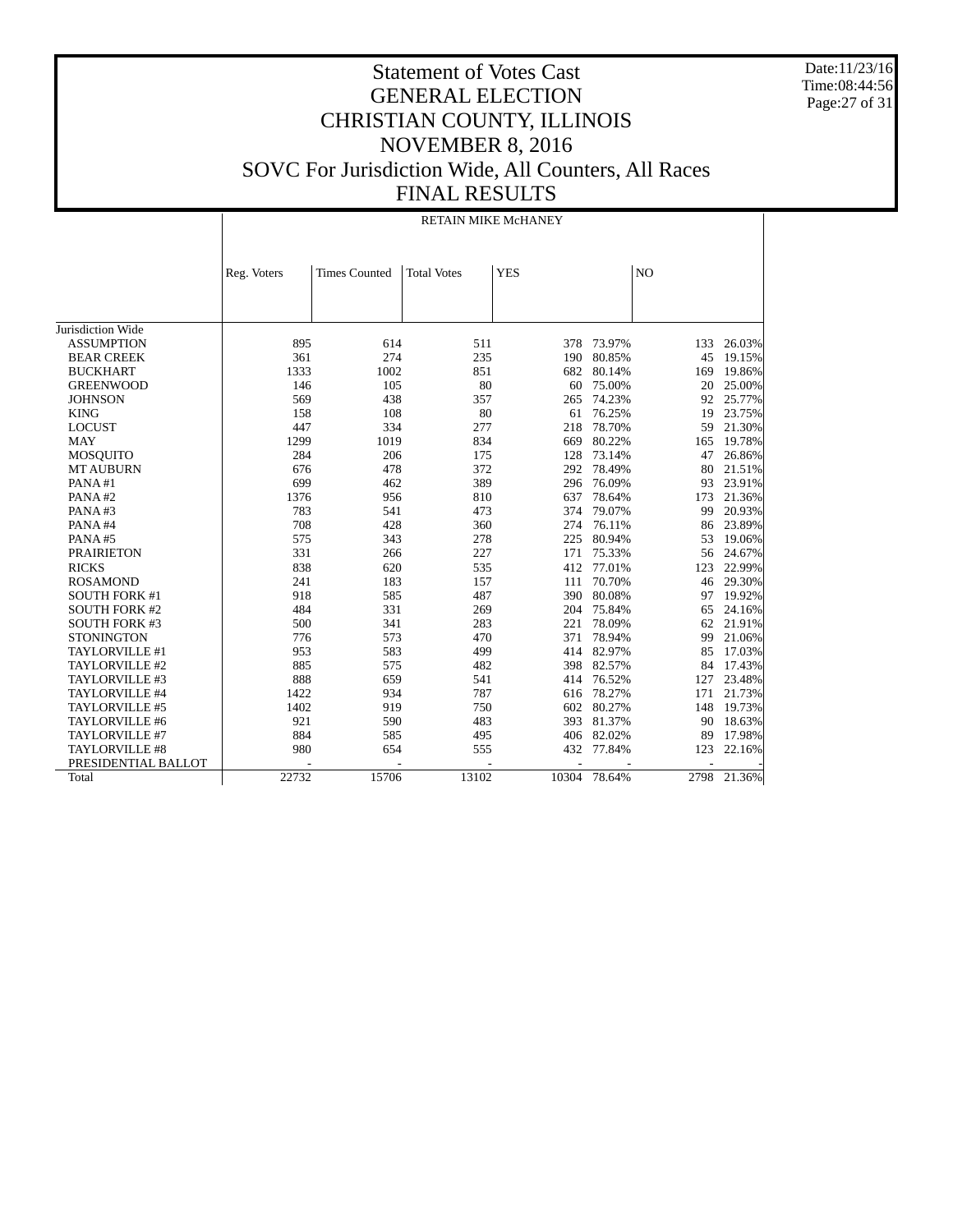Date:11/23/16 Time:08:44:56 Page:28 of 31

#### Statement of Votes Cast GENERAL ELECTION CHRISTIAN COUNTY, ILLINOIS NOVEMBER 8, 2016 SOVC For Jurisdiction Wide, All Counters, All Races FINAL RESULTS

|                      | RETAIN MARK STEDELIN |                      |                    |                |              |                |        |  |
|----------------------|----------------------|----------------------|--------------------|----------------|--------------|----------------|--------|--|
|                      |                      |                      |                    |                |              |                |        |  |
|                      | Reg. Voters          | <b>Times Counted</b> | <b>Total Votes</b> | <b>YES</b>     |              | N <sub>O</sub> |        |  |
|                      |                      |                      |                    |                |              |                |        |  |
|                      |                      |                      |                    |                |              |                |        |  |
| Jurisdiction Wide    |                      |                      |                    |                |              |                |        |  |
| <b>ASSUMPTION</b>    | 895                  | 614                  | 508                | 375            | 73.82%       | 133            | 26.18% |  |
| <b>BEAR CREEK</b>    | 361                  | 274                  | 234                | 192            | 82.05%       | 42             | 17.95% |  |
| <b>BUCKHART</b>      | 1333                 | 1002                 | 853                | 675            | 79.13%       | 178            | 20.87% |  |
| <b>GREENWOOD</b>     | 146                  | 105                  | 79                 | 60             | 75.95%       | 19             | 24.05% |  |
| <b>JOHNSON</b>       | 569                  | 438                  | 356                | 266            | 74.72%       | 90             | 25.28% |  |
| <b>KING</b>          | 158                  | 108                  | 79                 | 58             | 73.42%       | 21             | 26.58% |  |
| <b>LOCUST</b>        | 447                  | 334                  | 275                | 203            | 73.82%       | 72             | 26.18% |  |
| <b>MAY</b>           | 1299                 | 1019                 | 836                | 663            | 79.31%       | 173            | 20.69% |  |
| <b>MOSOUITO</b>      | 284                  | 206                  | 177                | 133            | 75.14%       | 44             | 24.86% |  |
| <b>MT AUBURN</b>     | 676                  | 478                  | 373                | 289            | 77.48%       | 84             | 22.52% |  |
| PANA#1               | 699                  | 462                  | 388                | 290            | 74.74%       | 98             | 25.26% |  |
| PANA#2               | 1376                 | 956                  | 807                | 628            | 77.82%       | 179            | 22.18% |  |
| PANA#3               | 783                  | 541                  | 467                | 365            | 78.16%       | 102            | 21.84% |  |
| PANA#4               | 708                  | 428                  | 360                | 272            | 75.56%       | 88             | 24.44% |  |
| PANA#5               | 575                  | 343                  | 278                | 222            | 79.86%       | 56             | 20.14% |  |
| <b>PRAIRIETON</b>    | 331                  | 266                  | 223                | 169            | 75.78%       | 54             | 24.22% |  |
| <b>RICKS</b>         | 838                  | 620                  | 533                | 403            | 75.61%       | 130            | 24.39% |  |
| <b>ROSAMOND</b>      | 241                  | 183                  | 155                | 108            | 69.68%       | 47             | 30.32% |  |
| <b>SOUTH FORK #1</b> | 918                  | 585                  | 486                | 382            | 78.60%       | 104            | 21.40% |  |
| <b>SOUTH FORK #2</b> | 484                  | 331                  | 267                | 206            | 77.15%       | 61             | 22.85% |  |
| <b>SOUTH FORK #3</b> | 500                  | 341                  | 282                | 220            | 78.01%       | 62             | 21.99% |  |
| <b>STONINGTON</b>    | 776                  | 573                  | 465                | 366            | 78.71%       | 99             | 21.29% |  |
| TAYLORVILLE #1       | 953                  | 583                  | 499                | 412            | 82.57%       | 87             | 17.43% |  |
| TAYLORVILLE #2       | 885                  | 575                  | 482                | 398            | 82.57%       | 84             | 17.43% |  |
| TAYLORVILLE #3       | 888                  | 659                  | 537                | 410            | 76.35%       | 127            | 23.65% |  |
| TAYLORVILLE #4       | 1422                 | 934                  | 777                | 616            | 79.28%       | 161            | 20.72% |  |
| TAYLORVILLE #5       | 1402                 | 919                  | 735                | 590            | 80.27%       | 145            | 19.73% |  |
| TAYLORVILLE #6       | 921                  | 590                  | 483                | 388            | 80.33%       | 95             | 19.67% |  |
| TAYLORVILLE #7       | 884                  | 585                  | 494                | 400            | 80.97%       | 94             | 19.03% |  |
| TAYLORVILLE #8       | 980                  | 654                  | 551                | 433            | 78.58%       | 118            | 21.42% |  |
| PRESIDENTIAL BALLOT  |                      |                      |                    | $\overline{a}$ |              |                |        |  |
| Total                | 22732                | 15706                | 13039              |                | 10192 78.17% | 2847           | 21.83% |  |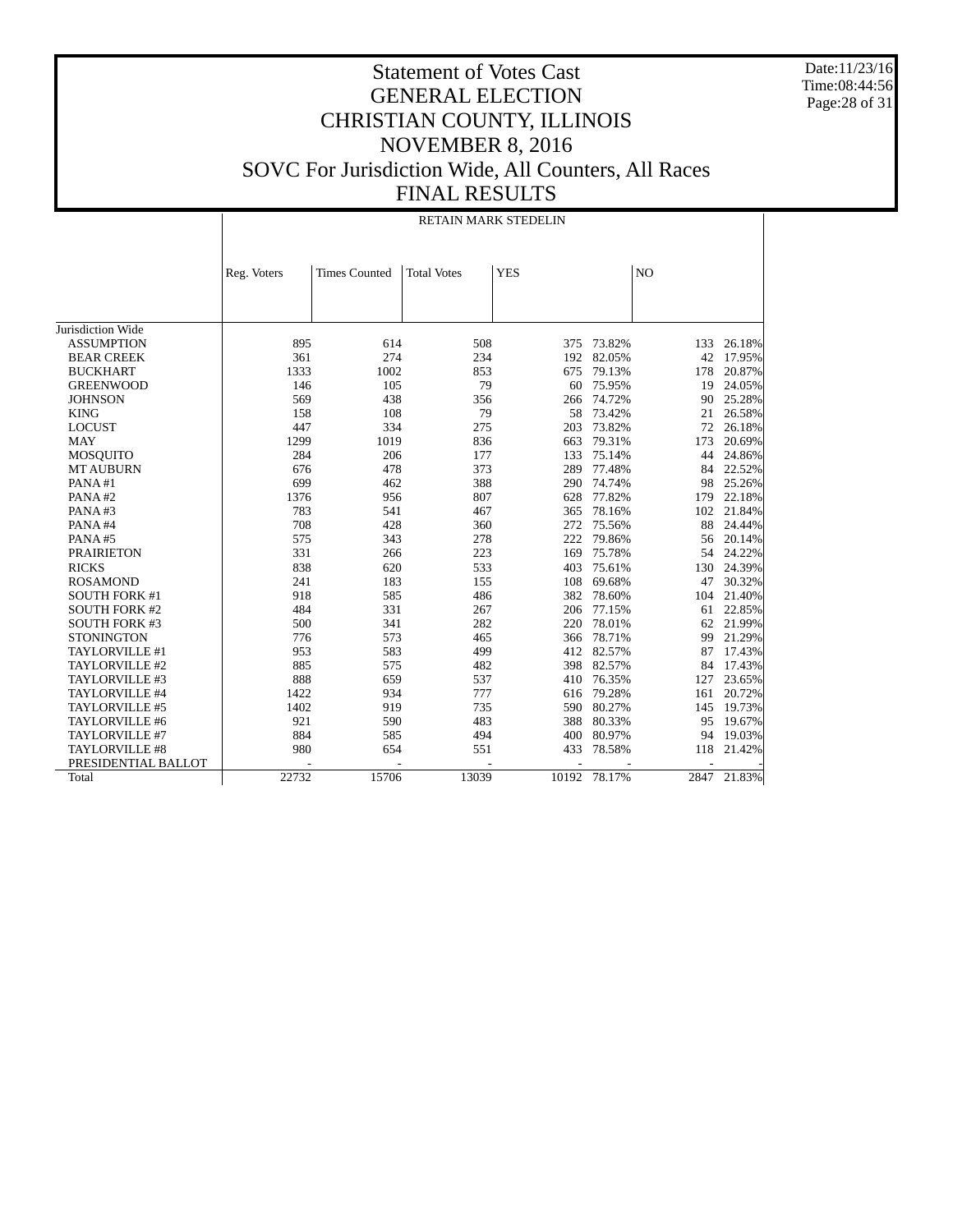Date:11/23/16 Time:08:44:56 Page:29 of 31

# Statement of Votes Cast GENERAL ELECTION CHRISTIAN COUNTY, ILLINOIS NOVEMBER 8, 2016 SOVC For Jurisdiction Wide, All Counters, All Races FINAL RESULTS

NOKOMIS 22 PROP

|                                  | Reg. Voters | Times    | <b>Total Votes</b> | <b>YES</b>       |        | N <sub>O</sub> |        |
|----------------------------------|-------------|----------|--------------------|------------------|--------|----------------|--------|
|                                  |             | Counted  |                    |                  |        |                |        |
|                                  |             |          |                    |                  |        |                |        |
| Jurisdiction Wide                |             |          |                    |                  |        |                |        |
| <b>ASSUMPTION</b>                |             |          |                    |                  |        |                |        |
| <b>BEAR CREEK</b>                |             |          |                    |                  |        |                |        |
| <b>BUCKHART</b>                  |             |          |                    |                  |        |                |        |
| <b>GREENWOOD</b>                 | 68          | 47       | 44                 | 25               | 56.82% | 19             | 43.18% |
| <b>JOHNSON</b>                   |             |          |                    |                  |        |                |        |
| <b>KING</b>                      |             |          |                    |                  |        |                |        |
| <b>LOCUST</b>                    |             |          |                    |                  |        |                |        |
| <b>MAY</b>                       |             |          |                    |                  |        |                |        |
| <b>MOSQUITO</b>                  |             |          |                    |                  |        |                |        |
| <b>MT AUBURN</b>                 |             |          |                    |                  |        |                |        |
| PANA#1                           |             |          |                    |                  |        |                |        |
| PANA#2                           |             |          |                    |                  |        |                |        |
| PANA#3                           |             |          |                    |                  |        |                |        |
| PANA#4                           |             |          |                    |                  |        |                |        |
| PANA#5                           |             |          |                    |                  |        |                |        |
| <b>PRAIRIETON</b>                |             |          |                    |                  |        |                |        |
| <b>RICKS</b>                     | $\theta$    | $\Omega$ | $\mathbf{0}$       | $\boldsymbol{0}$ |        | $\overline{0}$ |        |
| <b>ROSAMOND</b>                  |             |          |                    |                  |        |                |        |
| <b>SOUTH FORK #1</b>             |             |          |                    |                  |        |                |        |
| <b>SOUTH FORK #2</b>             |             |          |                    |                  |        |                |        |
| <b>SOUTH FORK #3</b>             |             |          |                    |                  |        |                |        |
| <b>STONINGTON</b>                |             |          |                    |                  |        |                |        |
| TAYLORVILLE #1                   |             |          |                    |                  |        |                |        |
| TAYLORVILLE #2                   |             |          |                    |                  |        |                |        |
| TAYLORVILLE #3                   |             |          |                    |                  |        |                |        |
| TAYLORVILLE #4                   |             |          |                    |                  |        |                |        |
|                                  |             |          |                    |                  |        |                |        |
| TAYLORVILLE #5<br>TAYLORVILLE #6 |             |          |                    |                  |        |                |        |
| TAYLORVILLE #7                   |             |          |                    |                  |        |                |        |
| TAYLORVILLE #8                   |             |          |                    |                  |        |                |        |
|                                  |             |          |                    |                  |        |                |        |
| PRESIDENTIAL BALLOT              |             | 47       | 44                 |                  |        |                |        |
| Total                            | 68          |          |                    | 25               | 56.82% | 19             | 43.18% |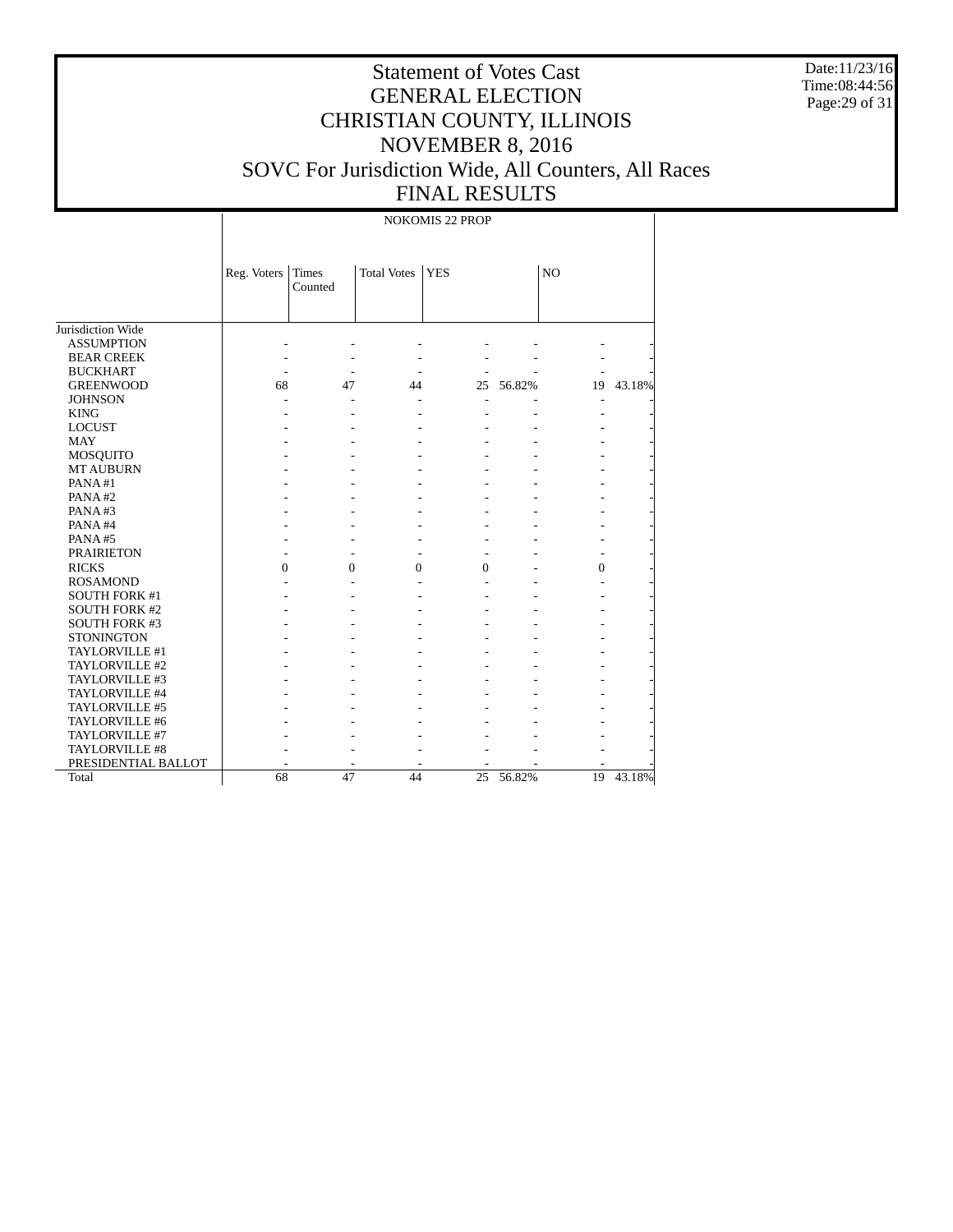Date:11/23/16 Time:08:44:56 Page:30 of 31

|                      | <b>ASSUMPTION PROPOSITION</b> |                  |                    |            |            |     |            |  |  |
|----------------------|-------------------------------|------------------|--------------------|------------|------------|-----|------------|--|--|
|                      | Reg. Voters                   | Times<br>Counted | <b>Total Votes</b> | <b>YES</b> | NO         |     |            |  |  |
| Jurisdiction Wide    |                               |                  |                    |            |            |     |            |  |  |
| <b>ASSUMPTION</b>    | 766                           | 524              | 499                |            | 375 75.15% |     | 124 24.85% |  |  |
| <b>BEAR CREEK</b>    |                               |                  |                    |            |            |     |            |  |  |
| <b>BUCKHART</b>      |                               |                  |                    |            |            |     |            |  |  |
| <b>GREENWOOD</b>     |                               |                  |                    |            |            |     |            |  |  |
| <b>JOHNSON</b>       |                               |                  |                    |            |            |     |            |  |  |
| <b>KING</b>          |                               |                  |                    |            |            |     |            |  |  |
| <b>LOCUST</b>        |                               |                  |                    |            |            |     |            |  |  |
| <b>MAY</b>           |                               |                  |                    |            |            |     |            |  |  |
| MOSQUITO             |                               |                  |                    |            |            |     |            |  |  |
| <b>MT AUBURN</b>     |                               |                  |                    |            |            |     |            |  |  |
| PANA#1               |                               |                  |                    |            |            |     |            |  |  |
| PANA#2               |                               |                  |                    |            |            |     |            |  |  |
| PANA#3               |                               |                  |                    |            |            |     |            |  |  |
| PANA#4               |                               |                  |                    |            |            |     |            |  |  |
| PANA#5               |                               |                  |                    |            |            |     |            |  |  |
| <b>PRAIRIETON</b>    |                               |                  |                    |            |            |     |            |  |  |
| <b>RICKS</b>         |                               |                  |                    |            |            |     |            |  |  |
| <b>ROSAMOND</b>      |                               |                  |                    |            |            |     |            |  |  |
| <b>SOUTH FORK #1</b> |                               |                  |                    |            |            |     |            |  |  |
| <b>SOUTH FORK #2</b> |                               |                  |                    |            |            |     |            |  |  |
| <b>SOUTH FORK #3</b> |                               |                  |                    |            |            |     |            |  |  |
| <b>STONINGTON</b>    |                               |                  |                    |            |            |     |            |  |  |
| TAYLORVILLE #1       |                               |                  |                    |            |            |     |            |  |  |
| TAYLORVILLE #2       |                               |                  |                    |            |            |     |            |  |  |
| TAYLORVILLE #3       |                               |                  |                    |            |            |     |            |  |  |
| TAYLORVILLE #4       |                               |                  |                    |            |            |     |            |  |  |
| TAYLORVILLE #5       |                               |                  |                    |            |            |     |            |  |  |
| TAYLORVILLE #6       |                               |                  |                    |            |            |     |            |  |  |
| TAYLORVILLE #7       |                               |                  |                    |            |            |     |            |  |  |
| TAYLORVILLE #8       |                               |                  |                    |            |            |     |            |  |  |
| PRESIDENTIAL BALLOT  |                               |                  |                    |            |            |     |            |  |  |
| Total                | 766                           | 524              | 499                | 375        | 75.15%     | 124 | 24.85%     |  |  |